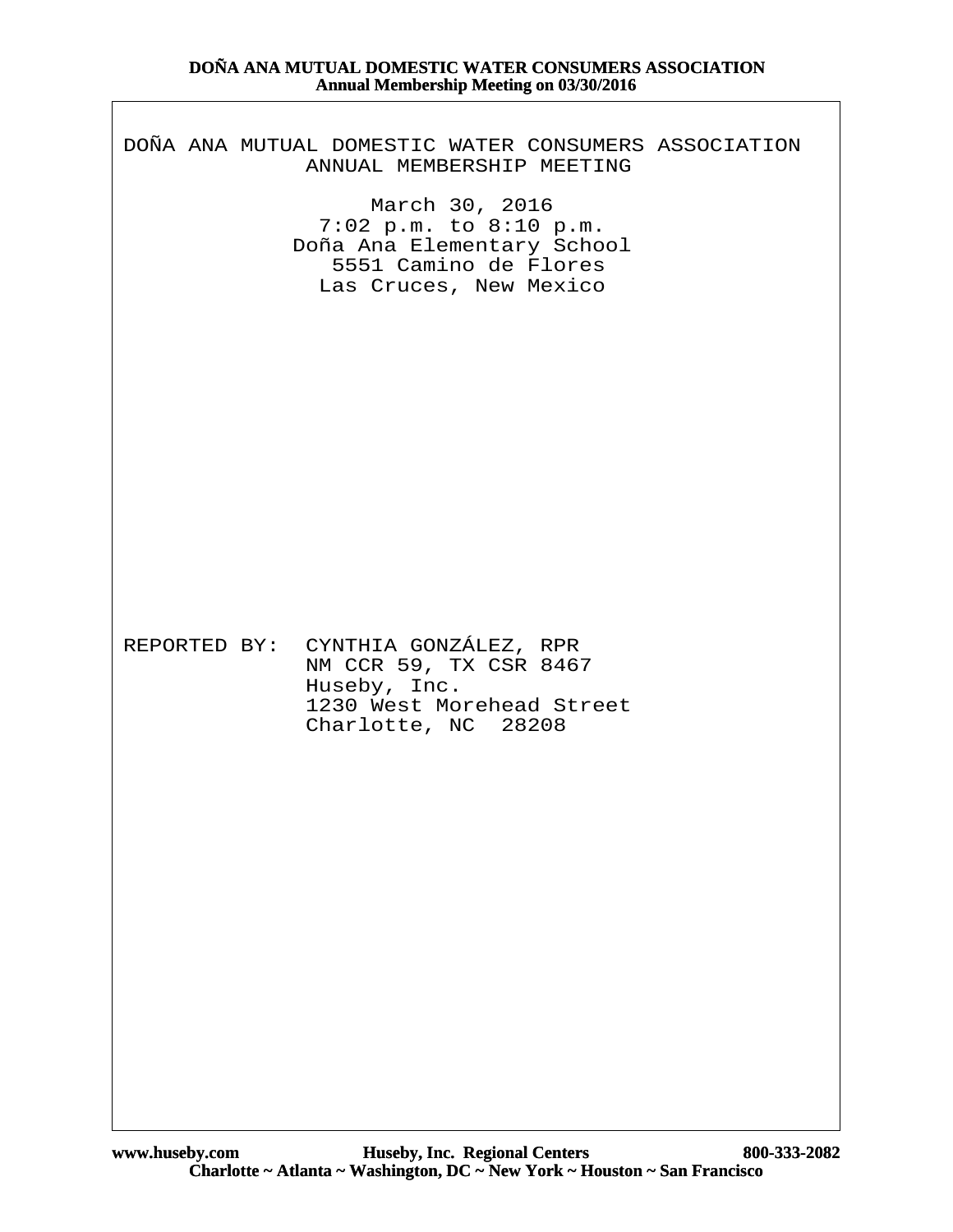| 1              | <b>PRESENTERS</b>                         |    |  |  |  |  |  |  |  |
|----------------|-------------------------------------------|----|--|--|--|--|--|--|--|
| $\overline{2}$ | James Melton, Board President             |    |  |  |  |  |  |  |  |
| 3              | Jamie Stull, Vice President               |    |  |  |  |  |  |  |  |
| 4              | Jennifer Horton, Executive Director       |    |  |  |  |  |  |  |  |
| 5              | Kurt Anderson, Member                     |    |  |  |  |  |  |  |  |
| 6              | Ray Ponteri, Member                       |    |  |  |  |  |  |  |  |
| $\overline{7}$ | Lilla Reid of Souder, Miller & Associates |    |  |  |  |  |  |  |  |
| 8              | Lee Peters, Esq.                          |    |  |  |  |  |  |  |  |
| $9\,$          |                                           |    |  |  |  |  |  |  |  |
| 10             |                                           |    |  |  |  |  |  |  |  |
| 11             |                                           |    |  |  |  |  |  |  |  |
| 12             |                                           |    |  |  |  |  |  |  |  |
| 13             |                                           |    |  |  |  |  |  |  |  |
| 14             |                                           |    |  |  |  |  |  |  |  |
| 15             |                                           |    |  |  |  |  |  |  |  |
| 16             |                                           |    |  |  |  |  |  |  |  |
| 17             |                                           |    |  |  |  |  |  |  |  |
| 18             | <b>INDEX</b>                              |    |  |  |  |  |  |  |  |
| 19             | <b>PAGE</b>                               |    |  |  |  |  |  |  |  |
| 20             | Proceedings                               | 3  |  |  |  |  |  |  |  |
| 21             | <b>Reporter's Certificate</b>             | 48 |  |  |  |  |  |  |  |
| 22             |                                           |    |  |  |  |  |  |  |  |
| 23             |                                           |    |  |  |  |  |  |  |  |
| 24             |                                           |    |  |  |  |  |  |  |  |
| 25             |                                           |    |  |  |  |  |  |  |  |
|                |                                           |    |  |  |  |  |  |  |  |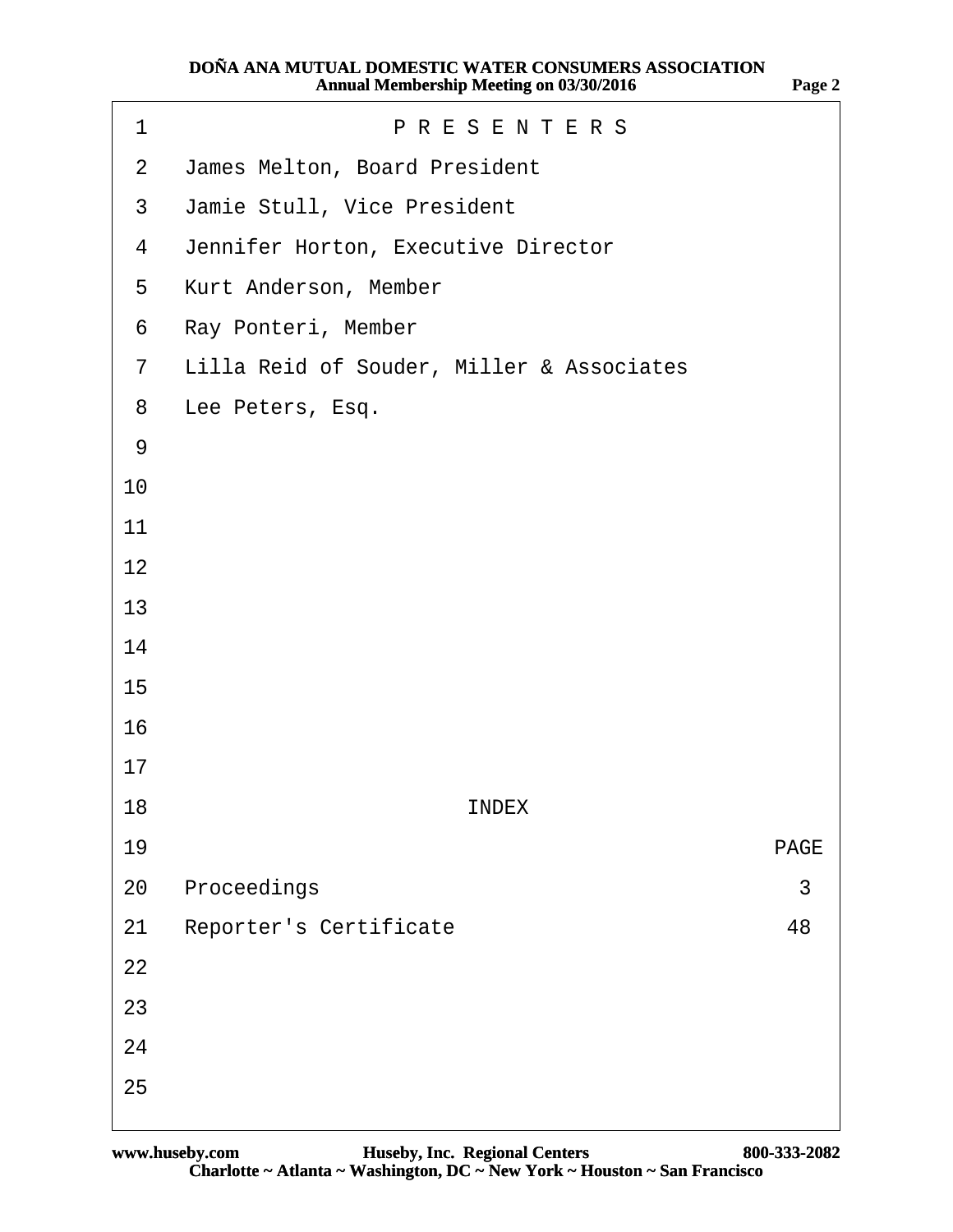<span id="page-2-0"></span>

| 1               | PROCEEDINGS                                          |  |  |  |  |  |  |
|-----------------|------------------------------------------------------|--|--|--|--|--|--|
| 2               | MR. MELTON: Ladies and gentlemen, we've              |  |  |  |  |  |  |
| 3               | got a few people that are still signing in and       |  |  |  |  |  |  |
| 4               | whatnot, if you'll be patient with us. I do have     |  |  |  |  |  |  |
| 5               | good news. We have a quorum. So as a result, we      |  |  |  |  |  |  |
| 6               | can get the meeting taken care of this evening and   |  |  |  |  |  |  |
| 7               | move out from there. But if you would be just a      |  |  |  |  |  |  |
| 8               | little bit patient, we'll get the last individuals   |  |  |  |  |  |  |
| 9               | seated.                                              |  |  |  |  |  |  |
| 10              | Let's see. I seem to have one board                  |  |  |  |  |  |  |
| 11              | member who is en route and will be ready to join us  |  |  |  |  |  |  |
| 12 <sup>1</sup> | shortly here. Thank you. If anyone would care to,    |  |  |  |  |  |  |
| 13              | we have refreshments. There's coffee and, I          |  |  |  |  |  |  |
| 14              | believe, water. Soft drinks or water.                |  |  |  |  |  |  |
| 15              | MS. HORTON: Water and fruit punch.                   |  |  |  |  |  |  |
| 16              | MR. MELTON: Water and fruit punch back               |  |  |  |  |  |  |
| 17              | there. I invite everybody to help themselves.        |  |  |  |  |  |  |
|                 | 18 Hopefully it won't be too long a meeting, and it  |  |  |  |  |  |  |
| 19              | won't be too terribly dry.                           |  |  |  |  |  |  |
| 20              | It looks like we've got everybody seated             |  |  |  |  |  |  |
| 21              | now. I'd like to call this annual meeting of the     |  |  |  |  |  |  |
| 22              | membership of the Doña Ana Mutual Domestic Water     |  |  |  |  |  |  |
| 23              | Consumers Association to order at 7:04 p.m. on the   |  |  |  |  |  |  |
| 24              | 30th of March of 2016. First, I would like to        |  |  |  |  |  |  |
| 25              | preface my remarks with asking that anyone who has a |  |  |  |  |  |  |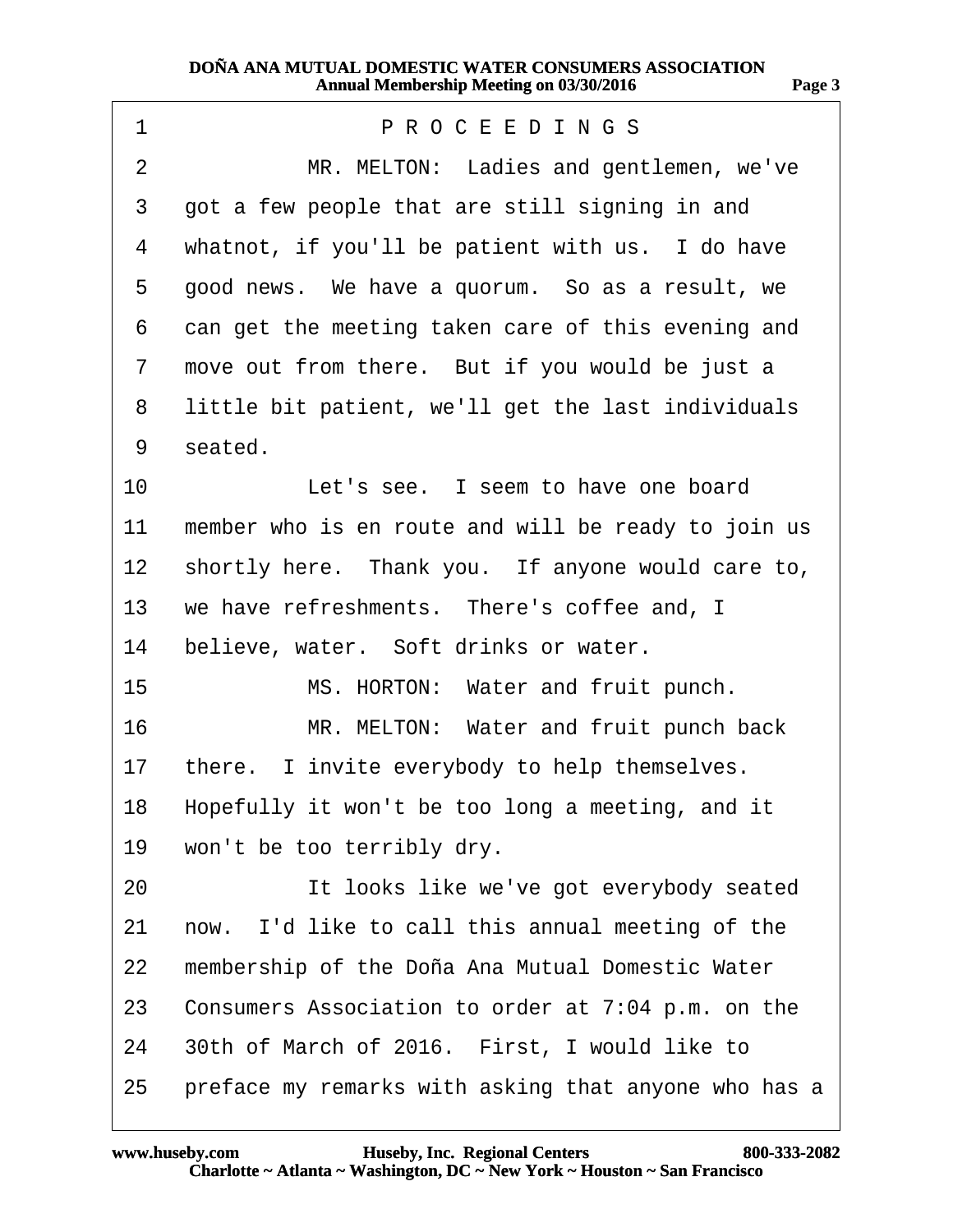<span id="page-3-0"></span>

| 1               | cell phone, iPad, pager, or anything of that nature, |  |  |  |  |  |
|-----------------|------------------------------------------------------|--|--|--|--|--|
| 2               | to either please place them in silent or turn them   |  |  |  |  |  |
| 3               | off for the duration of the meeting.                 |  |  |  |  |  |
| 4               | Madam Executive Secretary, do we have                |  |  |  |  |  |
| 5               | Proof of Notice?                                     |  |  |  |  |  |
| 6               | MS. HORTON: Yes, we do.                              |  |  |  |  |  |
| 7               | MR. MELTON: And do we have proof of a                |  |  |  |  |  |
| 8               | quorum?                                              |  |  |  |  |  |
| 9               | MS. HORTON: Yes, we do.                              |  |  |  |  |  |
| 10              | MR. MELTON: How many do we have present?             |  |  |  |  |  |
| 11              | MS. HORTON: 45.                                      |  |  |  |  |  |
| 12              | MR. MELTON: We have 45 members present.              |  |  |  |  |  |
| 13              | The quorum required is 44. That being said, we will  |  |  |  |  |  |
| 14              | move to the approval of the agenda, and I will       |  |  |  |  |  |
| 15 <sub>2</sub> | accept -- I will entertain a motion for the approval |  |  |  |  |  |
| 16              | of the agenda.                                       |  |  |  |  |  |
| 17              | MR. BALL: So moved.                                  |  |  |  |  |  |
| 18              | MR. MELTON: State your name, please.                 |  |  |  |  |  |
| 19              | MR. BALL: Rex Ball, like baseball.                   |  |  |  |  |  |
| 20              | MR. MELTON: Thank you, sir.                          |  |  |  |  |  |
| 21              | And do I have a second?                              |  |  |  |  |  |
| 22              | MR. BUTLER: Second.                                  |  |  |  |  |  |
| 23              | MR. MELTON: Second by Mr. Butler.                    |  |  |  |  |  |
| 24              | All in favor?                                        |  |  |  |  |  |
| 25              | (All say aye.)                                       |  |  |  |  |  |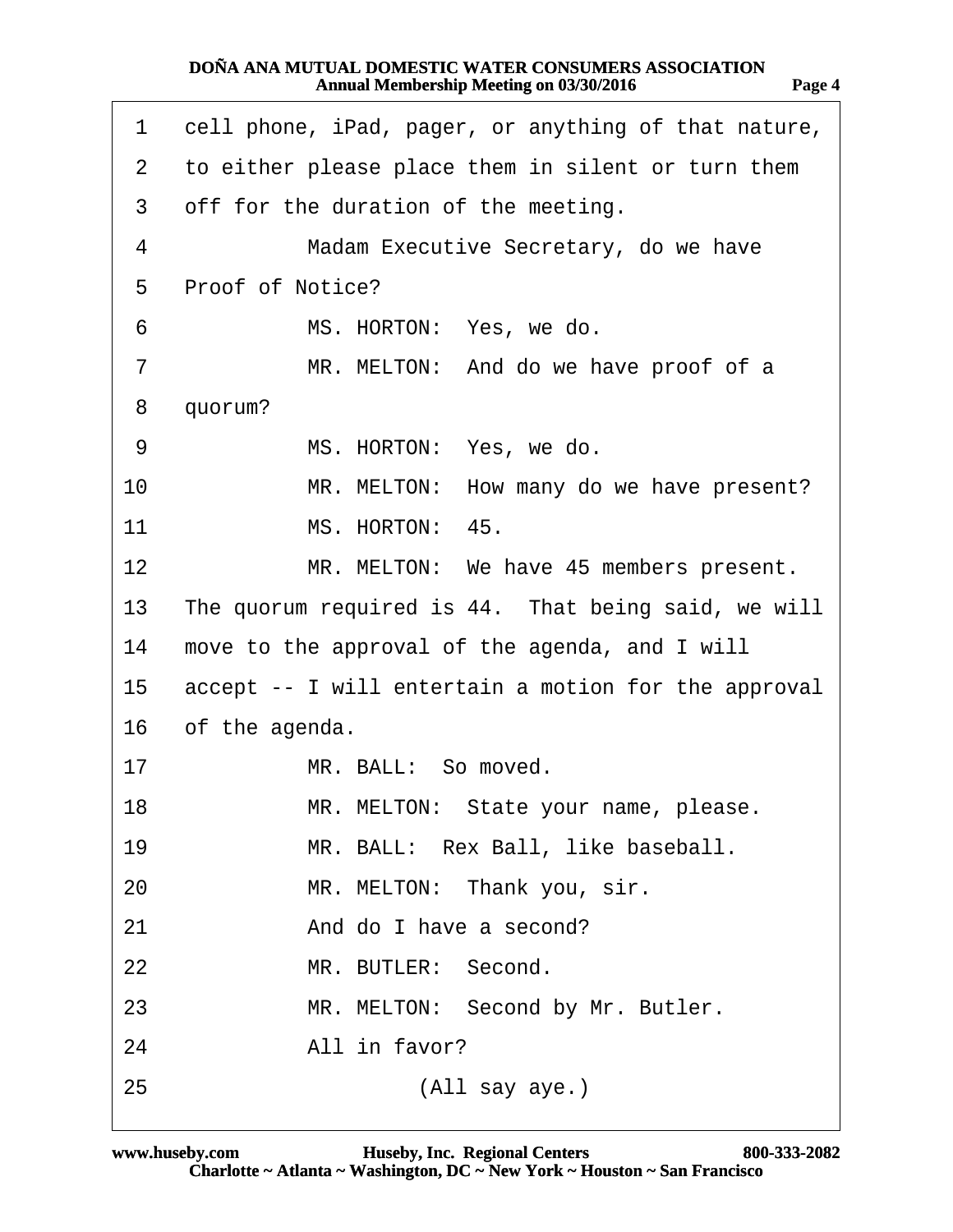<span id="page-4-0"></span>

| 1                | MR. MELTON: Opposed?                                 |  |  |  |  |  |
|------------------|------------------------------------------------------|--|--|--|--|--|
| $\overline{2}$   | (No response.)                                       |  |  |  |  |  |
| 3                | MR. MELTON: Motion carries. Agenda is                |  |  |  |  |  |
| 4                | approved as written.                                 |  |  |  |  |  |
| 5                | First of all, I'd like to introduce the              |  |  |  |  |  |
| 6                | individuals up here at the podium with myself. We    |  |  |  |  |  |
| 7                | have on the far -- on my far right we have Lilla     |  |  |  |  |  |
| 8                | Reid who is with Souder, Miller & Associates and     |  |  |  |  |  |
| 9                | will be presenting the engineering portion of our    |  |  |  |  |  |
| 10 <sup>°</sup>  | program this evening. We have our executive          |  |  |  |  |  |
| 11               | director, Jennifer Horton; our legal counsel, Lee    |  |  |  |  |  |
| 12 <sup>1</sup>  | Peters; our secretary/treasurer, Dr. Kurt Anderson;  |  |  |  |  |  |
| 13 <sup>°</sup>  | and our newest member of the board, Ray Ponteri. I   |  |  |  |  |  |
|                  | 14 will introduce myself. I think everyone knows me. |  |  |  |  |  |
| 15 <sup>15</sup> | I'm Jim Melton.                                      |  |  |  |  |  |
| 16               | And with that we will move on. I will                |  |  |  |  |  |
| 17 <sup>1</sup>  | introduce -- I'd like to ask, first of all, that if  |  |  |  |  |  |
| 18               | anyone wishes to address the meeting that they come  |  |  |  |  |  |
| 19               | to the podium in the center, speak into the          |  |  |  |  |  |
| 20               | microphone so that everyone can hear you, state your |  |  |  |  |  |
| 21               | name, and then state your issue. That way -- we      |  |  |  |  |  |
| 22               | have a reporter who is recording this, and it will   |  |  |  |  |  |
| 23               | be transcribed. Transcriptions can be made           |  |  |  |  |  |
| 24               | available as public record.                          |  |  |  |  |  |
| 25               | I will now entertain a motion for approval           |  |  |  |  |  |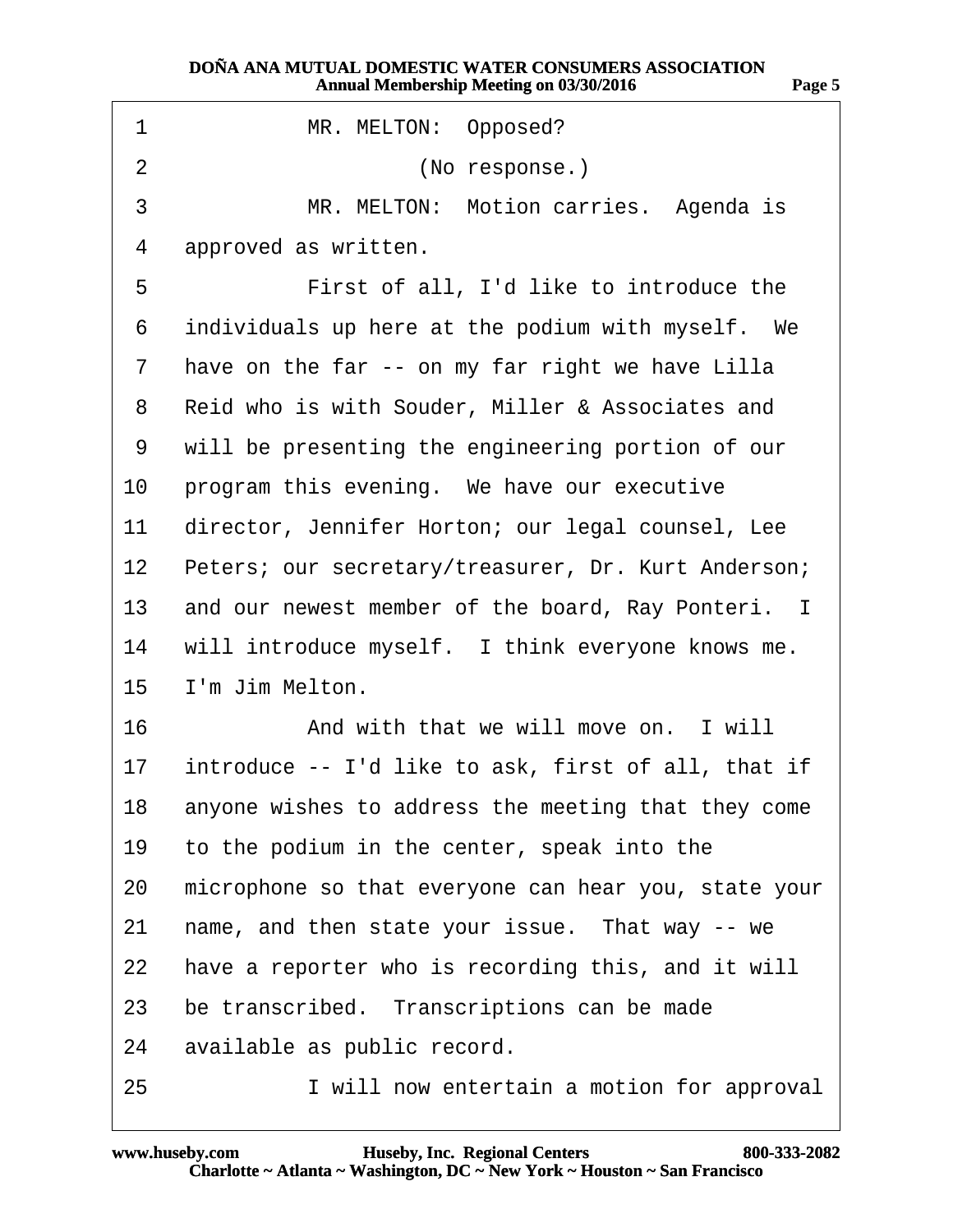<span id="page-5-0"></span>

| 1              | of the minutes of the March 31, 2015, annual         |  |  |  |  |  |
|----------------|------------------------------------------------------|--|--|--|--|--|
| $\overline{2}$ | membership meeting.                                  |  |  |  |  |  |
| 3              | MR. BALL: So moved. Rex Ball.                        |  |  |  |  |  |
| 4              | MR. MELTON: Do I hear a second?                      |  |  |  |  |  |
| 5              | MR. HAYHOE: Second.                                  |  |  |  |  |  |
| 6              | MR. MELTON: Mr. Jim Hayhoe, second by                |  |  |  |  |  |
| 7              | Mr. Hayhoe. I have a motion by Mr. Ball and a        |  |  |  |  |  |
| 8              | second by Mr. Hayhoe.                                |  |  |  |  |  |
| 9              | MR. BALL: One little exception. On                   |  |  |  |  |  |
| 10             | page 1 it should be "plaque" stead of "plague."      |  |  |  |  |  |
| 11             | MR. MELTON: Typo on page 1.                          |  |  |  |  |  |
| 12             | MR. BALL: It's near the bottom.                      |  |  |  |  |  |
| 13             | MR. MELTON: Okay. Plaque, P-I-a-q-u-e.               |  |  |  |  |  |
| 14             | Okay. Thank you very much.                           |  |  |  |  |  |
| 15             | At this time we would like to ask you to             |  |  |  |  |  |
| 16             | take your pink ballots that you were issued and mark |  |  |  |  |  |
| 17             | them.                                                |  |  |  |  |  |
| 18             | And who is collecting them? Eddie?                   |  |  |  |  |  |
| 19             | MS. HORTON: Edward.                                  |  |  |  |  |  |
| 20             | MR. MELTON: Edward.                                  |  |  |  |  |  |
| 21             | Could I have a volunteer from the audience           |  |  |  |  |  |
| 22             | to assist with the ballot count?                     |  |  |  |  |  |
| 23             | Mr. Butler, thank you, sir.                          |  |  |  |  |  |
| 24             | Eddie, we have one over here.                        |  |  |  |  |  |
| 25             | Anyone else? We've got a couple back                 |  |  |  |  |  |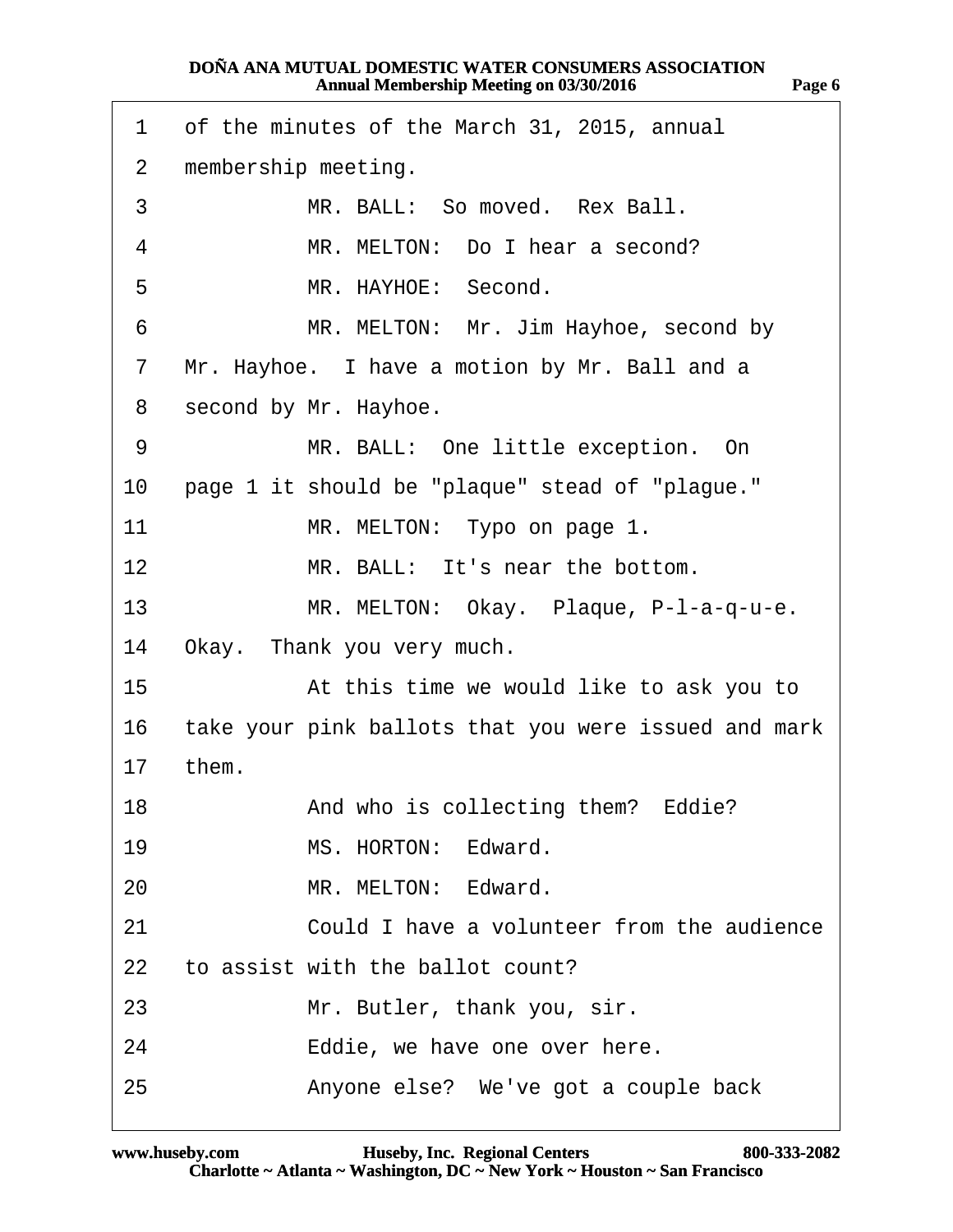<span id="page-6-0"></span>

| 1               | there.                                               |
|-----------------|------------------------------------------------------|
| 2               | MS. HORTON: Any other ballots?                       |
| 3               | MR. MELTON: Do we have anyone who has not            |
| 4               | turned in their ballot, their pink ballot, to vote   |
| 5               | for the approval or disapproval of the minutes of    |
| 6               | the previous meeting?                                |
| 7               | (No response.)                                       |
| 8               | MR. MELTON: Okay. Let's count them.                  |
| 9               | MR. HAYHOE: Mr. Melton, if I may?                    |
| 10              | MR. MELTON: Go ahead. State your name,               |
| 11              | please.                                              |
| 12 <sup>2</sup> | MR. HAYHOE: My name is Jim Hayhoe. Just              |
| 13 <sup>°</sup> | while they're counting the ballots, I wanted to make |
| 14              | a comment on the minutes.                            |
| 15              | As represented in here from the minutes of           |
| 16              | last year, there was a discussion on fire hydrants   |
|                 | 17 that we had. I just wanted to pass on to the      |
|                 | 18 organization that, since that annual meeting last |
| 19              | year, all of the 213 fire hydrants in Picacho Hills  |
| 20              | have been tested. Four of them were found to be      |
| 21              | bad, but they have been replaced.                    |
| 22              | And we've also had several discussions               |
| 23              | with the board as far as what national fire          |
| 24              | protection agency codes and policies applied to the  |
| 25              | Doña Ana Water, and I appreciate both of those.      |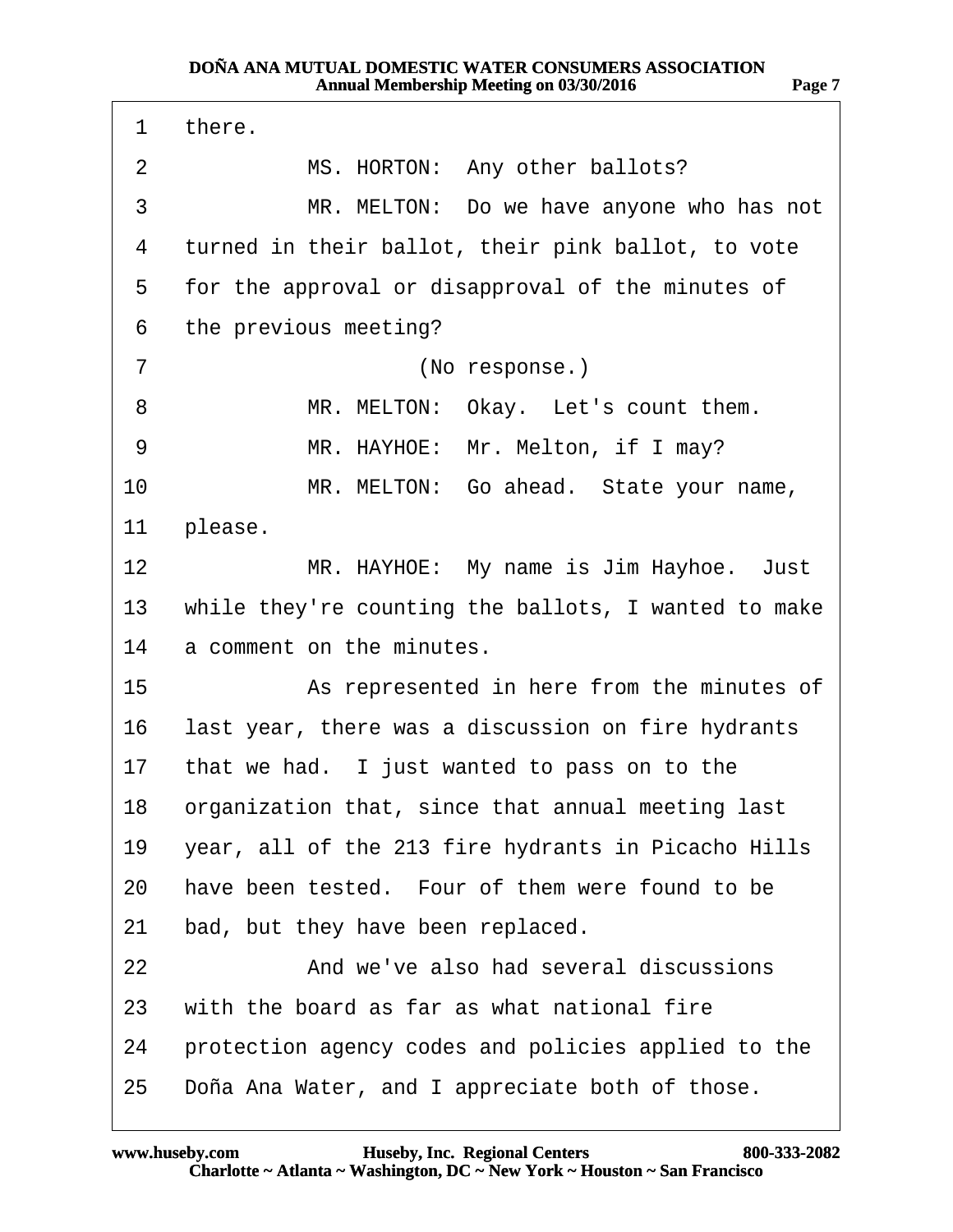<span id="page-7-0"></span>

| 1               | MR. MELTON: Thank you very much, sir. We               |  |  |  |  |  |  |
|-----------------|--------------------------------------------------------|--|--|--|--|--|--|
| $\overline{2}$  | do appreciate kind words.                              |  |  |  |  |  |  |
| 3               | Okay. We'll take just a few more minutes               |  |  |  |  |  |  |
| 4               | to get the ballots counted.                            |  |  |  |  |  |  |
| 5               | Yes, sir?                                              |  |  |  |  |  |  |
| 6               | MR. BALL: Is there any reason why we                   |  |  |  |  |  |  |
| 7               | couldn't do it by voice vote? We'd be on our way.      |  |  |  |  |  |  |
| 8               | MR. MELTON: One of the reasons is that,                |  |  |  |  |  |  |
| 9               | in previous meetings, there were allegations that      |  |  |  |  |  |  |
| 10              | nonmembers have been voting on issues. So this way     |  |  |  |  |  |  |
| 11              | we are assured -- by issuing ballots, we're assured    |  |  |  |  |  |  |
| 12 <sup>°</sup> | that no one but members vote.                          |  |  |  |  |  |  |
| 13              | MR. BALL: We wouldn't want any of those                |  |  |  |  |  |  |
| 14              | people sneaking in here.                               |  |  |  |  |  |  |
| 15              | MR. MELTON: I will -- in future meetings               |  |  |  |  |  |  |
|                 | 16 I will offer the option to the membership to either |  |  |  |  |  |  |
| 17              | stand on a vote with a show of hands or by voice       |  |  |  |  |  |  |
|                 | 18 vote as opposed to ballots. But we will come        |  |  |  |  |  |  |
| 19              | prepared with ballots if needed. An oversight on       |  |  |  |  |  |  |
| 20              | our part. Sorry, sir.                                  |  |  |  |  |  |  |
| 21              | The ballot total on the approval of the                |  |  |  |  |  |  |
| 22              | minutes of the March 31st, 2015, meeting stands at     |  |  |  |  |  |  |
| 23              | 43 yes, 2 no, and 1 abstention. So the yeses rule.     |  |  |  |  |  |  |
| 24              | The minutes are approved with the change to            |  |  |  |  |  |  |
| 25              | "plaques" instead of "plagues."                        |  |  |  |  |  |  |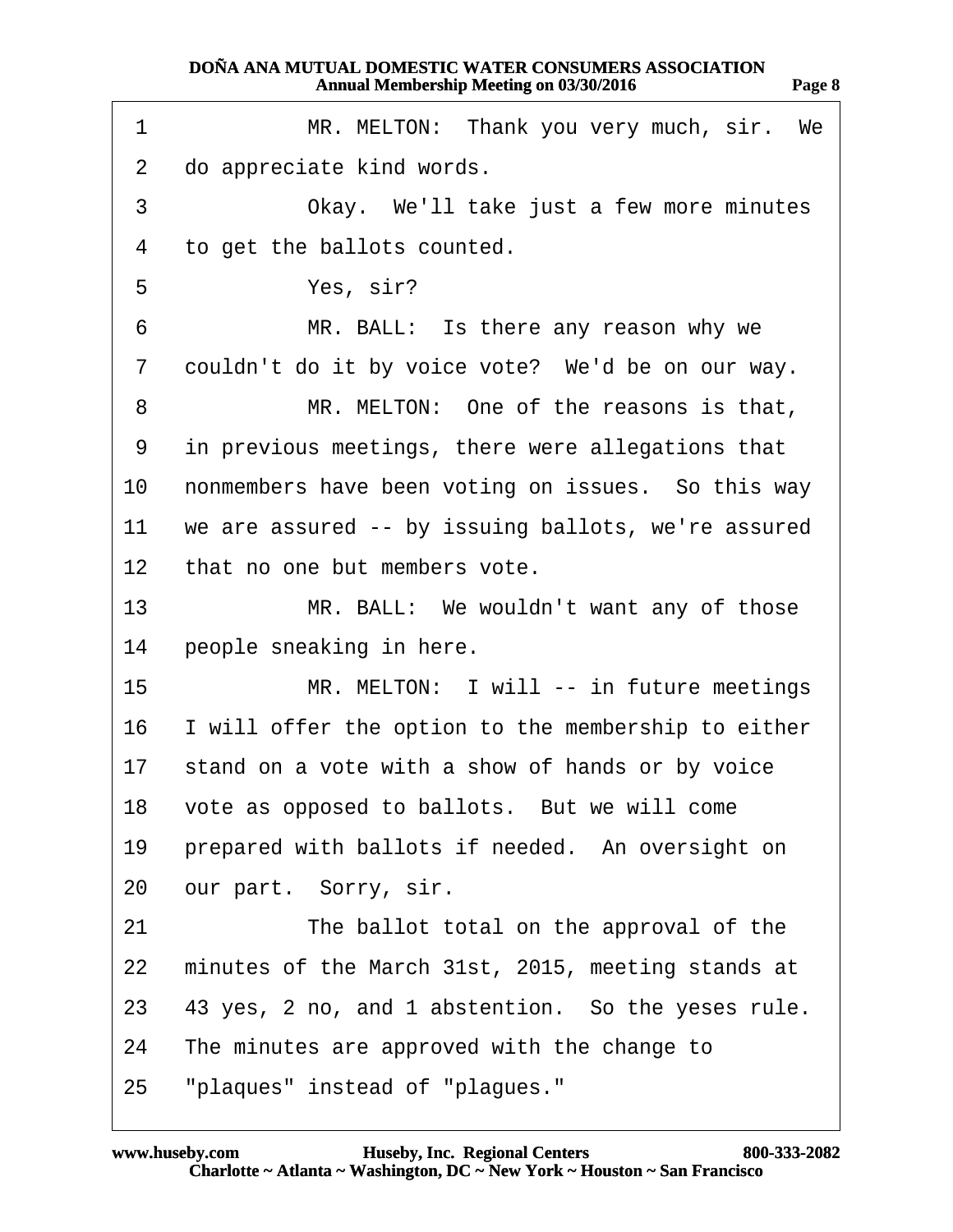<span id="page-8-0"></span>

| 1              | It has been suggested to me, and I would             |  |  |  |  |  |
|----------------|------------------------------------------------------|--|--|--|--|--|
| $\overline{2}$ | be willing to accept the will of the membership,     |  |  |  |  |  |
| 3              | that they would like to merely hold up their green   |  |  |  |  |  |
| 4              | ballot when called upon for approval and disapproval |  |  |  |  |  |
| 5              | on the next motion rather than going through the     |  |  |  |  |  |
| 6              | agony of counting ballots.                           |  |  |  |  |  |
| $\overline{7}$ | Does anyone have any major objection to              |  |  |  |  |  |
| 8              | this?                                                |  |  |  |  |  |
| 9              | (No response.)                                       |  |  |  |  |  |
| 10             | MR. MELTON: If not, then I will go ahead,            |  |  |  |  |  |
| 11             | and we will change -- we will modify our procedure   |  |  |  |  |  |
| 12             | slightly such that I will entertain a motion for     |  |  |  |  |  |
| 13             | approval of the Open Meetings Act Resolution         |  |  |  |  |  |
|                | 14 2016-01.                                          |  |  |  |  |  |
| 15             | MR. BALL: So moved.                                  |  |  |  |  |  |
| 16             | MR. MELTON: Mr. Ball.                                |  |  |  |  |  |
| 17             | And second?                                          |  |  |  |  |  |
| 18             | MS. RICHARDSON: Second.                              |  |  |  |  |  |
| 19             | MR. MELTON: Your name, please?                       |  |  |  |  |  |
| 20             | MS. RICHARDSON: Susan Richardson.                    |  |  |  |  |  |
| 21             | MR. MELTON: Susan Richardson. Thank you              |  |  |  |  |  |
| 22             | very much.                                           |  |  |  |  |  |
| 23             | I have a motion by Mr. Ball, a second by             |  |  |  |  |  |
|                | 24 Susan Richardson to approve the Open Meetings Act |  |  |  |  |  |
| 25             | Resolution 2016-01.                                  |  |  |  |  |  |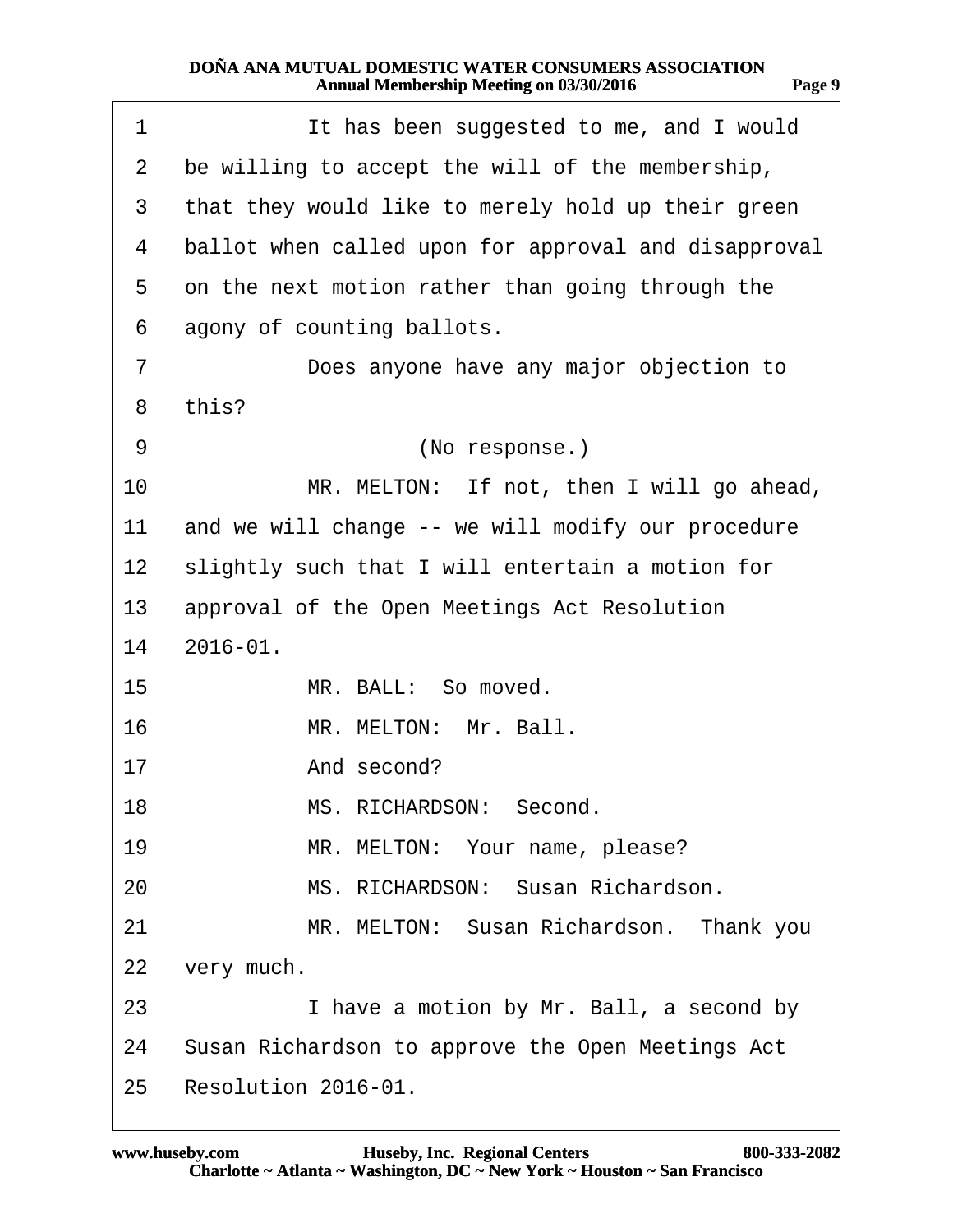<span id="page-9-0"></span>

| 1               | Is there any discussion?                             |  |  |  |  |  |  |
|-----------------|------------------------------------------------------|--|--|--|--|--|--|
| 2               | (No response.)                                       |  |  |  |  |  |  |
| 3               | MR. MELTON: There being none, we will                |  |  |  |  |  |  |
| 4               | move to vote. I would ask that those who are in      |  |  |  |  |  |  |
| 5               | favor of approval of that resolution raise their     |  |  |  |  |  |  |
| 6               | green ballot.                                        |  |  |  |  |  |  |
| 7               | Anyone want to give me a quick count here            |  |  |  |  |  |  |
| 8               | before my arm gets tired?                            |  |  |  |  |  |  |
| 9               | MR. BALL: Just ask for the nays. There's             |  |  |  |  |  |  |
| 10              | not going to be many.                                |  |  |  |  |  |  |
| 11              | MR. MELTON: All of those opposed?                    |  |  |  |  |  |  |
| 12              | (No response.)                                       |  |  |  |  |  |  |
| 13              | MR. MELTON: I see none opposed. Motion               |  |  |  |  |  |  |
| 14              | carries unanimously. The Open Meetings Act           |  |  |  |  |  |  |
| 15 <sup>1</sup> | Resolution is approved.                              |  |  |  |  |  |  |
| 16              | We'll now move on to the Board of                    |  |  |  |  |  |  |
| 17              | Directors Report. As president I would like to       |  |  |  |  |  |  |
| 18              | report that the last year has been a very prosperous |  |  |  |  |  |  |
| 19              | one for us. We feel like we have made some major     |  |  |  |  |  |  |
| 20              | strides in getting such things implemented in        |  |  |  |  |  |  |
| 21              | both -- new software in both the accounting and the  |  |  |  |  |  |  |
| 22              | billing area.                                        |  |  |  |  |  |  |
| 23              | We've had a few growing pains with it.               |  |  |  |  |  |  |
| 24              | Hopefully we've got most of them ironed out now.     |  |  |  |  |  |  |
| 25              | And hopefully we are able to provide a lot better    |  |  |  |  |  |  |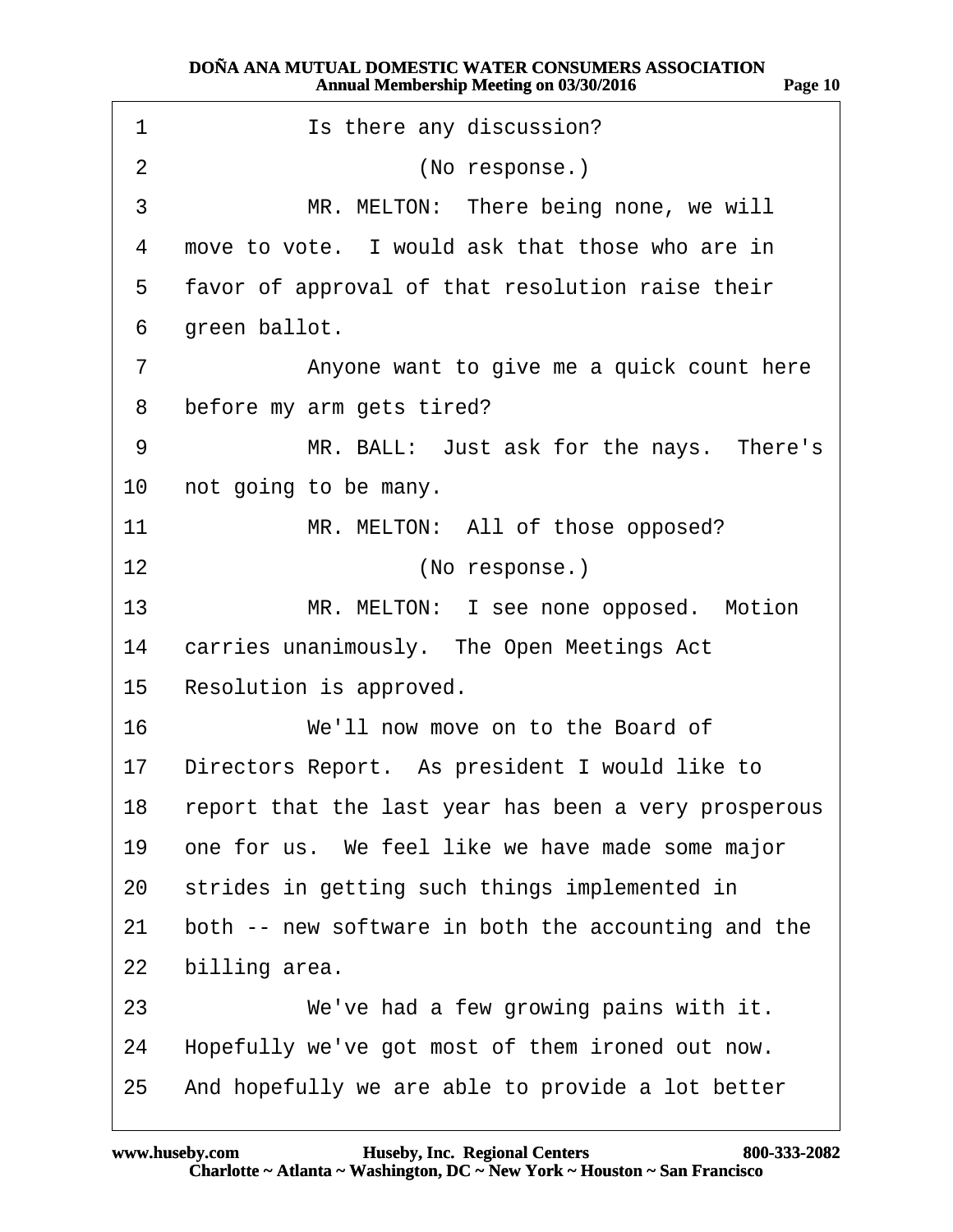<span id="page-10-0"></span>

| 1  | and more accurate service to our membership.           |  |  |  |  |  |  |
|----|--------------------------------------------------------|--|--|--|--|--|--|
| 2  | Additionally, through the year we've been              |  |  |  |  |  |  |
| 3  | able to get a number of the members of our staff to    |  |  |  |  |  |  |
| 4  | a national-level conference in the wastewater arena.   |  |  |  |  |  |  |
| 5  | As you know, we have a small involvement with          |  |  |  |  |  |  |
| 6  | wastewater in the District 5 area. We are in the       |  |  |  |  |  |  |
| 7  | process of obtaining ownership of the wastewater       |  |  |  |  |  |  |
| 8  | collection system in the Doña Ana area, and we will    |  |  |  |  |  |  |
| 9  | be expanding that on to cover more of the              |  |  |  |  |  |  |
| 10 | southeastern portion of our service area in the        |  |  |  |  |  |  |
| 11 | future.                                                |  |  |  |  |  |  |
| 12 | So we are trying to get a little bit ahead             |  |  |  |  |  |  |
| 13 | of the game, as it were, and have some people aboard   |  |  |  |  |  |  |
| 14 | that are aware of some of the more modern and          |  |  |  |  |  |  |
| 15 | forward-looking issues there.                          |  |  |  |  |  |  |
| 16 | Additionally, we sent a couple of members              |  |  |  |  |  |  |
|    | 17 of our board of directors to the WaterPro           |  |  |  |  |  |  |
|    | 18 Conference, which is the conference of the National |  |  |  |  |  |  |
| 19 | Rural Water Association, and we had -- I happen to     |  |  |  |  |  |  |
| 20 | have been one of them. We learned quite a bit about    |  |  |  |  |  |  |
| 21 | some of the new procedures that are being              |  |  |  |  |  |  |
| 22 | implemented at particularly -- well, at the national   |  |  |  |  |  |  |
| 23 | level with regard to applications for loans and        |  |  |  |  |  |  |
| 24 | grants and with regulations that are ever changing     |  |  |  |  |  |  |
| 25 | through the Environmental Protection Agency and        |  |  |  |  |  |  |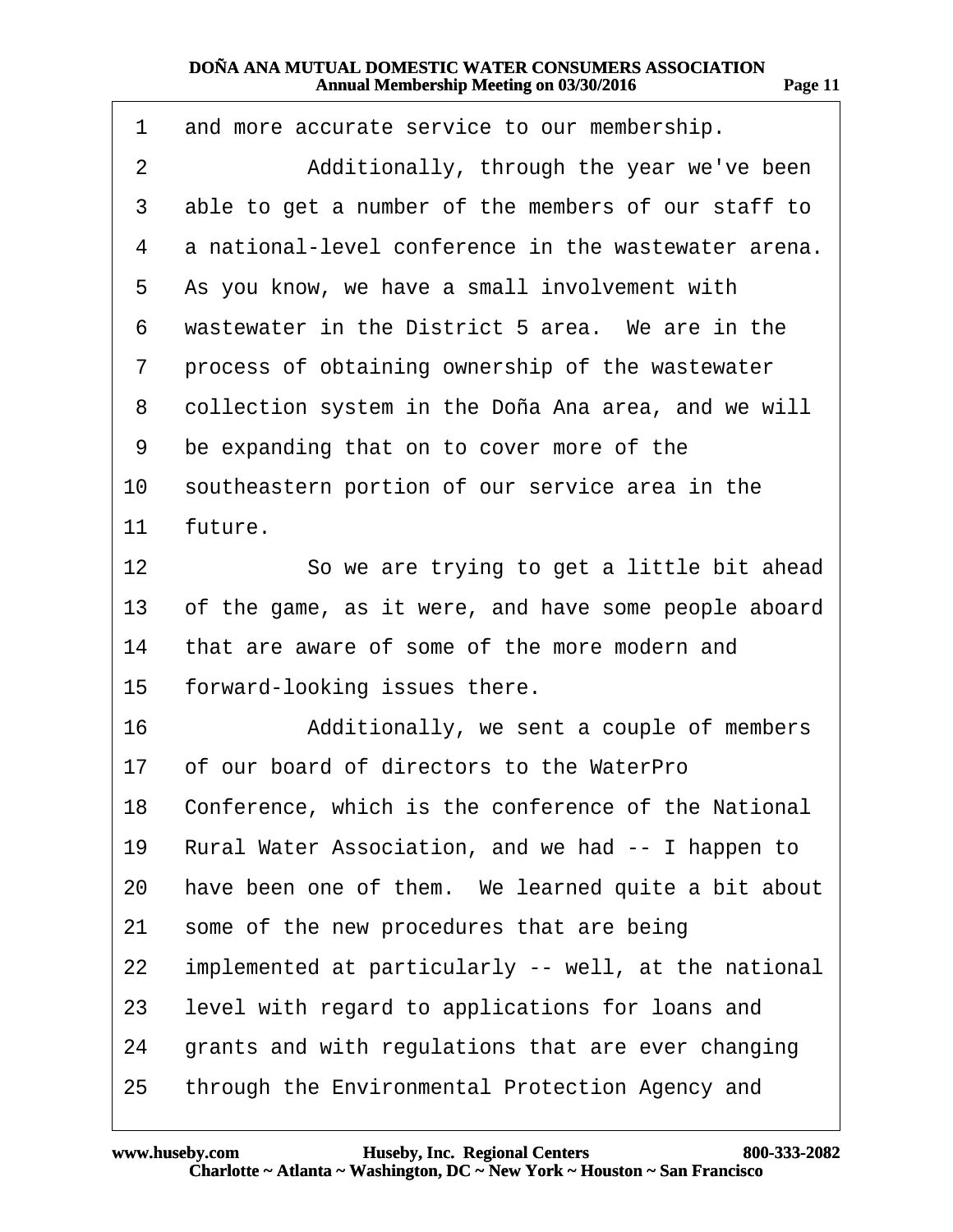<span id="page-11-0"></span>

| 1              | things of this nature.                                 |  |  |  |  |  |
|----------------|--------------------------------------------------------|--|--|--|--|--|
| $\overline{2}$ | Our system dates back into the 1970s, and              |  |  |  |  |  |
| 3              | some of it is beginning to reach basically its         |  |  |  |  |  |
| 4              | useful lifetime, and we're having to try to replace    |  |  |  |  |  |
| 5              | it, to upgrade it. We have been successful and         |  |  |  |  |  |
| 6              | continue to be successful in obtaining support at      |  |  |  |  |  |
| 7              | the national and at the state level in obtaining       |  |  |  |  |  |
| 8              | funding either in the line of grants or in the line    |  |  |  |  |  |
| 9              | of very low interest rate loans guaranteed by one or   |  |  |  |  |  |
| 10             | another government agencies.                           |  |  |  |  |  |
| 11             | I would like to particularly compliment                |  |  |  |  |  |
| 12             | our executive director. This lady can find dollars     |  |  |  |  |  |
| 13             | where I didn't know there were any. She does an        |  |  |  |  |  |
| 14             | outstanding job for us. And we have quite a bit --     |  |  |  |  |  |
| 15             | our engineering staff will tell you this evening       |  |  |  |  |  |
| 16             | about what we have been doing, what we are doing,      |  |  |  |  |  |
| 17             | and hopefully about some of the things that we have    |  |  |  |  |  |
| 18             | kind of coming up along the way.                       |  |  |  |  |  |
| 19             | Above and beyond that, we'd like to                    |  |  |  |  |  |
| 20             | recognize some of our employees. We have some          |  |  |  |  |  |
| 21             | awards, and the first one is to Mr. Pete Ortiz who     |  |  |  |  |  |
| 22             | is one of our operations staff.                        |  |  |  |  |  |
| 23             | Pete, if you would come forward, please.               |  |  |  |  |  |
| 24             | He's a Level 2 wastewater operator and a               |  |  |  |  |  |
|                | 25 Level 1 -- or I'm sorry -- a Level 2 water operator |  |  |  |  |  |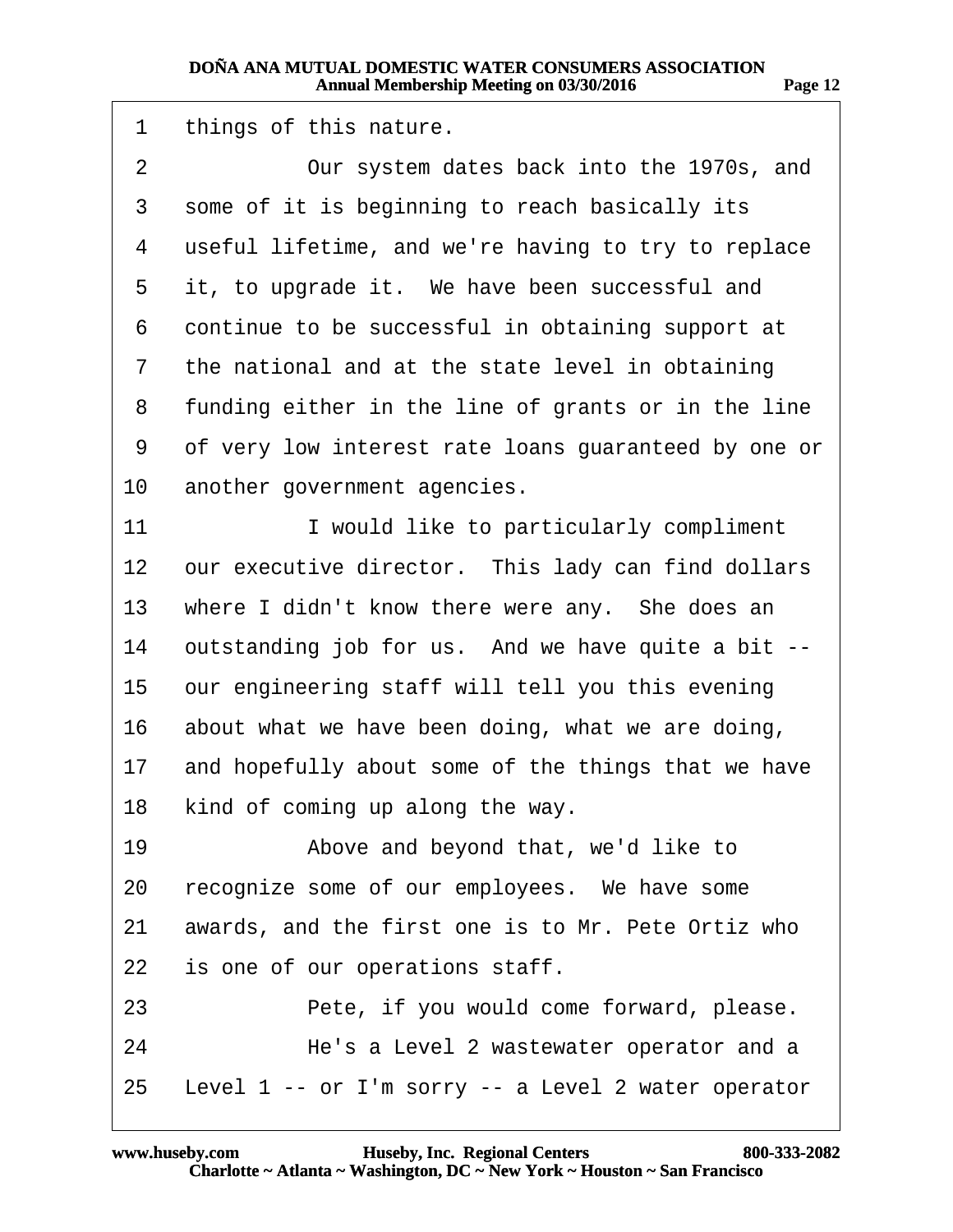<span id="page-12-0"></span>

|  |  |  | 1 and a Level 1 wastewater operator. He has 15 years |  |  |  |
|--|--|--|------------------------------------------------------|--|--|--|
|--|--|--|------------------------------------------------------|--|--|--|

- 2 of service with the Association now.
- 3 Thank you very much.
- 4 The next one is our operations manager,
- 5 Mr. Orlando Parra.
- 6 Orlando?
- 7 **••** Orlando is the guy that takes care of all
- 8 these gentlemen you see out driving up and down the
- 9 roads in these Doña Ana water vehicles. They're out
- 10 there trying to plug up the leaks in our system and
- 11 things of that nature. And Orlando has 15 years of
- 12 service with us.
- 13 The third one is our customer service
- 14 department lead, Cyndi Shelsea.
- 15 Cyndi, would you please come forward?
- 16 **Cyndi is our go-to lady when someone calls**
- 17 in and there's problems with their bill. And she's
- 18 been doing this for 15 years as well.
- 19· · · · · · ·Next we have Joe Martinez who is an
- 20 operations support specialist in our operations
- 21 department. Joe has been with us for his first
- 22 year. Hopefully we'll have an opportunity to have
- 23 him up here for a few more.
- 24 I'd like to ask you to give all of those
- 25 individuals a hand.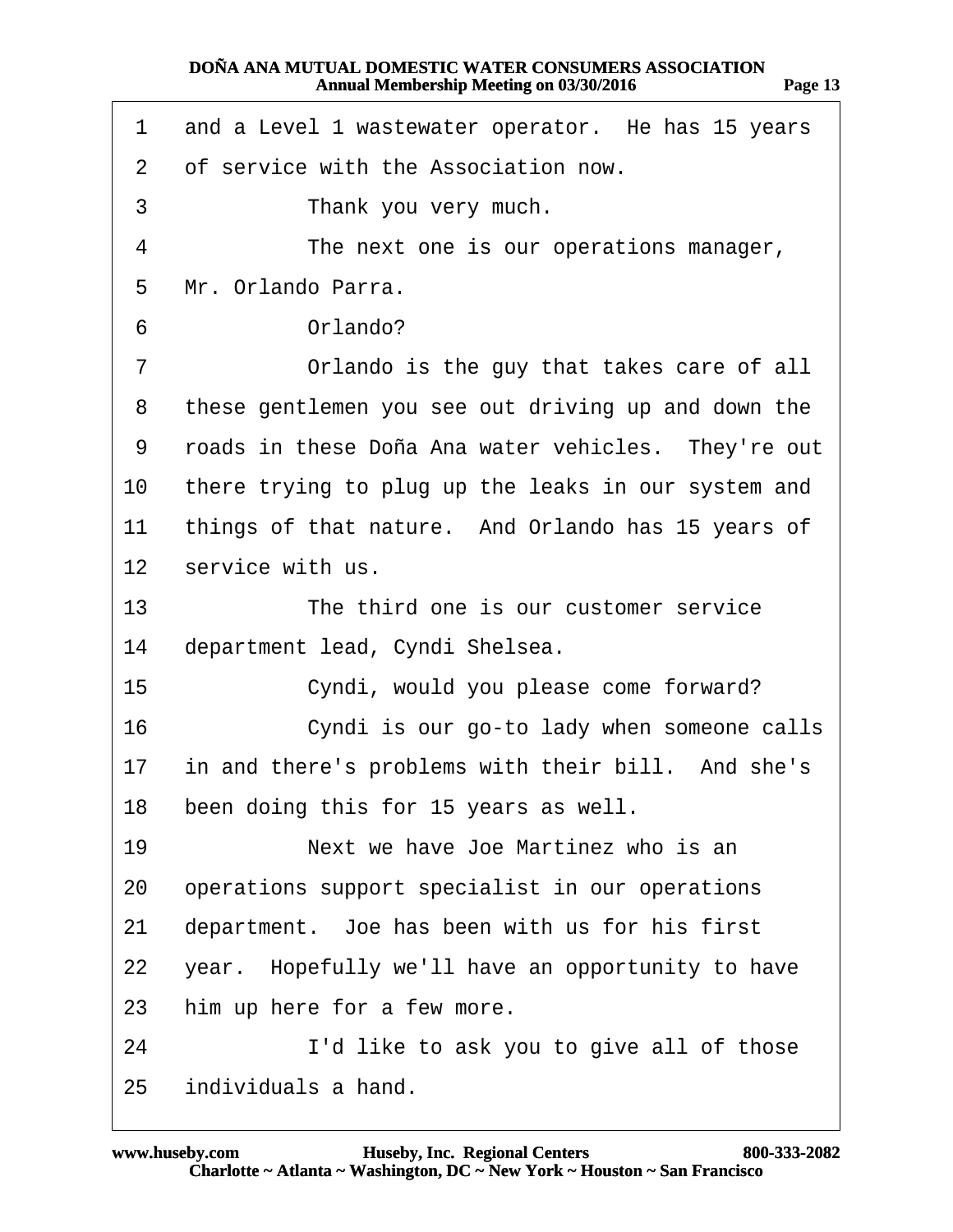<span id="page-13-0"></span>

| 1               | And with that, we will now move to our               |
|-----------------|------------------------------------------------------|
| 2               | legal counsel, Mr. Peters, for a report on our       |
| 3               | ongoing litigation.                                  |
| 4               | MR. PETERS: That's good. We'll start                 |
| 5               | with the cheery stuff, the legal stuff. We have had  |
| 6               | some litigation in the past few years. I've tried    |
| 7               | to keep us litigation free, but some stuff has come  |
| 8               | up.                                                  |
| 9               | We just finished in December a trial                 |
| 10              | against Moongate Water Company where they sued us    |
| 11              | over some water rights. We are briefing that now,    |
| 12 <sub>2</sub> | and we'll be submitting that to the water judge.     |
| 13              | And hopefully we'll know the decision sometime soon. |
| 14              | And that dealt with some water rights that we own    |
| 15              | that Moongate also claims ownership of.              |
| 16              | We had a trial last May in District                  |
| 17              | Court -- that Moongate trial was three days, by the  |
|                 | 18 way. This one was just a day -- against a family  |
| 19              | named Zepeda in the Fairview area. After we          |
| 20              | acquired the Fairview system, we were denied access  |
| 21              | to one of the wells, the better of the two wells.    |
| 22              | There was an easement there. We had to go to court   |
| 23              | to prove our right to use that easement. So that is  |
| 24              | resolved. Unfortunately we had to go to litigation   |
| 25              | to get that done.                                    |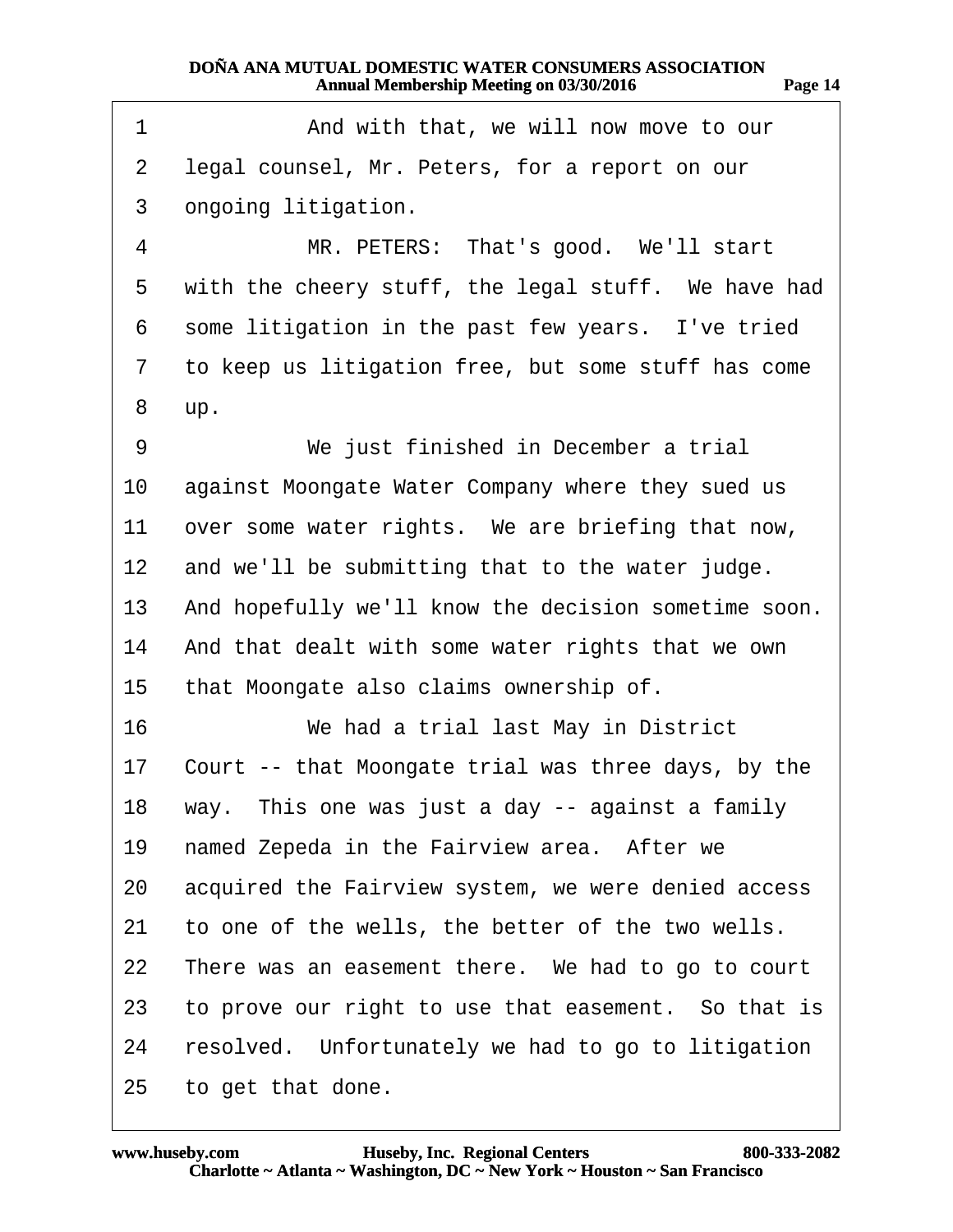<span id="page-14-0"></span>

| 1              | Back in November of 2014, we tried over               |
|----------------|-------------------------------------------------------|
| $\overline{2}$ | four days a case against the Westmoreland family      |
| 3              | also regarding some water rights where we claimed     |
| 4              | that they breached their contract with us on selling  |
| 5              | us those water rights. That trial is finished but     |
| 6              | not yet decided by the water judge. We're awaiting    |
| $\overline{7}$ | a decision on that.                                   |
| 8              | I continue to work on legal issues on the             |
| 9              | expansion of the service area over the past several   |
| 10             | years. It's barely been two years since the           |
| 11             | Association expanded. We've included Radium           |
|                | 12 Springs, Picacho Hills, and Fairview areas. So     |
| 13             | there's all kinds of legal issues that arise with     |
| 14             | that. With extending service you need easements.      |
|                | 15 You need agreements, contracts, loans, and grants. |
|                | 16 So legal has to work on those as well.             |
| 17             | And there's all kinds of leftovers from               |
|                | 18 the prior owners of those systems who were private |
| 19             | water companies, and we have to deal with those       |
| 20             | issues as we convert everything over to Doña Ana      |
| 21             | Mutual which is a political subdivision. It's a       |
| 22             | governmental unit. It's a small governmental unit,    |
| 23             | but it is governmental. It's not private.             |
| 24             | We continue to work on a settlement on                |
| 25             | issues with our neighboring water providers, the      |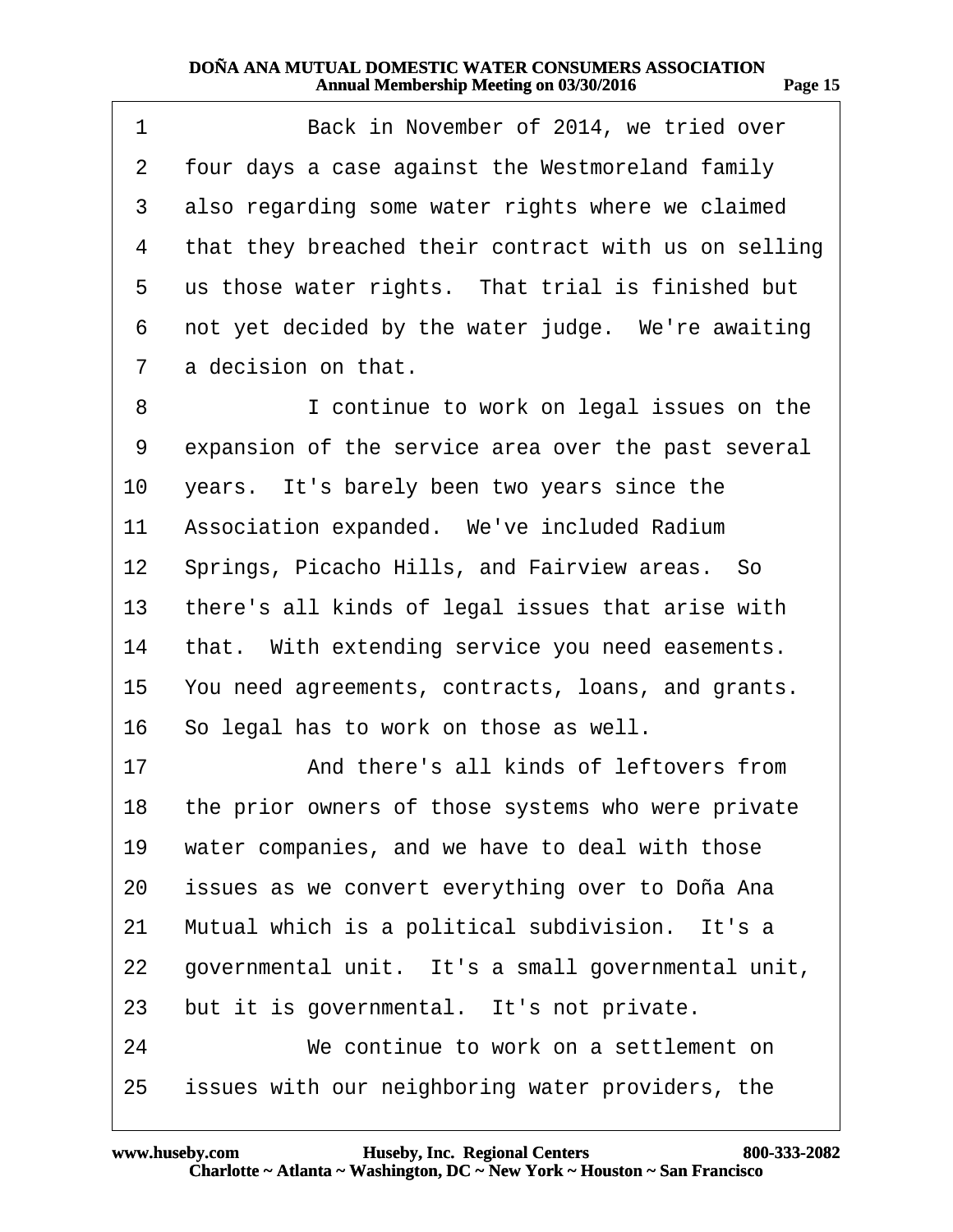<span id="page-15-0"></span>

| 1                 | City of Las Cruces to the south and Moongate Water   |
|-------------------|------------------------------------------------------|
| 2                 | Company to the east. We are trying to resolve some   |
| 3                 | disputes with the City and have a permanent peace    |
| 4                 | treaty with the City.                                |
| 5                 | We were in litigation with them over a               |
| 6                 | dozen years ago which was resolved with a settlement |
| 7                 | agreement. But we're trying to refine that and       |
| 8                 | resolve our issues with the City which also include  |
| 9                 | wastewater issues now that we're expanding our       |
| 10                | wastewater areas substantially.                      |
| 11                | So there's always issues, also water                 |
| $12 \overline{ }$ | rights with the Association. We do have an adequate  |
| 13                | amount of water rights with the ability to expand on |
| 14                | those and vest additional water rights, but we are   |
| 15                | always acquiring more water rights. It's             |
| 16                | particularly appropriate in a time of drought where  |
| 17                | everybody is fighting over the little water that we  |
| 18                | have, although we never have a lot of water.         |
| 19                | But at least the river is flowing again.             |
| 20                | We can see that. That will help to restore our       |
| 21                | aquifer so that we can use groundwater which is what |
| 22                | the Association relies on. So we always have water   |
| 23                | right issues. We're always acquiring and             |
| 24                | consolidating water rights, protecting them,         |
| 25                | adapting to the changing environment which is -- you |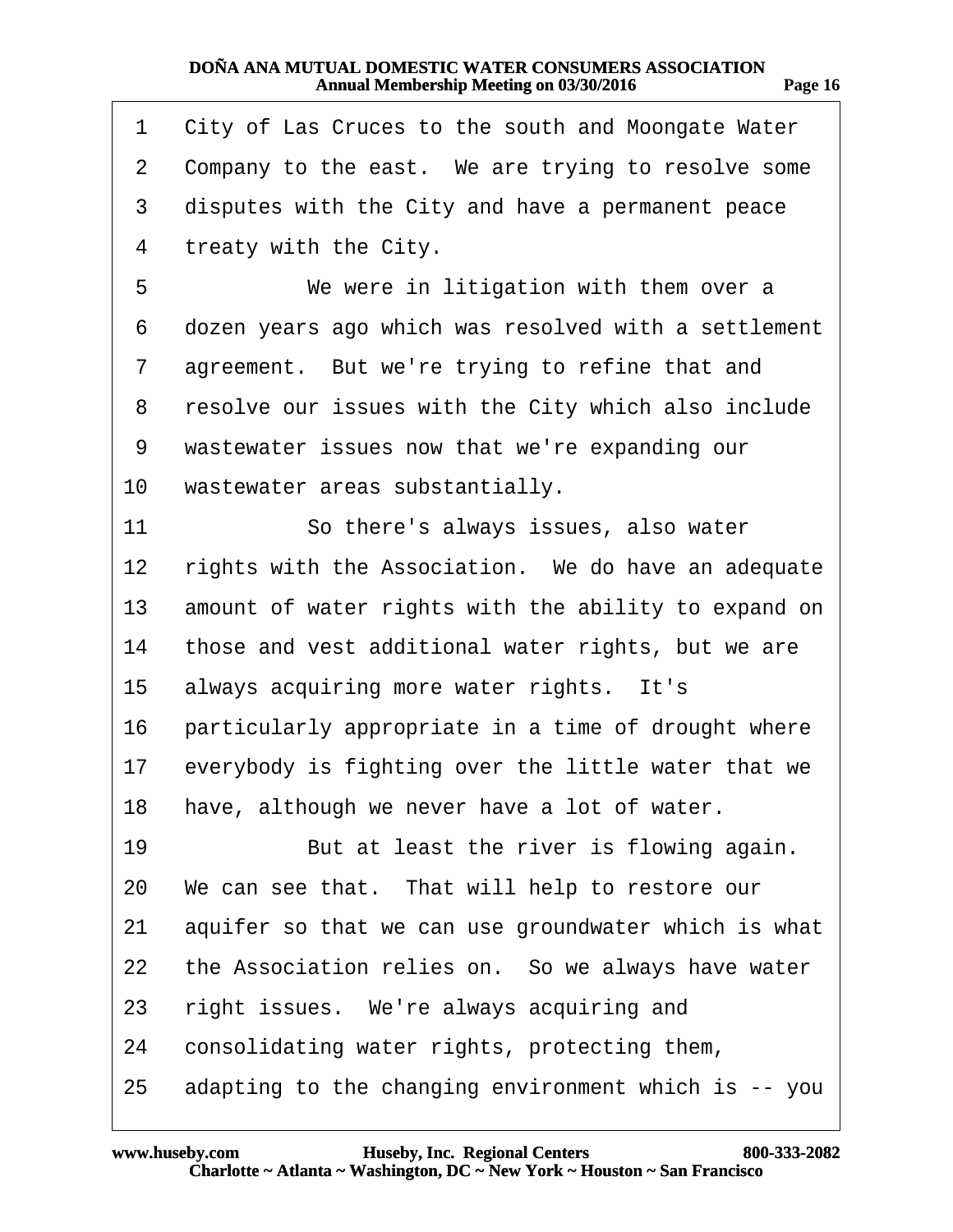<span id="page-16-0"></span>

| 1               | know, we use primarily groundwater, but we were    |
|-----------------|----------------------------------------------------|
| $\overline{2}$  | going to adapt to also use surface water, and that |
|                 |                                                    |
| 3               | situation is changing. So there's always legal     |
| 4               | issues there.                                      |
| 5               | But that's pretty much a picture of it,            |
| 6               | unless anybody has any questions.                  |
| 7               | MS. LUJAN: I do.                                   |
| 8               | MR. PETERS: Yes, ma'am.                            |
| 9               | MS. LUJAN: Do you already own the                  |
| 10              | wastewater lines, or is the County still in        |
| 11              | possession of them?                                |
| 12              | MR. PETERS: The ones here in the Village           |
| 13 <sup>°</sup> | the County still owns. We are close to getting     |
| 14              | those transferred. Been working on that for quite  |
| 15              | some time, but we're being held up by a federal    |
| 16              | agency. It's just the bureaucracy takes a while.   |
| 17              | Pretty much everything has been worked out         |
| 18              | with the County. All the other agencies then have  |
| 19              | to approve it. We have one other agency to go.     |
| 20              | A MEMBER: We couldn't quite hear that              |
| 21              | question.                                          |
| 22              | Could you repeat the question?                     |
| 23              | MS. LUJAN: Okay. My question was that              |
| 24              | Doña Ana County has possession of the wastewater   |
| 25              | lines. At this time Doña Ana Mutual does not;      |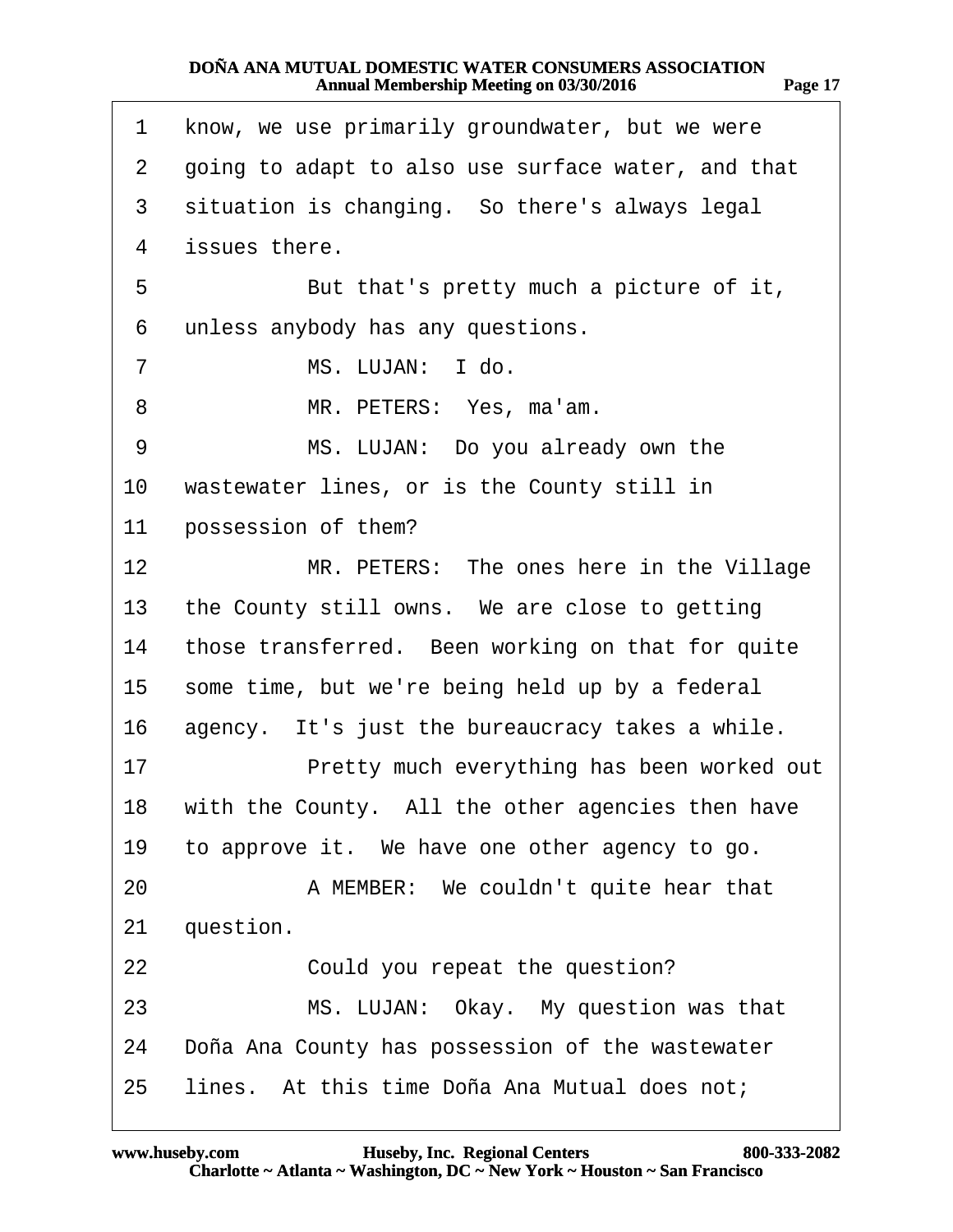<span id="page-17-0"></span>

| 1               | correct?                                             |
|-----------------|------------------------------------------------------|
| 2               | MR. PETERS: That's correct.                          |
| 3               | MS. LUJAN: Okay. And then my other                   |
| 4               | question is this: More than 15 years ago, maybe,     |
| 5               | possibly, there had to be 500 hook-ups within the    |
| 6               | Village of Doña Ana.                                 |
| 7               | How many people are hooked up in reality             |
| 8               | to the wastewater lines? You all did a smoke out.    |
| 9               | MR. PETERS: Jennifer Horton says there's             |
| 10              | 307 connections to the Village wastewater system out |
| 11              | of the 550 that are authorized.                      |
| 12 <sup>°</sup> | MS. LUJAN: Right. And then on your                   |
| 13              | minutes of February, it states that if anybody is to |
| 14              | connect to the wastewater lines, you all will be     |
| 15              | collecting that amount of money.                     |
| 16              | How can that be if the wastewater lines              |
| 17              | are still not in your possession with Doña Ana       |
|                 | 18 Mutual?                                           |
| 19              | MR. PETERS: It's just something that's               |
|                 | 20 taken a long time to --                           |
| 21              | MS. LUJAN: Well, then to me that's                   |
| 22              | premature policy making because that is the policy   |
| 23              | in the minutes from the Doña Ana Wastewater.         |
| 24              | MR. PETERS: Well, we do have an operating            |
| 25              | wastewater system in Picacho Hills. So the           |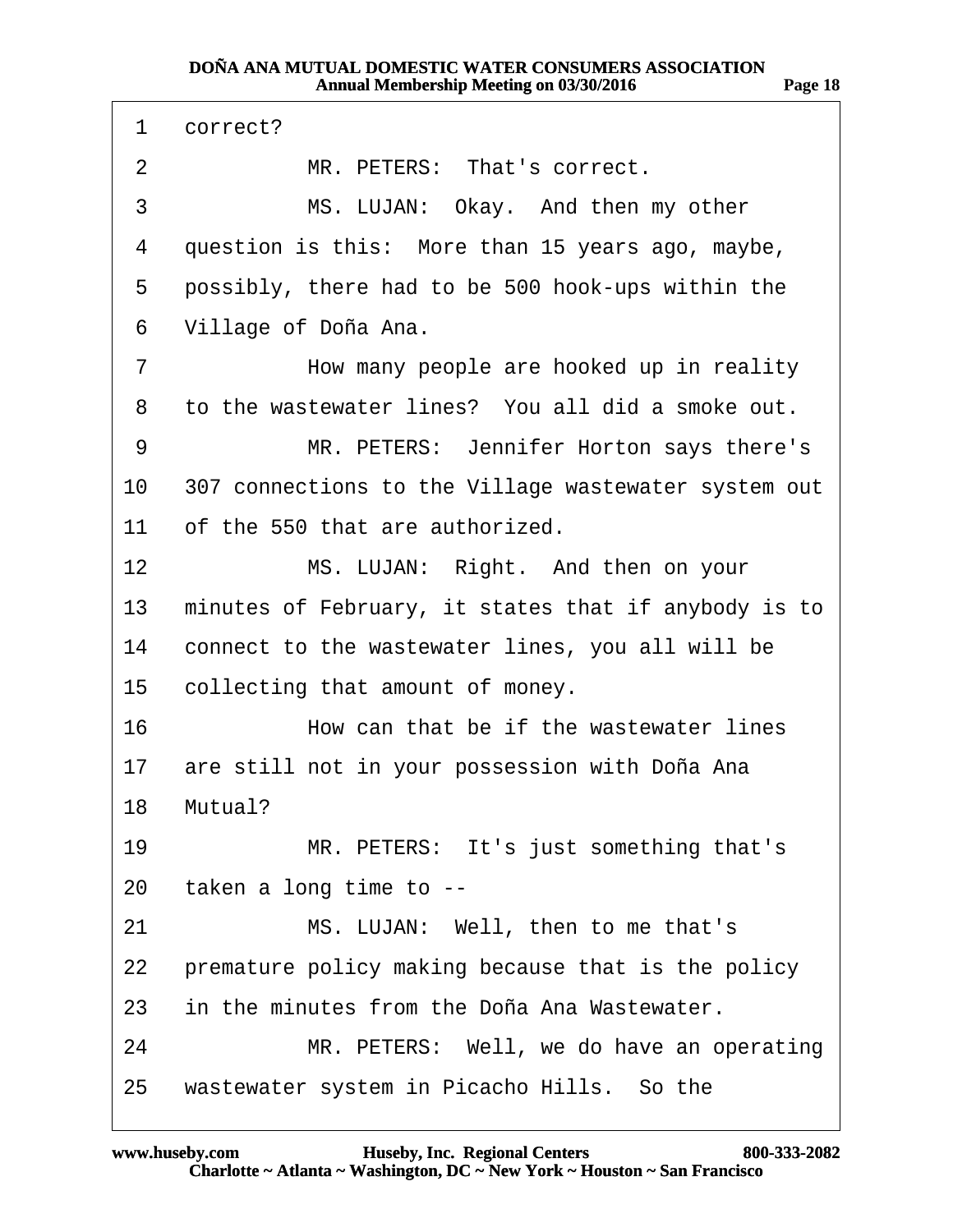<span id="page-18-0"></span>

| 1              | wastewater policy applies to Picacho Hills at this   |
|----------------|------------------------------------------------------|
| $\overline{2}$ | point in time.                                       |
| 3              | MS. LUJAN: Okay. Then that should have               |
| 4              | been clarified. But it sounds like it's also for     |
| 5              | Doña Ana Mutual.                                     |
| 6              | MR. PETERS: When the policies are                    |
| 7              | adopted, they don't specify a particular area. They  |
| 8              | apply throughout the entire Association.             |
| 9              | And I've been asked to ask your name for             |
| 10             | the record.                                          |
| 11             | MS. LUJAN: My name is Eva Lujan.                     |
| 12             | MR. PETERS: Okay. Thank you, Ms. Lujan.              |
| 13             | MR. MELTON: I must tender my apologies.              |
| 14             | I overlooked one of our distinguished guests this    |
| 15             | evening. We have Commissioner Benavidez with us.     |
| 16             | I'd like to thank you for attending.                 |
| 17             | MS. BENAVIDEZ: Thank you.                            |
| 18             | MR. MELTON: Okay. Next we will move on               |
| 19             | to our engineering report to be given by Lilla Reid, |
| 20             | senior engineer with Souder, Miller & Associates.    |
| 21             | MS. REID: Thank you. It's always nice to             |
| 22             | be here.                                             |
| 23             | There's actually been just a lot going on            |
| 24             | in 2015 and 2016, proposals coming up. And so we'll  |
| 25             | talk through some of those. The great thing about    |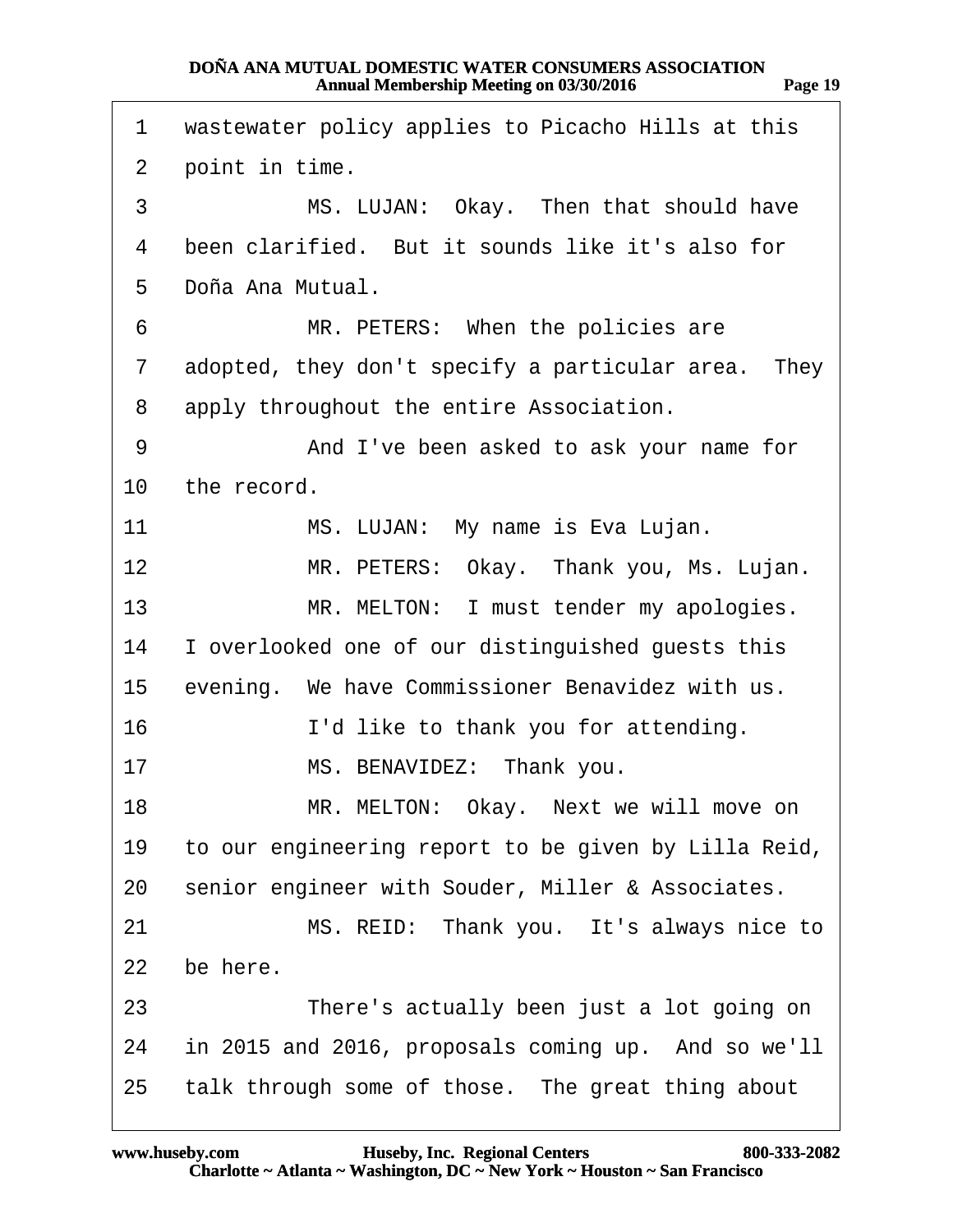| . .<br>.,<br>٠. | I |
|-----------------|---|
|                 |   |

<span id="page-19-0"></span>

| 1              | the list that's up here right now is that all of the   |
|----------------|--------------------------------------------------------|
| $\overline{2}$ | planning projects for 2016, they'll be done within     |
| 3              | the first half of 2016. So the last one, the           |
| 4              | wastewater treatment plant, PER, it's already been     |
| 5              | approved by the funding agencies, and so we're good    |
| 6              | to move on with that project.                          |
| 7              | And then if we go to the next slide, we'll             |
| 8              | actually talk about some of the design projects. In    |
| 9              | 2015 what was completed, there was a building in       |
| 10             | Picacho. And I'll have a couple of photos of that      |
| 11             | so that everybody will be able to see maybe a couple   |
| 12             | of them and then some of the design projects in        |
|                | 13 2016.                                               |
| 14             | And one of the really great items that got             |
| 15             | funded this year had to do with colonias               |
| 16             | infrastructure funding for wastewater. I think we      |
| 17             | had talked last time that it's been really hard to     |
|                | 18 get wastewater funding. And Mr. Butler was a really |
| 19             | great supporter on the colonias board, and we          |
| 20             | definitely want to thank him for that because there    |
| 21             | was over \$600,000 with a match which made it a        |
| 22             | \$745,000 project for that vacuum station. So we       |
| 23             | really appreciate that.                                |
| 24             | Not only did we design the project in 2015             |
| 25             | for the building in Picacho, it was also               |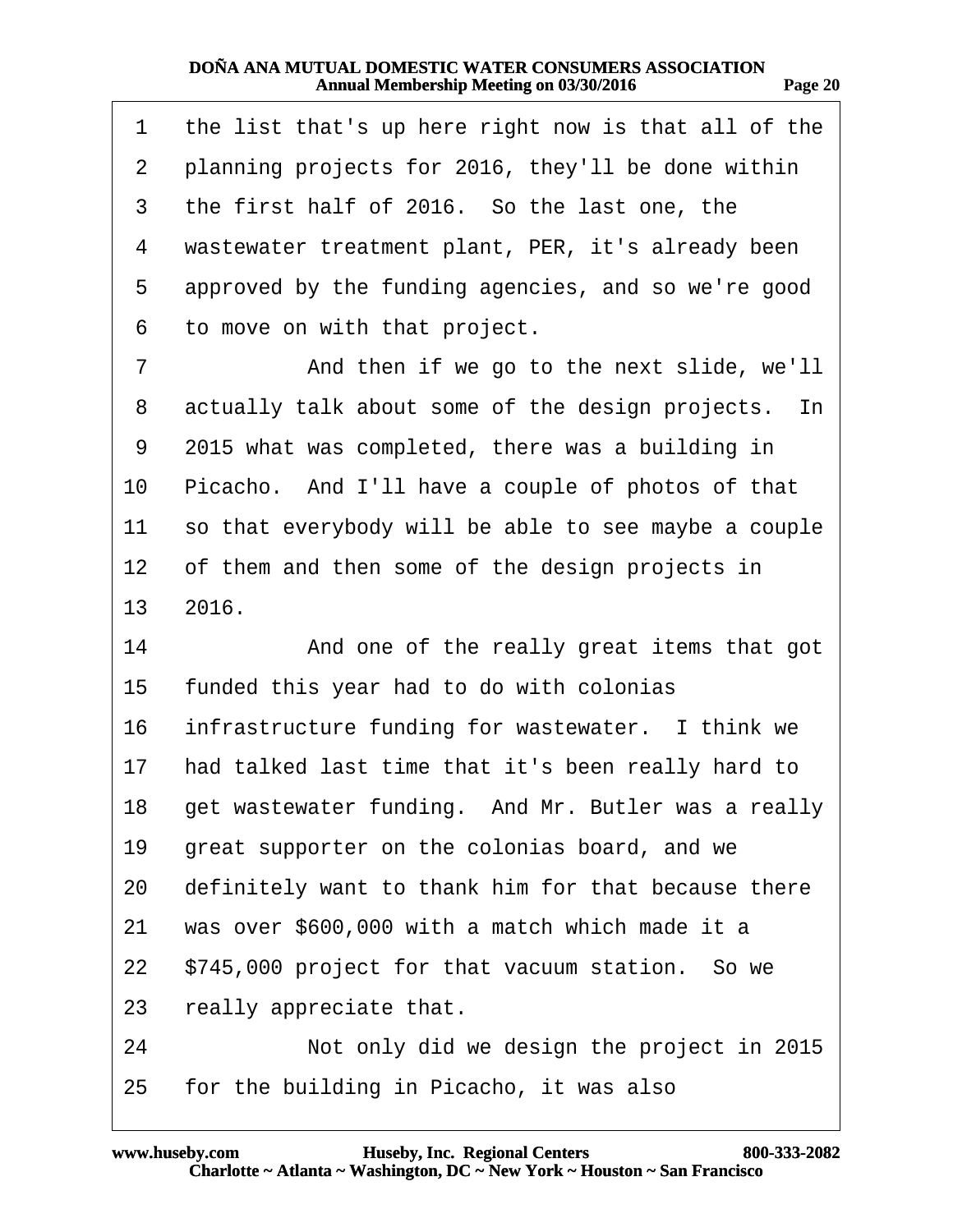<span id="page-20-0"></span>

| 1              | constructed. And, wow, what a great time to be in    |
|----------------|------------------------------------------------------|
| $\overline{2}$ | construction. Just ask those guys the last couple    |
| 3              | of days with all that wind. But Doña Ana Mutual      |
| 4              | actually has four projects in construction right     |
| 5              | now.                                                 |
| 6              | They have a Fairview project which                   |
| 7              | basically connects -- I guess in this case it would  |
| 8              | be District 4 across the river, and then the         |
| 9              | headworks improvement project in Picacho. The        |
| 10             | railroad crossings is in multiple locations, and     |
| 11             | it's going to really help provide additional flow    |
| 12             | throughout the system and make sure you have flow    |
| 13             | coming from more than one direction. So that's       |
| 14             | really going to improve your fire protection         |
| 15             | throughout the system. And then there's the SCADA    |
| 16             | project, and it is also in multiple locations and    |
| 17             | multiple districts.                                  |
| 18             | So we have a few photos. This is the                 |
| 19             | building in Picacho Hills. And it was about a        |
| 20             | thousand-square-foot receiving area, lab for         |
| 21             | wastewater, a bathroom, and then about a             |
| 22             | 2,000-square-foot shop for everything from piping    |
| 23             | supplies to anything that meter readers would need,  |
| 24             | their backhoes, that type of thing. I think that's   |
| 25             | really actually helped within the District 5 area to |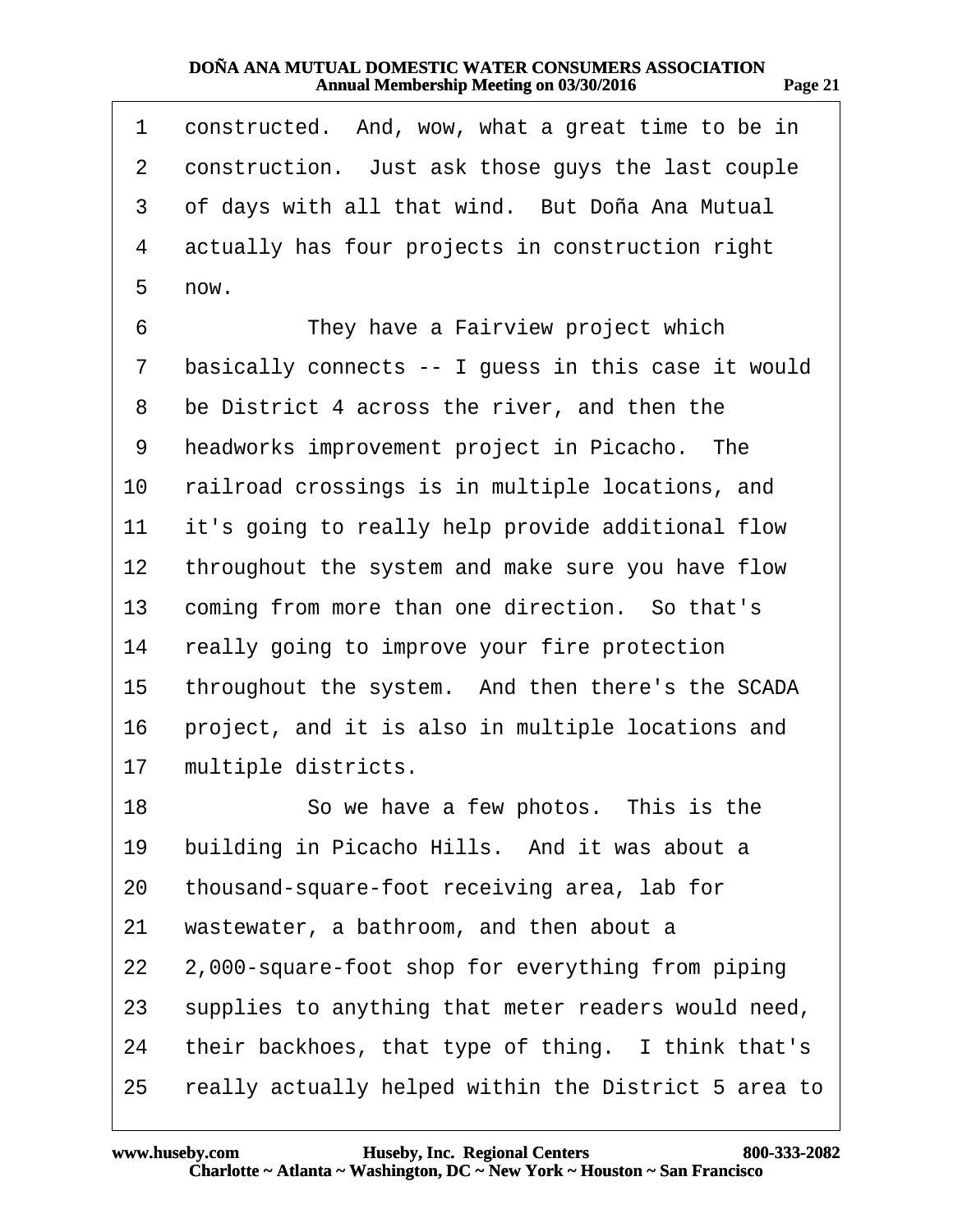<span id="page-21-0"></span>

| 1  | have all that equipment housed nearby and including |
|----|-----------------------------------------------------|
| 2  | the wastewater treatment plant. There's just a      |
| 3  | little bit of work that has to happen out there. So |
| 4  | it's good that the guys have a place.               |
| 5  | And then the Fairview project, this is              |
| 6  | what we call Fairview Phase II. And this is a       |
| 7  | really exciting project because it would basically  |
| 8  | connect District 5 and District 4. And this would   |
| 9  | be really nice basically just to make sure you      |
| 10 | always had a backup for either water system. One of |
| 11 | the very --                                         |
| 12 | Yes, sir.                                           |
| 13 | MR. PALMER: Where is Fairview?                      |
| 14 | MS. REID: Fairview is actually on the               |
| 15 | west side of the Rio Grande, and it is actually     |
| 16 | south of Valley. And it is a community with about   |
| 17 | 53 connections back there. So if you know where     |
| 18 | Guacamole's is, if you actually turned and went     |
| 19 | south there by Guacamole's, there's actually a      |
| 20 | little community back there that has about 53       |
| 21 | connections now, I believe. I think there was 42 -- |
| 22 | 52 not long ago. But that's actually the location   |
|    | 23 of it.                                           |
| 24 | And this right here, there's actually one           |
| 25 | in construction right now that improved all of the  |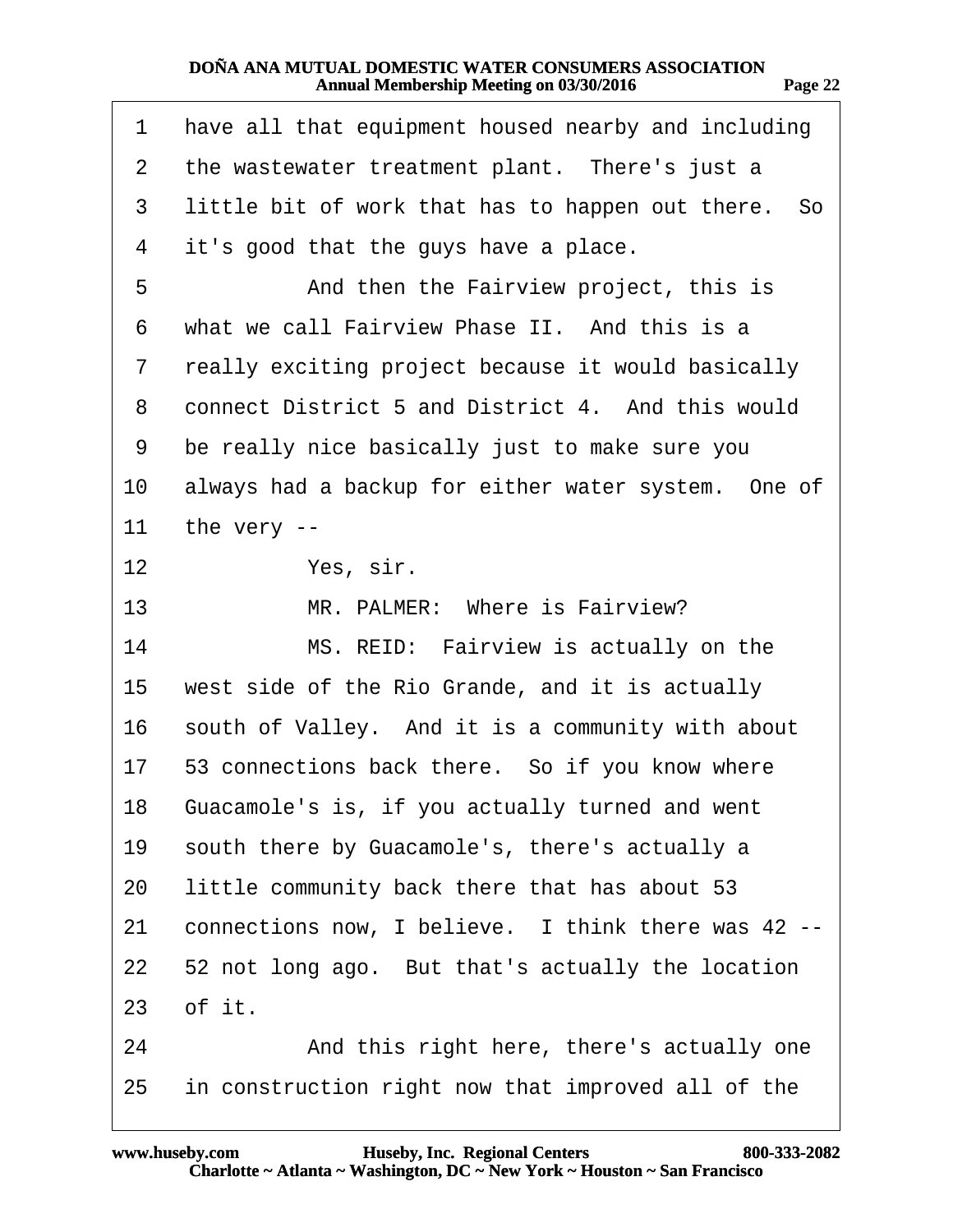<span id="page-22-0"></span>

| 1  | water lines in there.                                |
|----|------------------------------------------------------|
| 2  | Sorry, but we need to get his question on            |
| 3  | the record.                                          |
| 4  | MR. PALMER: My name is Harry Palmer. My              |
| 5  | question was where is Fairview?                      |
| 6  | MS. REID: Thank you very much.                       |
| 7  | So there is a little bit of a hiccup with            |
| 8  | this project because Highway 70, Valley, there's     |
| 9  | just -- everybody wants to put utilities there, and  |
| 10 | there is a plethora of utilities in that corridor.   |
| 11 | And every utility company who could have a utility   |
| 12 | there probably has at least two lines or cables. So  |
| 13 | this is actually a really crowded area.              |
| 14 | So Doña Ana Mutual and Souder Miller are             |
| 15 | working on making sure we can construct a water line |
| 16 | within this area. It's approximately 1.2 miles to    |
| 17 | connect the two, the two systems.                    |
| 18 | And then the next one is Radium Springs.             |
| 19 | So this one right here, the first phase -- and       |
| 20 | that's what this design project was, was the first   |
| 21 | phase. And it basically was a little over 3 miles    |
| 22 | to improve water systems on the west side of the     |
| 23 | tracks. And this was the first design.               |
| 24 | The great thing about this is there's                |
| 25 | actually a Phase II that got funded by USDA. And I   |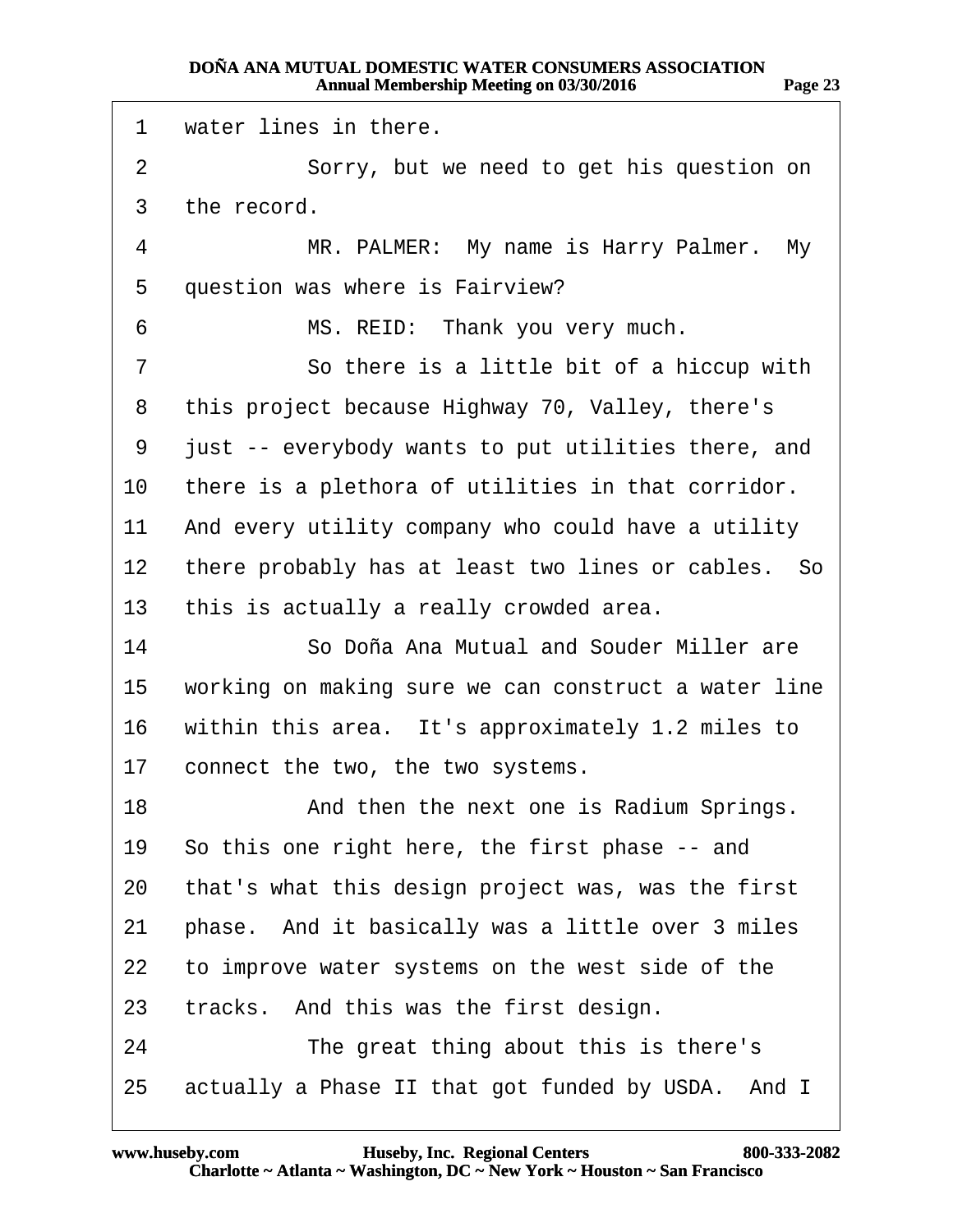<span id="page-23-0"></span>

| 1  | believe you guys got an additional \$4 million to do |
|----|------------------------------------------------------|
| 2  | that. So the entire project is about 8 miles of      |
| 3  | water lines that are going to get replaced within    |
| 4  | the Radium Springs area.                             |
| 5  | And then the next one is Picacho Hills.              |
| 6  | And this project is out to bid right now. The        |
| 7  | design has been completed, and it's out to bid.      |
| 8  | This one includes two water storage tanks, and       |
| 9  | they're about 900,000 gallons each. And there is     |
| 10 | over 2 miles of water line in different locations -- |
| 11 | some on Anthem Road, some on Barcelona, some on      |
| 12 | Picacho Mountain -- and you're going to have 8-,     |
| 13 | 10-, and 12-inch water lines going in and the        |
| 14 | additional storage.                                  |
| 15 | So it's going to include the fill line               |
| 16 | because the tanks are in a new location. So it       |
| 17 | includes both the fill and transmission and          |
|    | 18 distribution lines.                               |
| 19 | And then we have the Forcemain project,              |
| 20 | and this is .4 miles of 12-inch forcemain that's     |
| 21 | going to connect the vacuum station to an existing   |
| 22 | wastewater line up against the escarpment. So the    |
| 23 | one that's currently -- one of the ones that's still |
| 24 | currently in construction is the Fairview water, and |
| 25 | this will kind of show you the route that we're      |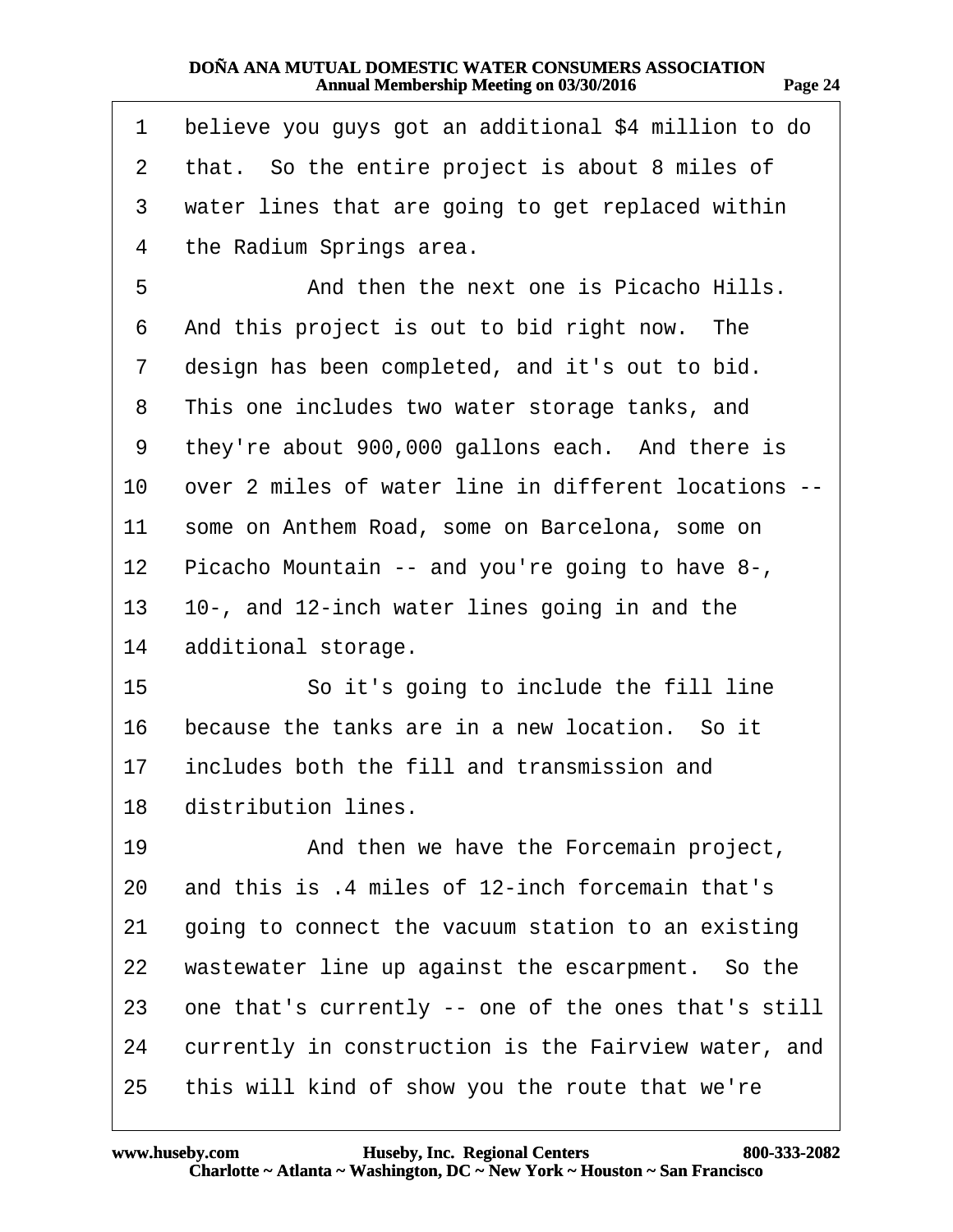| 71<br>н<br>., |  |
|---------------|--|
|               |  |

<span id="page-24-0"></span>

| 1       | going.                                               |
|---------|------------------------------------------------------|
| 2       | And so that is actually the location of              |
| 3       | Fairview. That might actually help you. That's the   |
| 4       | Rio Grande going over 70. And that community down    |
| 5       | south where all the blue lines are, that's actually  |
| 6       | where Fairview is located. And this is a really      |
| 7       | good project, over 3 miles.                          |
| 8       | We went over the river just barely before            |
| 9       | the water started. Literally Friday they were        |
| 10      | working. And Monday when you went out there, the     |
| 11      | water was actually running through the river. So we  |
| $12 \,$ | were really excited to actually get across the river |
| 13      | before the water started coming.                     |
| 14      | And then District 5 headworks is also in             |
| 15      | construction. They took just a long lead item to     |
| 16      | get headworks to come in. So we'll actually see the  |
| 17      | benefits of that probably in about two months. It    |
| 18      | should be completely constructed.                    |
| 19      | And so in 2014 we had completed about                |
| 20      | eight planning reports, and in 2015 there were a     |
| 21      | number of designs. So 2016 is going to be a lot of   |
| 22      | construction. And so I'm really looking forward to   |
| 23      | a number of those projects being completed and then  |
| 24      | a number of projects that have actually come in for  |
| 25      | design as well: the wastewater treatment plant       |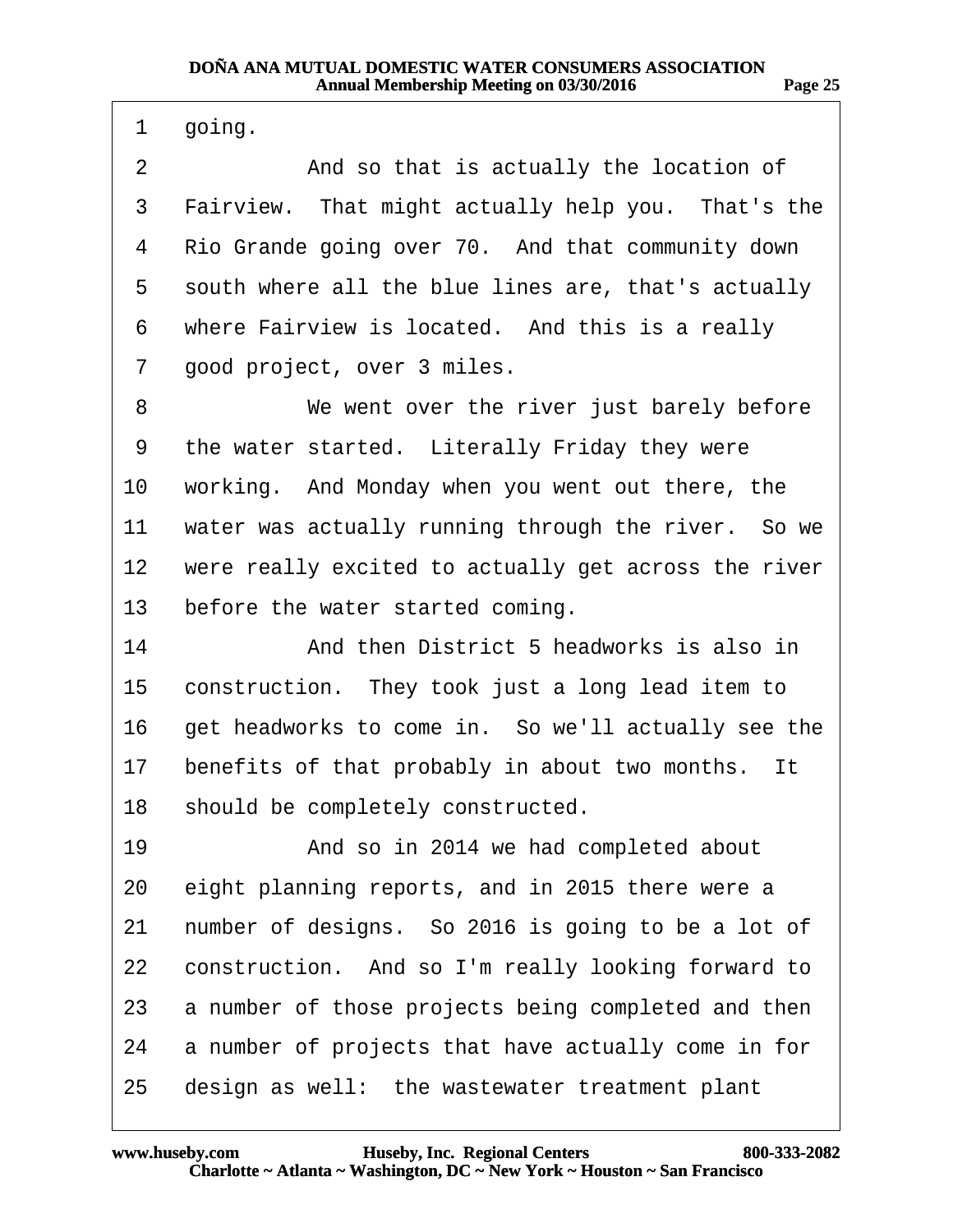<span id="page-25-0"></span>

| 1  | improvements up in Picacho, the southeast collection |
|----|------------------------------------------------------|
| 2  | area. We're actually hoping that one is going to     |
| 3  | actually get some funding this year as well. And     |
| 4  | then Radium Springs Phase II that I talked to you    |
| 5  | about actually did receive \$4.1 million, and that   |
| 6  | actually does the additional 5 miles of water line   |
| 7  | up there.                                            |
| 8  | There's another 5 miles of transmission              |
| 9  | line that would -- that will work out really well    |
| 10 | too if that project comes in 2016. And that's kind   |
| 11 | of the water and wastewater projects that we're      |
| 12 | anticipating and we've actually completed in 2015    |
| 13 | and what's coming in 2016.                           |
| 14 | Are there any questions?                             |
| 15 | Yes, sir.                                            |
| 16 | MR. WRIGHT: My name is Dave Wright.                  |
| 17 | What's going to happen to the existing               |
|    | 18 tank in Picacho Hills?                            |
| 19 | MS. REID: Right now on the bid form, I               |
| 20 | believe it is an added alternative to remove it, and |
| 21 | it's funding dependent. But at this point there is   |
| 22 | a design in place to remove the tank.                |
| 23 | MR. WRIGHT: Also what's the time it's                |
| 24 | going to take to finish the two new tanks, the       |
| 25 | 900,000-gallon tanks?                                |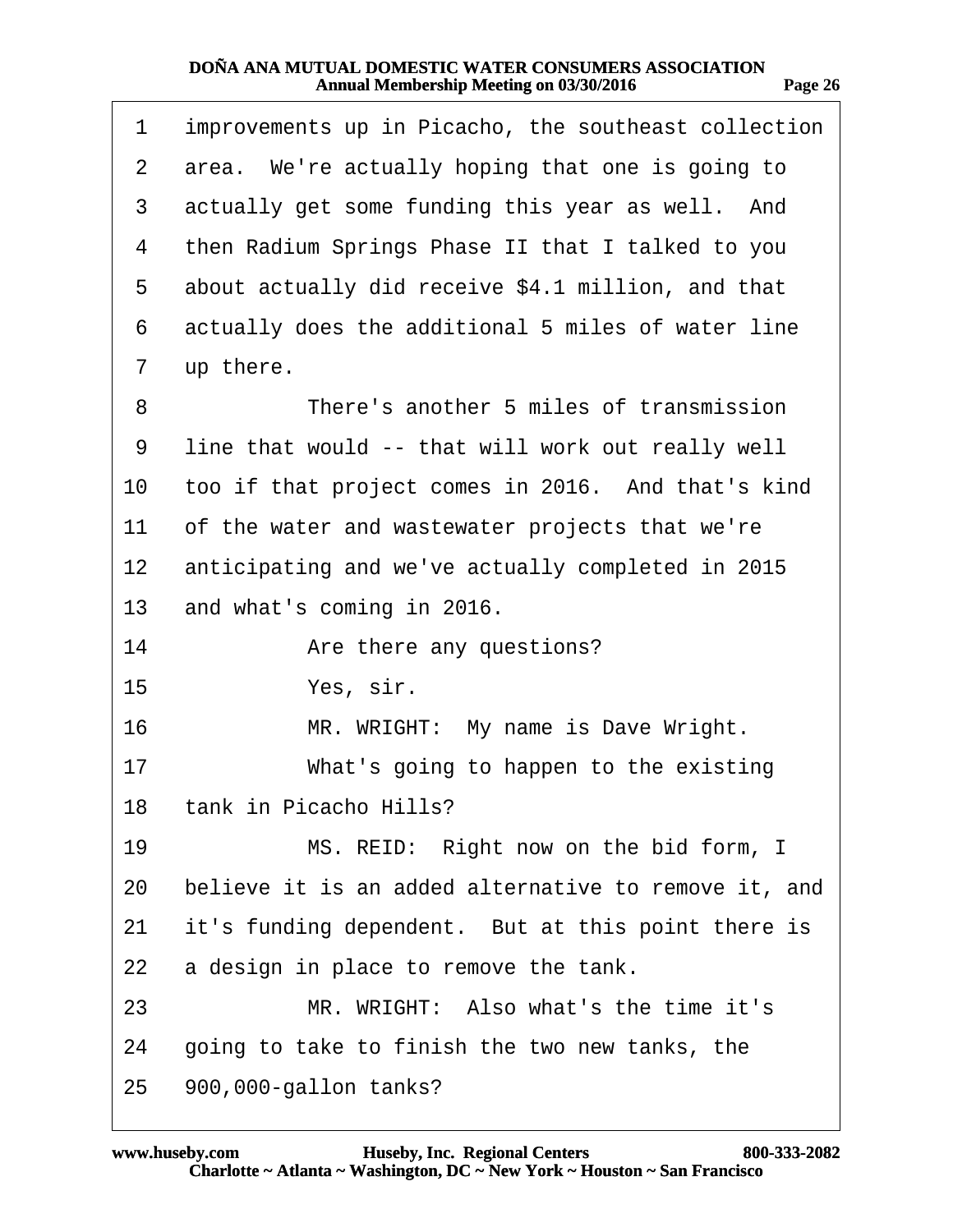<span id="page-26-0"></span>

| 1              | MS. REID: Well, according to the                     |
|----------------|------------------------------------------------------|
| $\overline{2}$ | questions we keep receiving from all the tank        |
| 3              | companies, they're saying 240 days. We're trying to  |
| 4              | get it down to less than that. But they're stating   |
| 5              | with the two tanks, it is going to take a lot more   |
| 6              | time to actually get the construction completed.     |
| $\overline{7}$ | At this point we had six months. And so              |
| 8              | we are still discussing that with them during the    |
| 9              | bidding process to see if we can get it done quicker |
| 10             | than that.                                           |
| 11             | MR. WRIGHT: So maybe by the end of the               |
|                | 12 year?                                             |
| 13             | MS. REID: Sure.                                      |
| 14             | MR. WILSON: The name is Mike Wilson. The             |
| 15             | question is I was told that Via Norte, the main line |
| 16             | through that whole section, was going to be          |
| 17             | replaced.                                            |
| 18             | What's the status?                                   |
| 19             | MS. REID: That one right there is                    |
| 20             | actually on your ICIP. There currently is not any    |
| 21             | funding to complete that project.                    |
| 22             | And, Jennifer, please let me know if that            |
| 23             | is correct. But I believe that is actually on Doña   |
| 24             | Ana Mutual's list to actually start replacing that   |
| 25             | entire line as funding becomes available.            |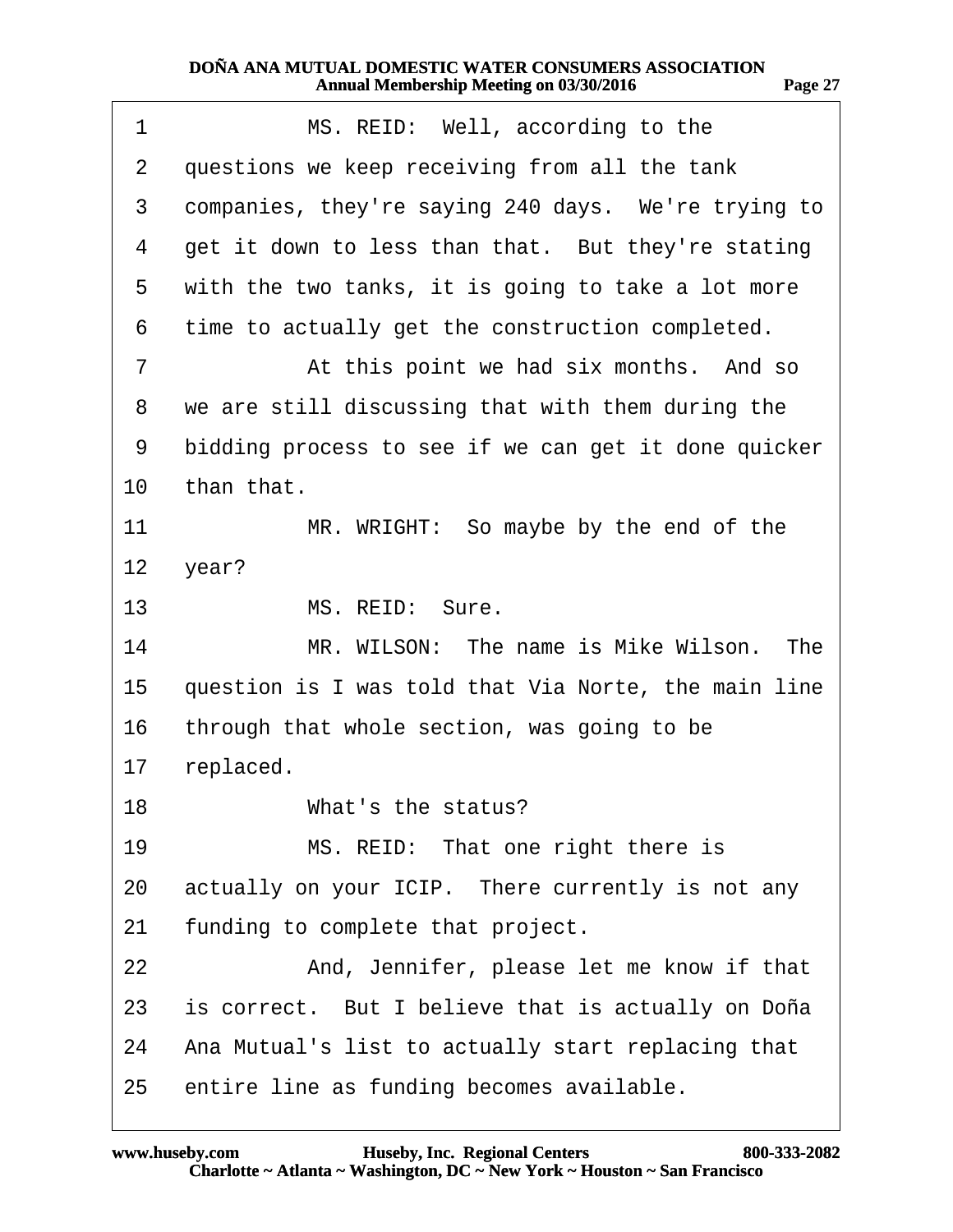<span id="page-27-0"></span>

| 1               | MR. SCARINGE: My name is Dominic                      |
|-----------------|-------------------------------------------------------|
| $\overline{2}$  | Scaringe.                                             |
| 3               | Your slides that you have here, are they              |
| 4               | on the Association web site? If not, could they       |
| 5               | possibly be added to the web site?                    |
| 6               | MS. REID: That is fine with me, and it                |
| 7               | would be up to Doña Ana Mutual.                       |
| 8               | MR. SCARINGE: I had a very difficult time             |
| 9               | trying to read your regional descriptions on those    |
| 10              | slides. I've got glasses, but I still couldn't see    |
| 11              | them. I'd appreciate that.                            |
| 12 <sup>°</sup> | MS. REID: Absolutely.                                 |
| 13              | MR. GRADWOHL: Paul Gradwohl. I have a                 |
| 14              | question.                                             |
| 15 <sup>1</sup> | What is headworks?                                    |
| 16              | MS. REID: At the beginning of a                       |
| 17              | wastewater plant, the idea is to remove as much as    |
|                 | 18 possible that can't be treated, so everything that |
| 19              | is not biological. So in this case any rags, that     |
| 20              | type of thing, you want to remove them so they don't  |
| 21              | mess up your pumps later in the treatment.            |
| 22              | So the idea here is basically a screen,               |
| 23              | and you have both -- a mechanical screen is what      |
| 24              | took the longest time to actually show up. And        |
| 25              | that's basically to remove all of the items that      |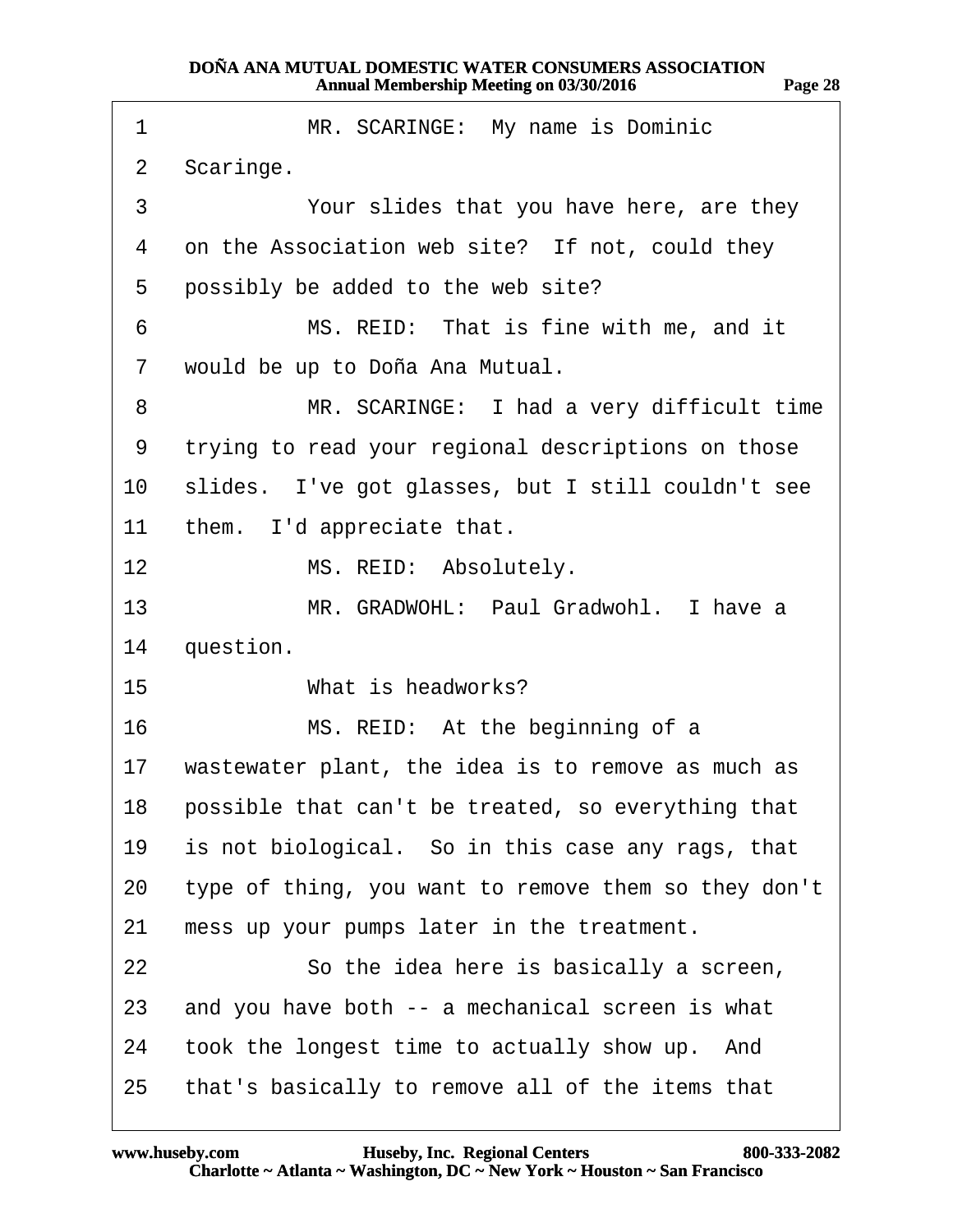<span id="page-28-0"></span>

| 1  | cannot be treated. And we put in both a mechanical    |
|----|-------------------------------------------------------|
| 2  | screen as well as a wash press so that it actually    |
| 3  | compacts it as much as possible and then dumps it     |
| 4  | into a wastewater treatment bin to be removed so      |
| 5  | there's as little touching of that waste by any       |
| 6  | operators.                                            |
| 7  | MR. WRIGHT: Dave Wright again.                        |
| 8  | Is there going to be any beautification of            |
| 9  | the building there in Picacho, the new building?      |
| 10 | It's kind of stark out there and stuck in the middle  |
| 11 | of the dirt.                                          |
| 12 | MS. REID: Not that I'm aware of. There's              |
| 13 | not any additional plans to do that at this point.    |
| 14 | MR. PALMER: Harry Palmer.                             |
| 15 | As a suggestion, you might talk to a                  |
| 16 | couple of the art societies and see if somebody is    |
| 17 | willing to use that as a mural. They may be willing   |
|    | 18 to pay for the paintwork. The Association may need |
| 19 | to pay for the paint. But if you look around town,    |
|    | 20 a lot of tanks have murals done. The artists did   |
| 21 | the work, and it was low cost. All that had to be     |
| 22 | provided was the paint.                               |
| 23 | MS. REID: Great suggestion. Thank you.                |
| 24 | Well, I'm excited about 2016. Thanks,                 |
| 25 | everybody.                                            |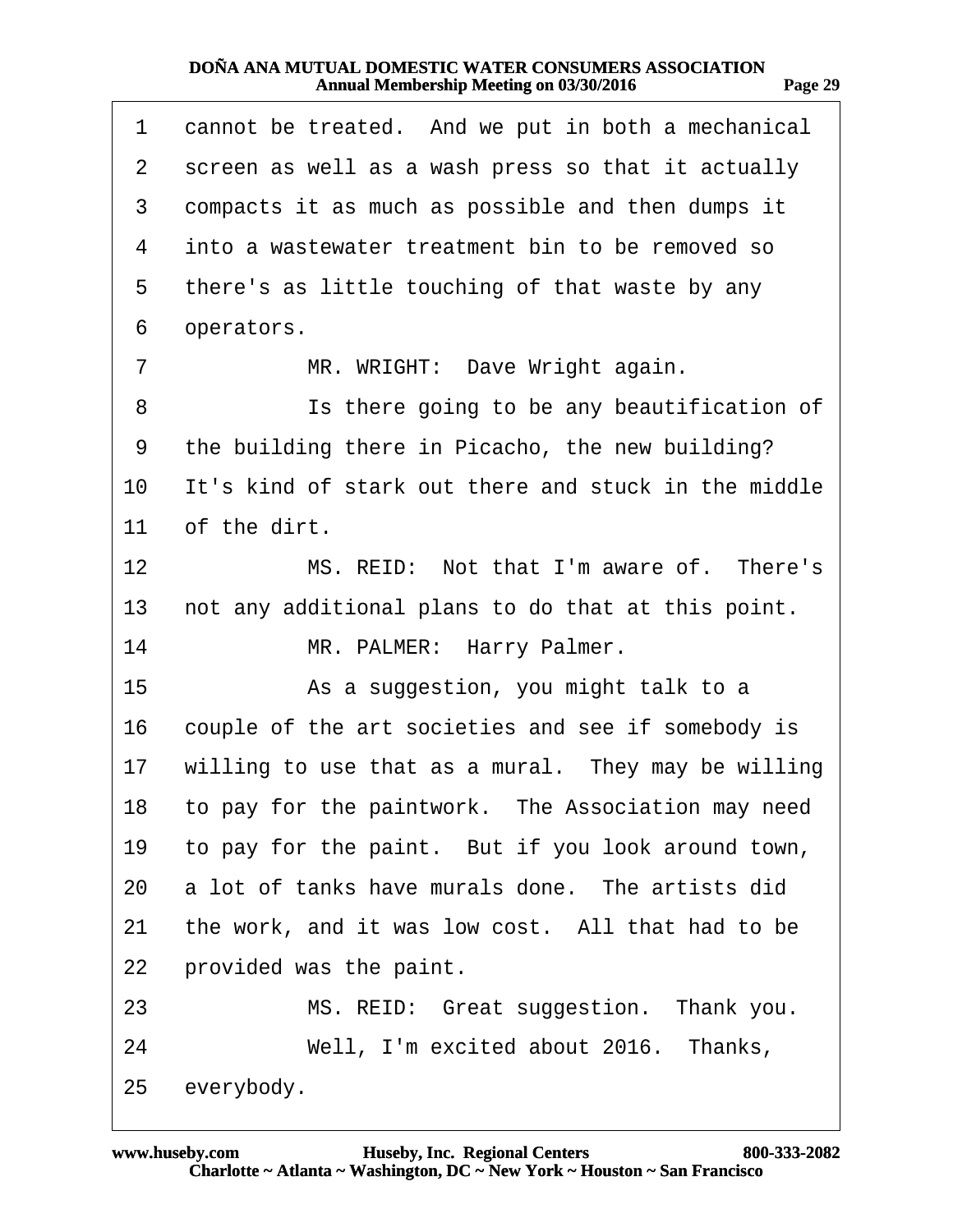<span id="page-29-0"></span>

| 1               | MR. MELTON: We'll now move to the                    |
|-----------------|------------------------------------------------------|
| 2               | executive director's report by Jennifer Horton.      |
| 3               | MS. HORTON: Good evening. I will begin               |
| 4               | with our annual financial report which is our        |
| 5               | current budget. On the screen to my left, you will   |
| 6               | see what our current total budget is for the fiscal  |
| 7               | year '16 which runs July 1 through June 30, 2016.    |
| 8               | You will see a column for the current, what has been |
| 9               | budgeted, and then what is the fiscal activity       |
| 10              | through December 31, 2015, so the first six months   |
| 11              | of the year.                                         |
| 12 <sub>2</sub> | The big bulk of your revenue that you see,           |
| 13              | the 6.5 million, is grant revenue. That is state     |
| 14              | and federal grants and loans that we have plans --   |
| 15              | that if projects get off the ground in a timely      |
| 16              | manner that we expect to see spent. We didn't see a  |
| 17              | lot get spent the first six months of the year       |
|                 | 18 because we were not under construction.           |
| 19              | Now that construction has started and                |
| 20              | picked up, that line item is growing, and we will    |
| 21              | continue to see a lot of revenue for that line item  |
| 22              | along with the grant expense down below. We are      |
| 23              | tracking on budget right now for the year through    |
| 24              | the end of February on revenues minus the grant      |
| 25              | revenue.                                             |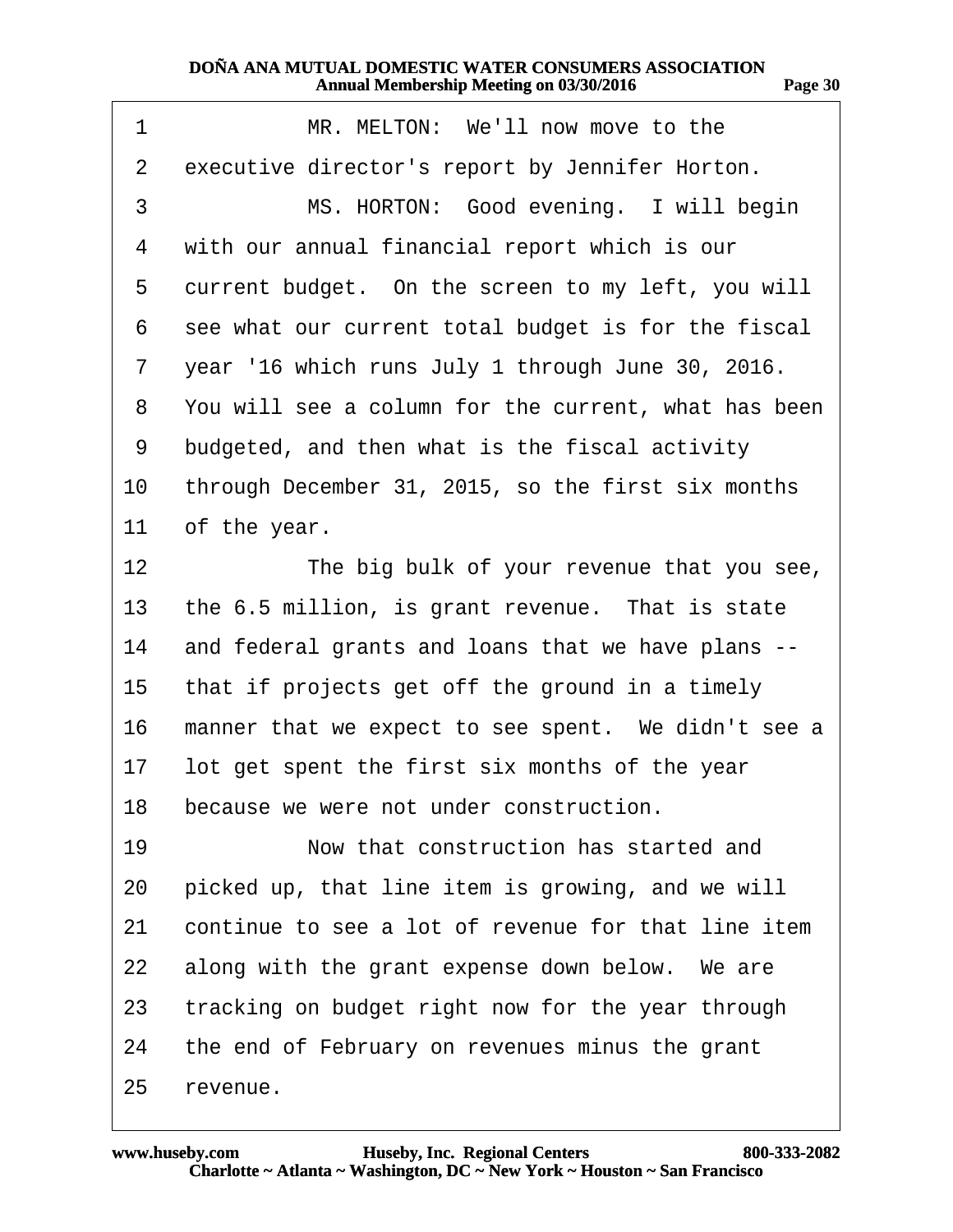<span id="page-30-0"></span>

| 1  | Down below you will see expenses. Your               |
|----|------------------------------------------------------|
| 2  | big line item on expenses is grant expense at        |
| 3  | 6.94 million. The second largest expense there is    |
| 4  | personnel expense: salaries, benefits for staff,     |
| 5  | taxes, things like that. Then you have utilities     |
| 6  | and supplies and other expenses.                     |
| 7  | Utilities run us a lot with pumping costs.           |
| 8  | Since everything that we supply is groundwater, we   |
| 9  | have to pump all of our water. So the big bulk of    |
| 10 | our utility expense is electric. The other line      |
| 11 | item that you see at the bottom, capital purchases   |
| 12 | of 548,000, that includes two new backhoes that were |
| 13 | purchased this year and the shop building in Picacho |
| 14 | Hills along with some other upgrades to equipment    |
| 15 | predominantly in the operations department. And      |
| 16 | that is your budget for the 2015-2016 fiscal year.   |
| 17 | The other thing that you were handed                 |
| 18 | tonight is a three-page, front-to-back paper that    |
| 19 | looks like this. This was our audit at the time.     |
| 20 | We had originally scheduled this in January. Our     |
| 21 | audit had not been released. But at this point our   |
| 22 | audit has been released, and it's a public document. |
| 23 | So what I have handed out to you tonight             |
| 24 | is your balance sheet, your income statement, and    |
| 25 | the one finding that the Association took on the     |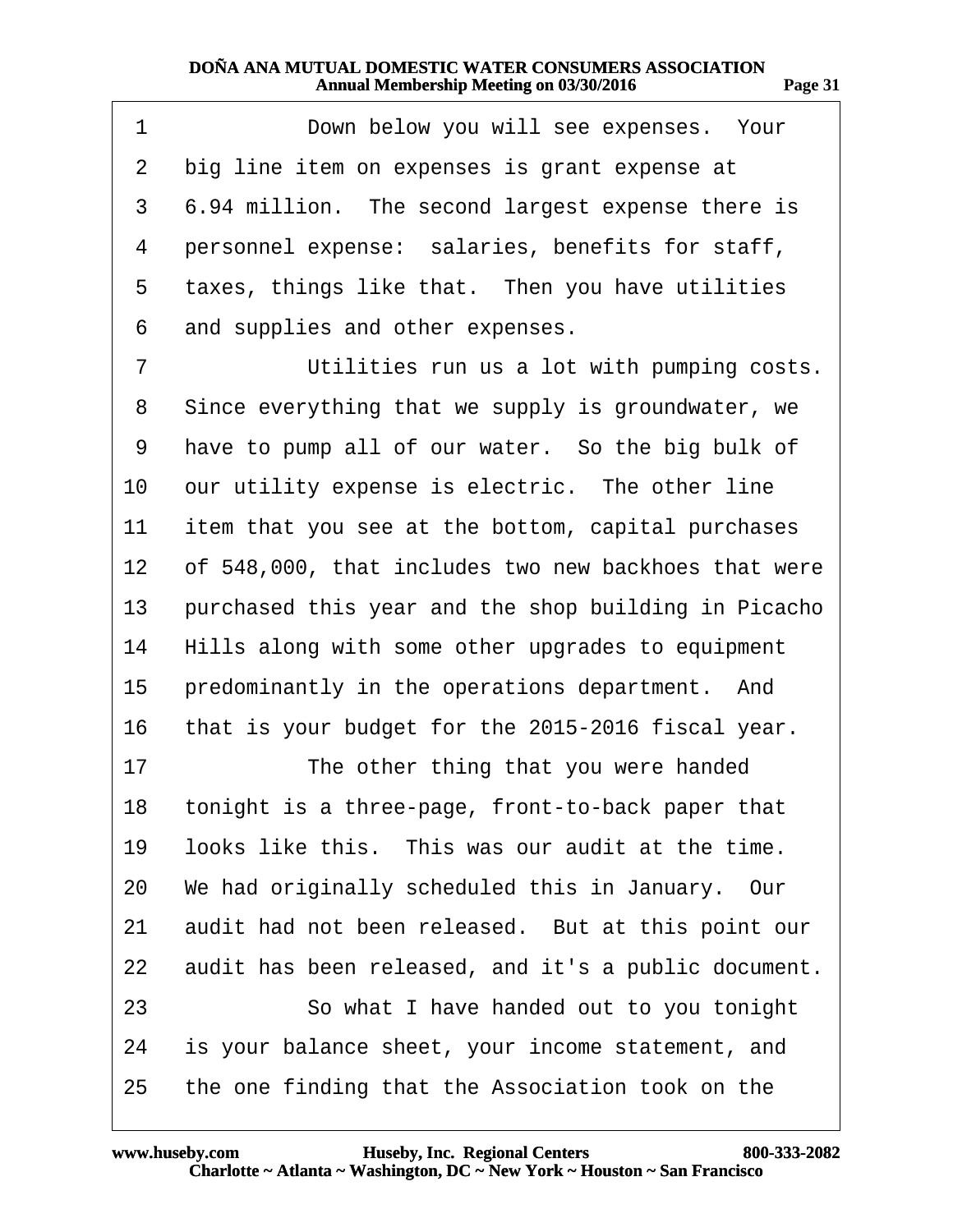<span id="page-31-0"></span>1  $2015$  audit.

2 **· · · · · So you will go through, and you will see** 3 that we are in a very good position with assets in 4 relation to our liabilities that we have. We have a 5 total net position or equity of \$19 million in the 6 Association. Our liabilities are 12 million. So 7 our equity by far outweighs any liabilities that the 8 Association has. 9 The second page is your income statement 10 for 2015. You will see that there was an excess 11 revenue of \$388,000 which does go back into the 12 system in the form of capital improvements. 13 The third page is the single finding that 14 we took which was a finding for a data collection 15 form. Our 2014 audit was late. So in 2015 we had 16 to take a finding for a late audit filing report 17 with the federal government. And that was the sole 18 finding. Everything else in 2015 was clear. 19 **· · · · So I will move on in my presentation.** The 20 other thing on that last slide is that is the web 21 site for the state auditor. If you would like to 22 see our audit in full, it is on that web site. You 23 can search our name, and you can pull up our last 24 five or six years of audits. It's about a  $62$ - or 25 65-page document.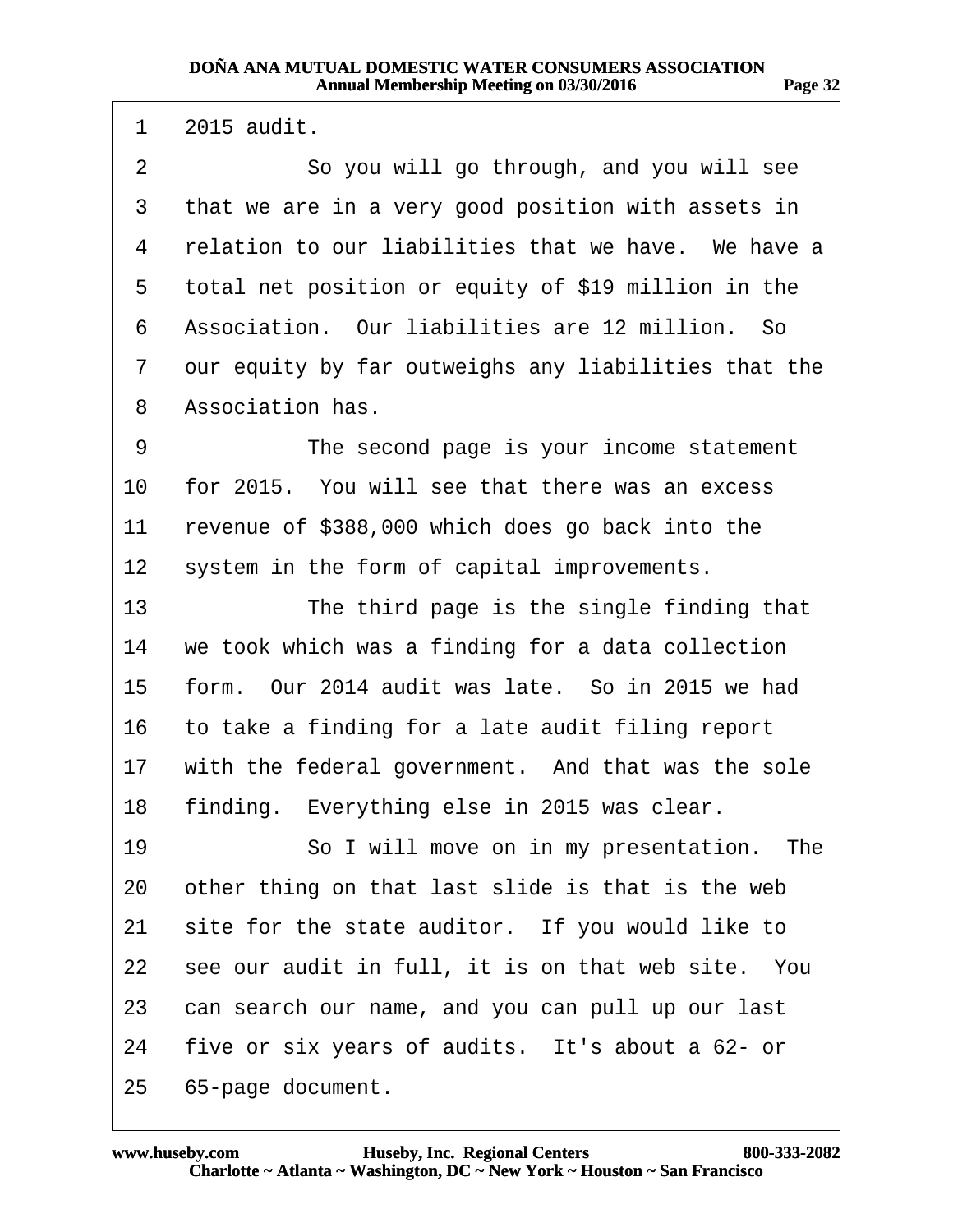<span id="page-32-0"></span>

| 1               | Okay. I will move on to our current                 |
|-----------------|-----------------------------------------------------|
| $\overline{2}$  | funding.                                            |
| 3               | MR. WRIGHT: Ma'am, question. I notice in            |
| 4               | the statement that there's no opinion by the        |
| 5               | auditor, by the CPA.                                |
| 6               | Is there some reason we don't have audited          |
| 7               | statements?                                         |
| 8               | MS. HORTON: We do have audited                      |
| 9               | statements. I just pulled three pages out of the    |
|                 | 10 entire audit. The opinion is in the full audit   |
| 11              | report which is online, and it is 62 pages. And so  |
| 12 <sup>1</sup> | I did not print 50 or 60 copies.                    |
| 13 <sup>°</sup> | MR. WRIGHT: It says it was prepared by              |
| 14              | the CPA. However, the responsibility -- the figures |
| 15 <sup>1</sup> | are the responsibility of the management. So        |
|                 | 16 there's no opinion.                              |
| 17              | MS. HORTON: There is an opinion in our              |
|                 | 18 audit. We had a clear audit. We did not have any |
| 19              | findings other than this one. Like I said, I just   |
| 20              | did not pull the entire 62 pages and print it out   |
| 21              | for everyone.                                       |
| 22              | MR. WRIGHT: Thank you.                              |
| 23              | MS. HORTON: Okay. So we'll move on to               |
| 24              | our current funding. You will see our state funding |
| 25              | on the left which is Water Trust Board 271. We have |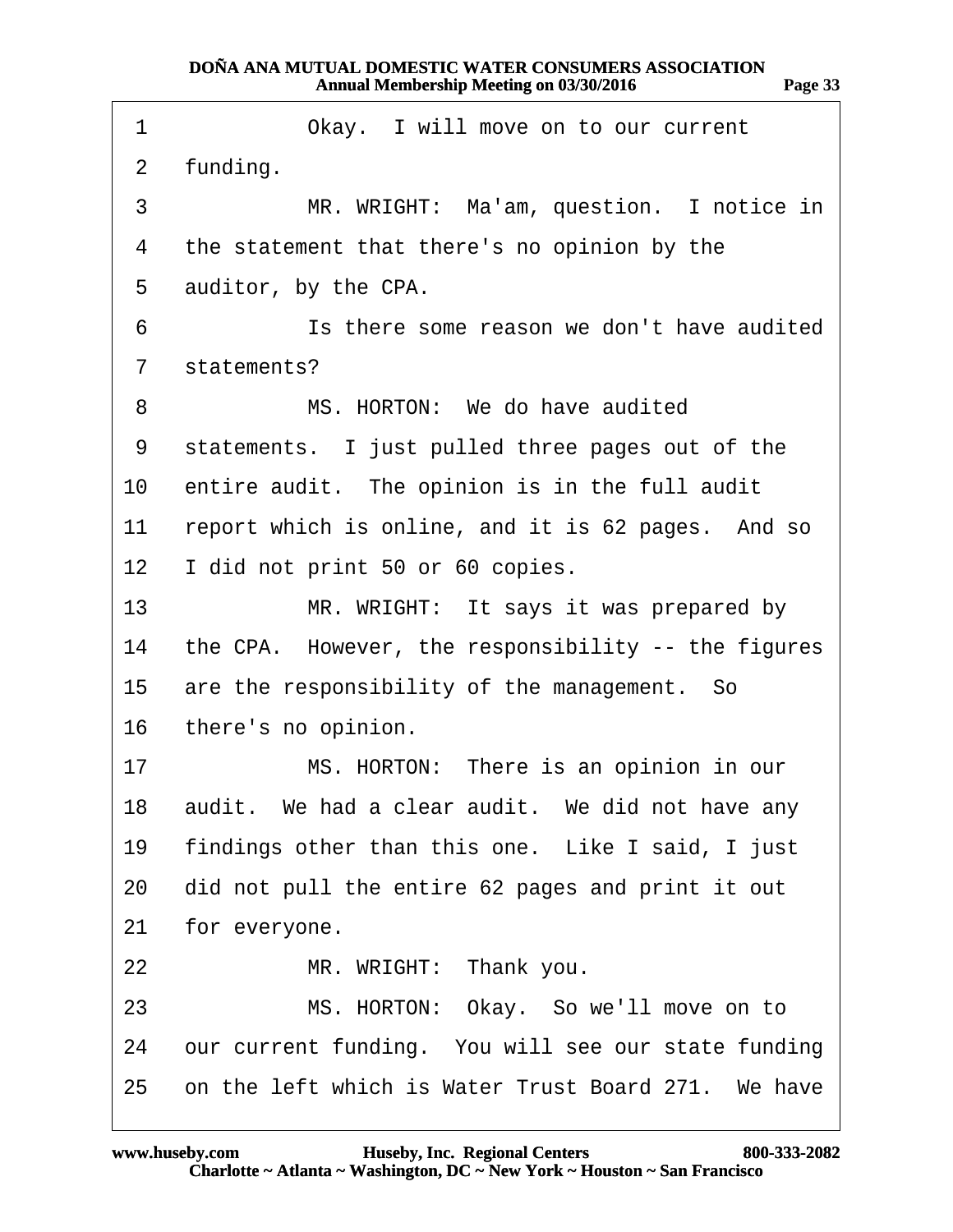<span id="page-33-0"></span>

| 1  | \$2.9 million remaining to spend. The two projects     |
|----|--------------------------------------------------------|
| 2  | that we currently have active under this funding is    |
| 3  | our railroad crossing where Lilla discussed earlier.   |
| 4  | We're looping the system and connecting some dead      |
| 5  | ends, and we're finishing up a project on Myles        |
| 6  | Road. We've had some issues with the contractor,       |
| 7  | and we're holding back a little bit of money to        |
| 8  | finish that project.                                   |
| 9  | We also have a request in to do an                     |
| 10 | extension of the reservoir transmission line which     |
| 11 | would continue up Valley from Myles Road up to         |
| 12 | Taylor, go all the way from Taylor on Valley all the   |
| 13 | way to Elks, and then up Doña Ana Road from Taylor     |
| 14 | to Doña Ana School Road. And that would all be 12-     |
| 15 | and 18-inch water lines. And that would connect in     |
| 16 | our transmission line that allows for flow             |
| 17 | throughout our system which increases pressure and     |
|    | 18 flow for fire protection. Should that get approved, |
| 19 | then that would be finalized, and construction will    |
| 20 | be completed by March 2017.                            |
| 21 | The second item you see on the list is                 |
| 22 | CIF 3184. That is colonias infrastructure funding.     |
| 23 | They provided the funding to design the first phase    |
| 24 | of the Radium Springs project.                         |
| 25 | The second CIF 3177 is the design of the               |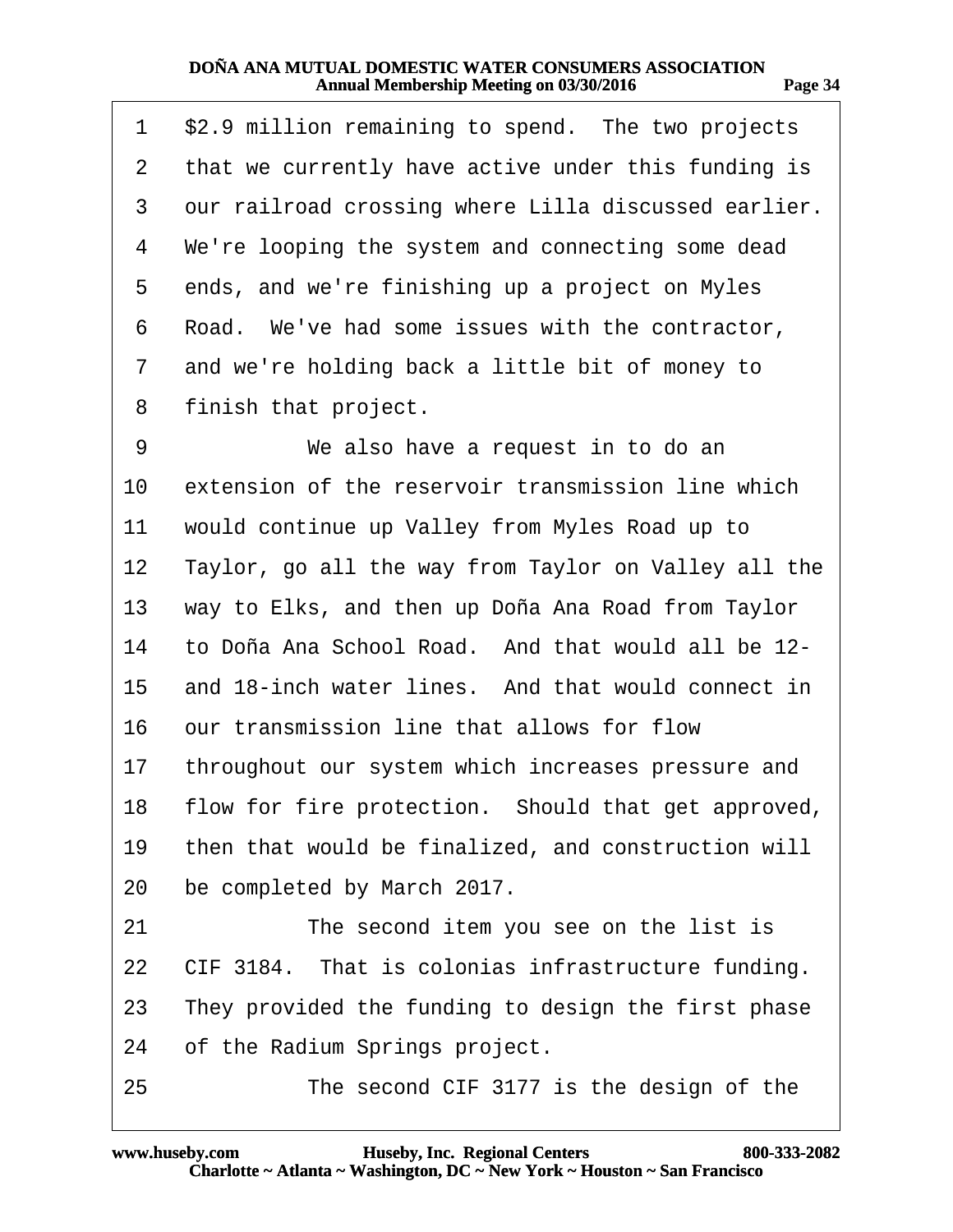<span id="page-34-0"></span>

| 1               | Fairview project. That is the design of Phase I and  |
|-----------------|------------------------------------------------------|
| 2               | Phase II of the Fairview water line.                 |
| 3               | The third one is NMED RIP Picacho Hills              |
| 4               | Water and Wastewater. This funding is paying for     |
| 5               | the upgrades to the wastewater plant in Picacho      |
| 6               | Hills. Lilla discussed the headworks project that    |
| 7               | is currently going on.                               |
| 8               | In addition to that, we have to bring that           |
| 9               | wastewater plant into compliance. It is currently    |
| 10              | not in compliance with the State, and we've got to   |
| 11              | meet Class 1A because that wastewater effluent is    |
| 12 <sub>2</sub> | discharged to the golf course in Picacho Hills and   |
| 13              | helps supplement their watering needs.               |
| 14              | MR. SCARINGE: Will that continue to go to            |
| 15              | the golf course, the effluent from that plant?       |
| 16              | MS. HORTON: Yes, it will. We have a                  |
| 17              | long-term, 10-year contract with another 10-year     |
|                 | 18 extension.                                        |
| 19              | MR. SCARINGE: Dominic Scaringe. Thank                |
| 20              | you.                                                 |
| 21              | MS. HORTON: You're welcome.                          |
| 22              | Okay. On the other side of that slide,               |
| 23              | you see our federal funding. We have an EPA grant    |
| 24              | that is paying for the headworks project, 55 percent |
| 25              | of that project. The other 45 percent is coming      |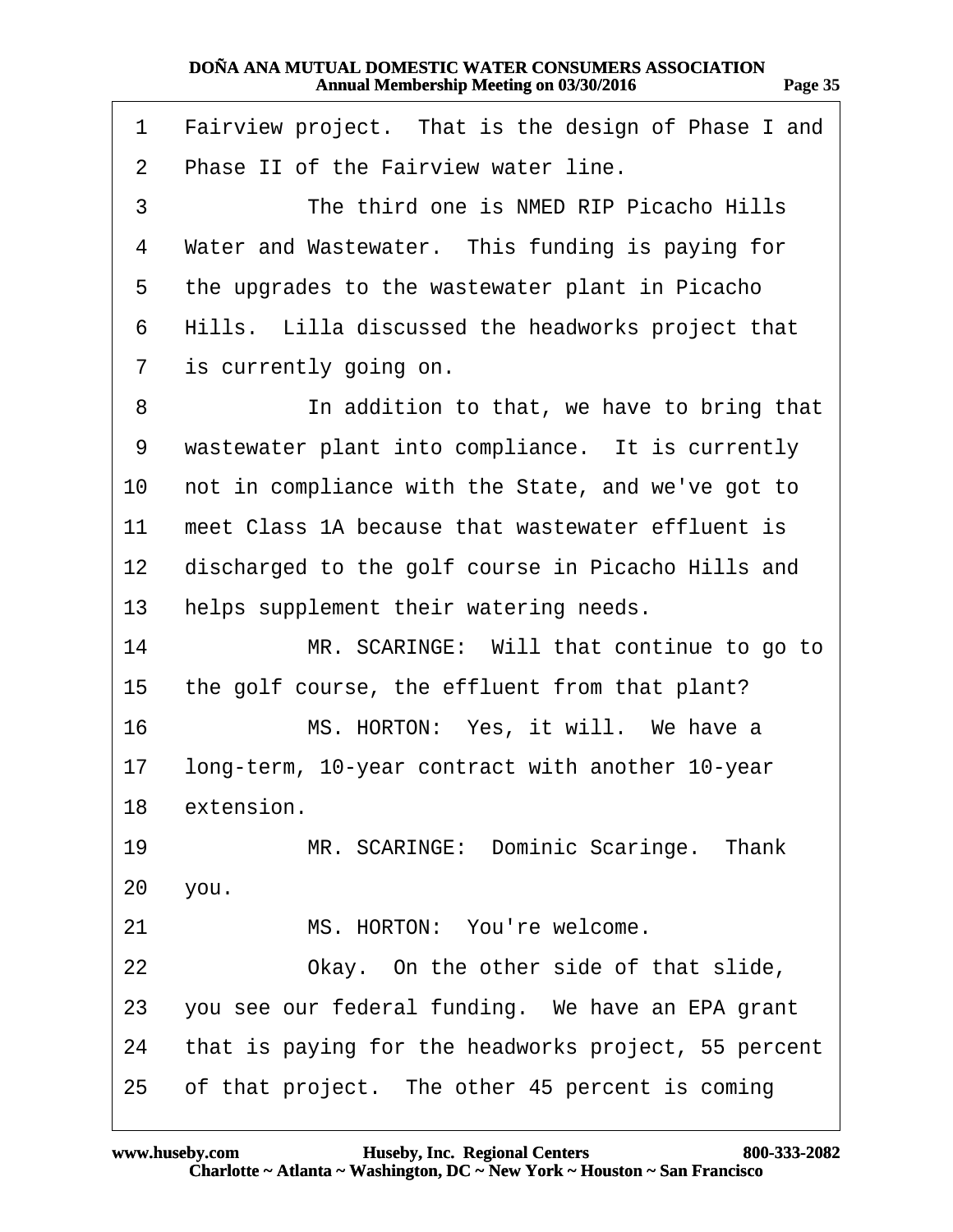<span id="page-35-0"></span>

| 1               | from the NMED RIP money.                             |
|-----------------|------------------------------------------------------|
| 2               | The second item on that is the Drinking              |
| 3               | Water 2868. That paid for the installation of all    |
| 4               | of the new meters systemwide. So at this point, all  |
| 5               | of our meters are less than five years old. So we    |
| 6               | believe that they are more accurate. They are all    |
| 7               | radio read meters which has cut down our meter       |
| 8               | reading time from 10 to 12 days down to about 2 1/2  |
| 9               | days.                                                |
| 10              | The third item is Drinking Water 3227.               |
| 11              | That is paying for the Fairview water line project   |
| $12 \,$         | and a portion of the tanks and lines in Picacho      |
| 13 <sup>°</sup> | Hills.                                               |
| 14              | And the fourth item on that list, Drinking           |
| 15              | Water 3382, is the remaining funding for the tanks   |
| 16              | and lines in Picacho Hills.                          |
| 17              | One of the other neat things with the                |
| 18              | Picacho Hills project is there's a third well that   |
| 19              | was drilled in the late 2000s that is a very         |
| 20              | high-capacity well of roughly 1,300 gallons a        |
| 21              | minute, and it was never put online. The previous    |
| 22              | owner drilled it and then rejected the permit from   |
| 23              | the Office of the State Engineer and just left it.   |
| 24              | So with this project, we're going to come in and add |
| 25              | a third well to that system. So that creates         |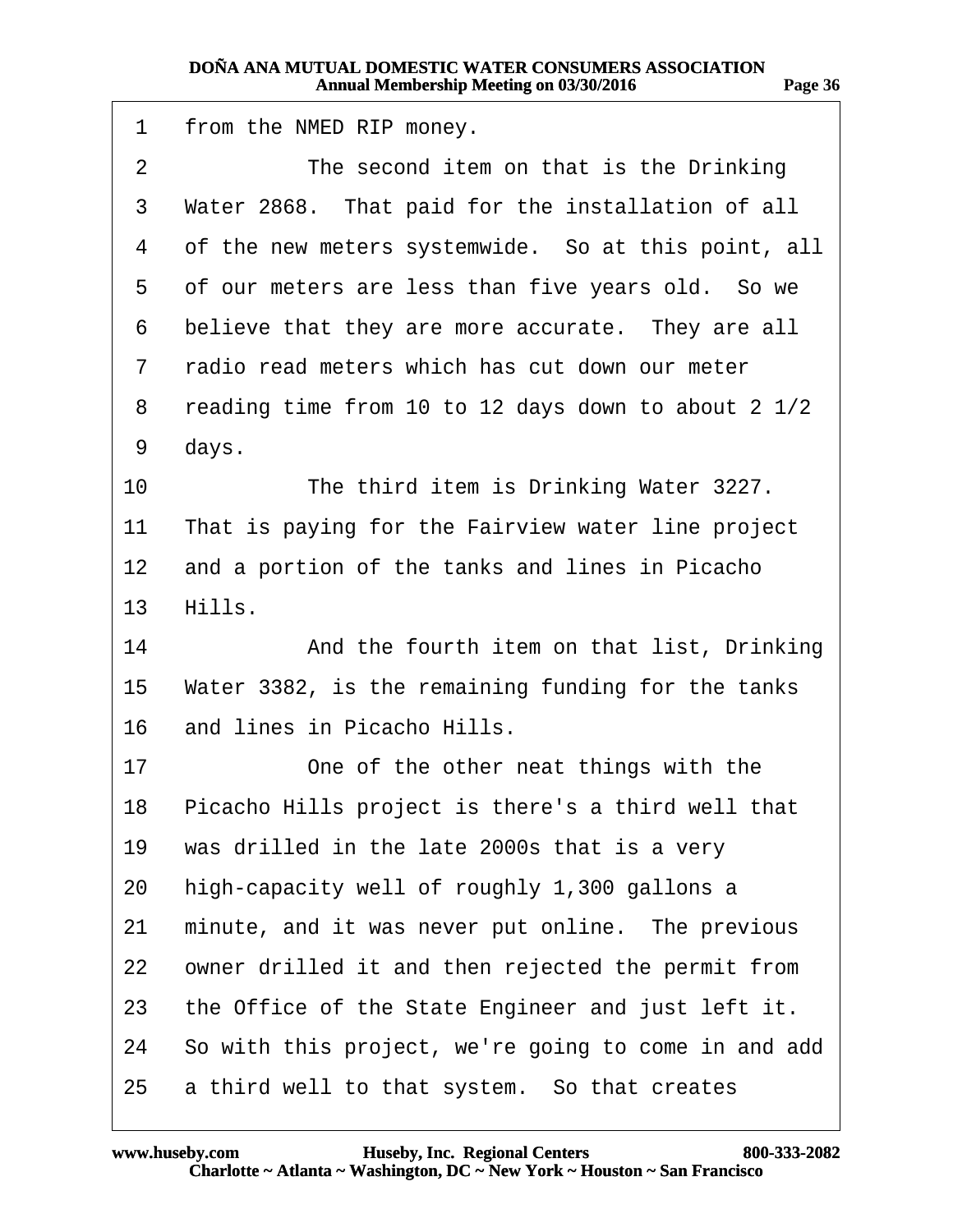<span id="page-36-0"></span>

| 1               | additional redundancy in that system.                 |
|-----------------|-------------------------------------------------------|
| 2               | On the next slide is our pending funding.             |
| 3               | One of those items since I've put the slide           |
| 4               | presentation together has closed. The top item,       |
| 5               | CIF 3349, that is colonias infrastructure funding     |
| 6               | for the southeast collection system. So that          |
| 7               | project is going to pay for a vacuum system for the   |
| 8               | San Ysidro area predominately. It is El Camino Real   |
| 9               | just north of the St. John's Mobile Home Park. From   |
| 10              | there we will run it to a City line and send the      |
| 11              | sewer to the City to be treated.                      |
| 12 <sub>2</sub> | And the second line item is also something            |
| 13              | that we now know is going to be funded, and that is   |
| 14              | our USDA funding for the Radium Springs project. We   |
| 15              | were able to take funds from the State through the    |
| 16              | colonias infrastructure board to do the planning for  |
| 17              | that system and leverage it into \$4 million from the |
|                 | 18 federal government. That is going to be an         |
| 19              | 80 percent grant, 20 percent loan.                    |
| 20              | Very rarely do we find a funding agency               |
| 21              | that will lend \$4 million and 80 percent of that be  |
| 22              | grant. We see a much higher loan component,           |
| 23              | typically. So this was very, very exciting for us     |
| 24              | to get.                                               |
| 25              | One of the neat things about this project             |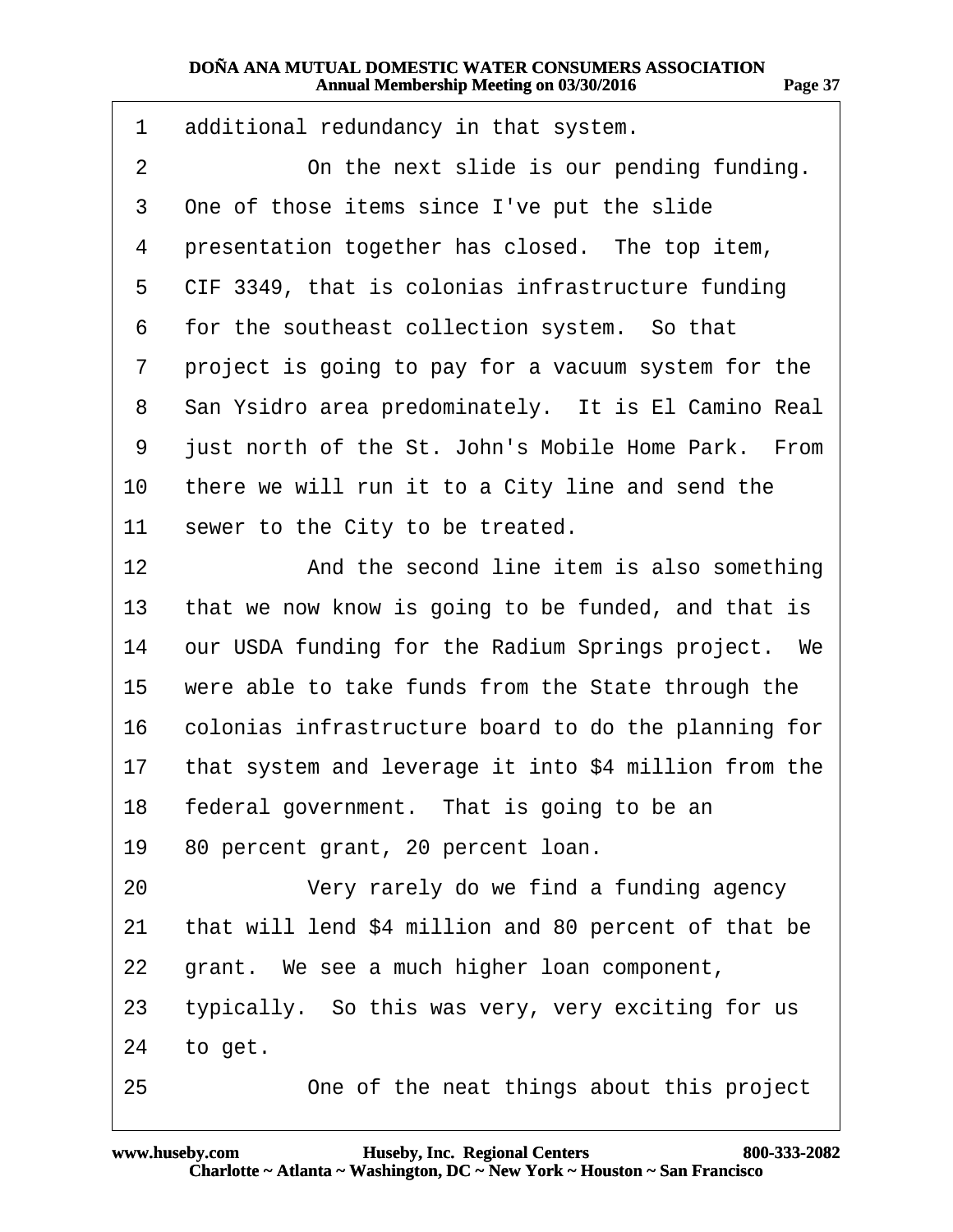| ., | т |
|----|---|
|----|---|

<span id="page-37-0"></span>

| 1               | as well is the Radium Springs project has been          |
|-----------------|---------------------------------------------------------|
| $\overline{2}$  | selected to represent the State of New Mexico in        |
| 3               | Washington, D.C. So our Radium Springs project will     |
| 4               | be featured as the project that they say look at        |
| 5               | what this small system has done. They've taken this     |
| 6               | dilapidated system, and they're upgrading it.           |
| 7               | They're now providing larger diameter lines. They       |
| 8               | are providing valves and fire flow for a community      |
| 9               | that has not had that.                                  |
| 10              | So we will have hopefully some state                    |
| 11              | delegates there. Some congressional delegates from      |
| 12              | D.C. also we're hoping will come in for it. There       |
| 13              | will be a press day. News outlets will be there.        |
|                 | 14 So we hope that the rest of our membership will come |
| 15              | and join and support this project.                      |
| 16              | It will be April 22nd at the Radium                     |
| 17 <sup>1</sup> | Springs Community Center. But it's something we're      |
| 18              | very, very excited about, to have our project be the    |
| 19              | one project that represents the State of New Mexico.    |
| 20              | It's April 22nd at 11:00 a.m. You guys will be          |
| 21              | getting a newsletter in your April 1st bill, and it     |
| 22              | will have some details in it also.                      |
| 23              | Other than that, I don't have anything                  |
| 24              | else for presentation tonight. If there are any         |
| 25              | questions, I'd be happy to address them.                |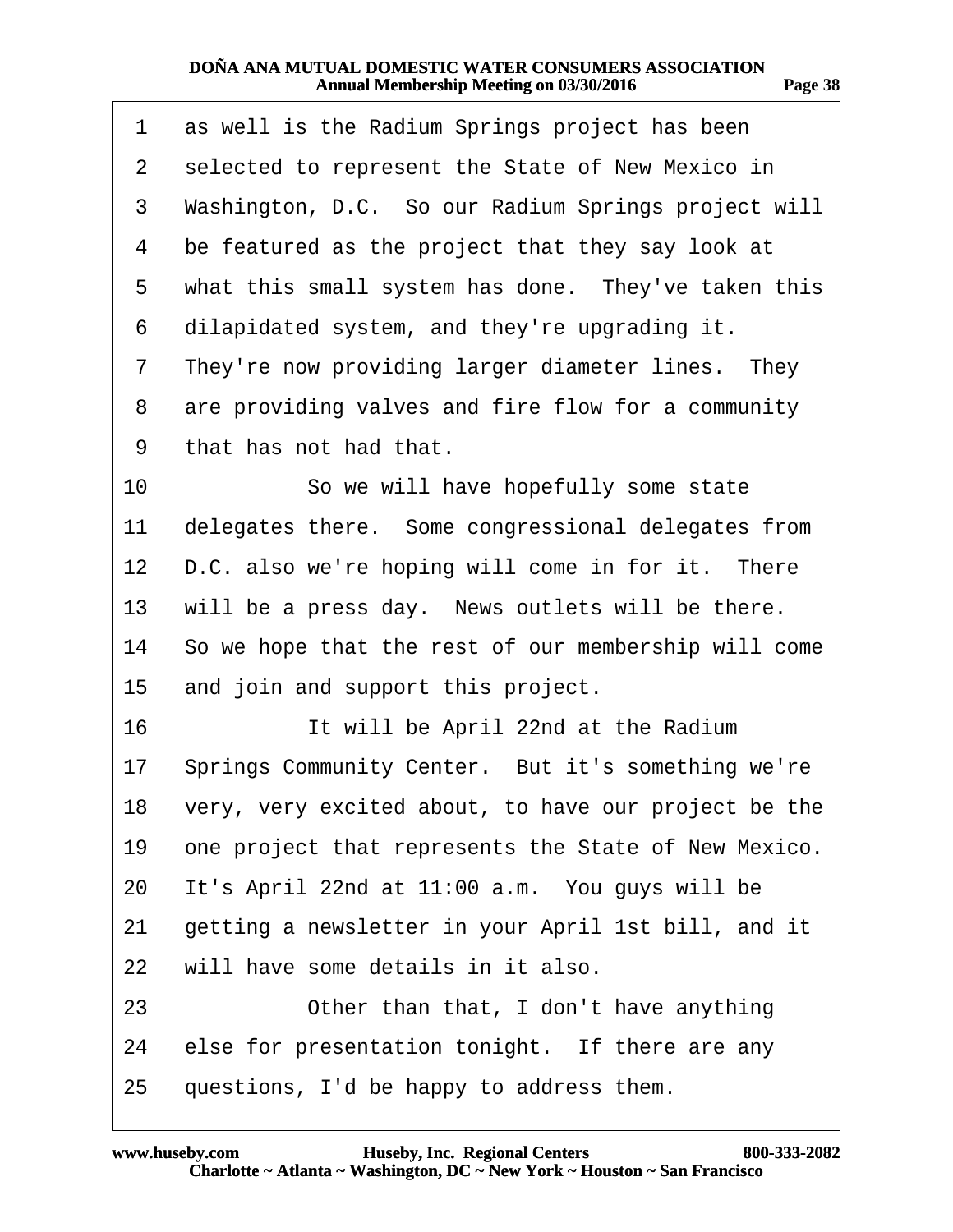<span id="page-38-0"></span>

| 1              | MR. SCARINGE: Dominic Scaringe again.                |
|----------------|------------------------------------------------------|
| $\overline{2}$ | When is your next annual water quality               |
| 3              | annual report going to be submitted for District 5?  |
| 4              | MS. HORTON: The CCR will be out this                 |
| 5              | summer, June I believe.                              |
| 6              | MR. SCARINGE: All right. Thank you.                  |
| 7              | MS. HORTON: You're welcome. And those                |
| 8              | are on our web site also.                            |
| 9              | MR. SCARINGE: This year's results?                   |
| 10             | MS. HORTON: Yes, sir.                                |
| 11             | MR. SCARINGE: Okay. Thank you.                       |
| 12             | MS. HORTON: Any other questions?                     |
| 13             | MR. PALMER: Harry Palmer.                            |
| 14             | Just in light of the issues that have been           |
| 15             | ongoing regarding Flint, Michigan, are any of those  |
| 16             | issues relevant to the Doña Ana system?              |
| 17             | MS. HORTON: No, they are not. And that's             |
| 18             | a very good question. We monitor our water system    |
| 19             | monthly. Various parts of the system require         |
| 20             | different number of samples that are taken depending |
| 21             | on the size of the system and number of people       |
| 22             | served. And we have not had any issues with water    |
| 23             | quality anywhere in the system in the district.      |
| 24             | MR. PALMER: So we are in full compliance             |
| 25             | with the EPA?                                        |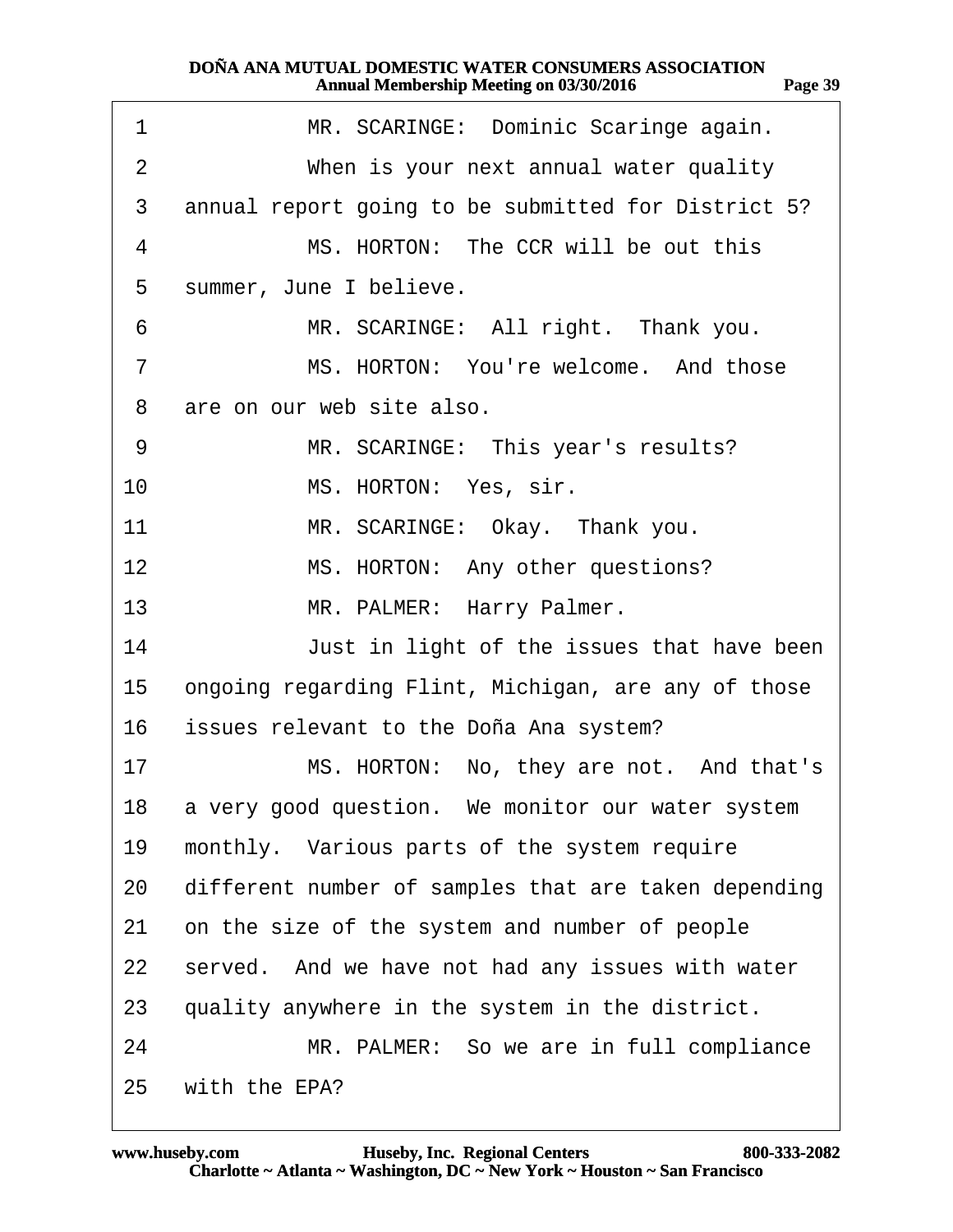<span id="page-39-0"></span>

| 1               | MS. HORTON: We are in full compliance.               |
|-----------------|------------------------------------------------------|
| $\overline{2}$  | MR. PALMER: Okay. Are we doing better                |
| 3               | than the EPA rules?                                  |
| 4               | MS. HORTON: Yes. We are above where                  |
| 5               | we're required to be.                                |
| 6               | MR. PALMER: Good.                                    |
| 7               | MS. HORTON: Thank you.                               |
| 8               | MR. MELTON: That concludes the reports.              |
| 9               | We will now open for public input. I would like to   |
| 10              | ask that anyone who has public input limit their     |
| 11              | time to three minutes. Our executive director has    |
| 12 <sub>2</sub> | some signs over here if you'll notice. If you        |
| 13 <sup>°</sup> | would, please come forward to the podium, state your |
| 14              | name and your issue if you have one.                 |
| 15              | Do we have anyone that would like to                 |
| 16              | speak? Mr. Hayhoe.                                   |
| 17              | MR. HAYHOE: Thank you, Mr. President.                |
| 18              | My name is Jim Hayhoe, and I'm pleased to            |
| 19              | be able to have the opportunity to speak in front of |
| 20              | the board at the annual meeting again in 2016. I     |
| 21              | have two basic questions or areas that I'd like to   |
| 22              | talk about. The first one is the rate review         |
| 23              | pending.                                             |
| 24              | We've been hearing about a potential rate            |
| 25              | review since about September of last year. I         |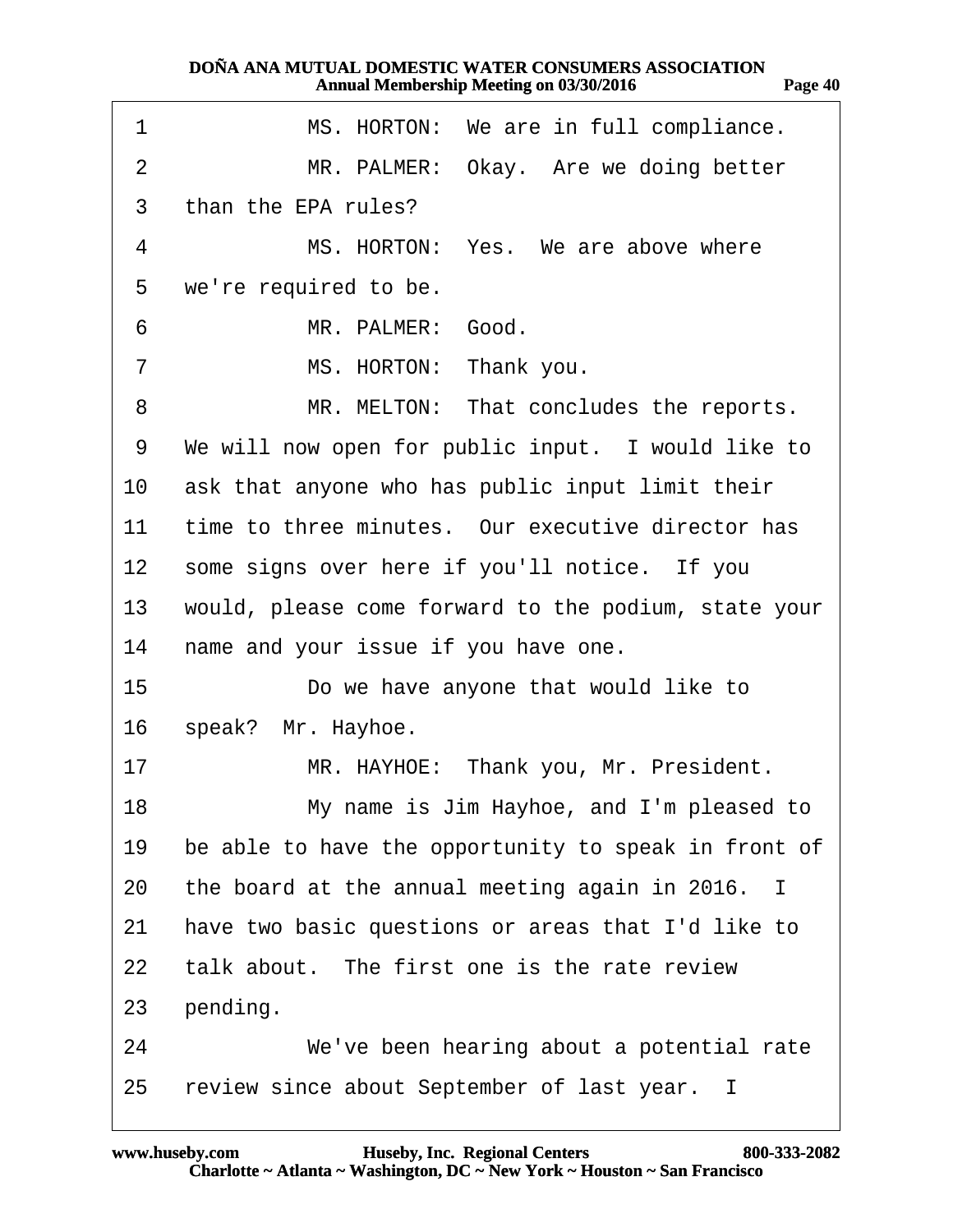<span id="page-40-0"></span>

| 1  | happened to stumble across on the Internet a few     |
|----|------------------------------------------------------|
| 2  | days ago a proposal that was made to you by a Carl   |
| 3  | Brown on getting better rates. And I'm under the     |
| 4  | impression that that's the person that is doing the  |
| 5  | rate review for you.                                 |
| 6  | Now that we're down to 90 days between now           |
| 7  | and the start of the next fiscal year, can you give  |
| 8  | us an update of what the status of the rate review   |
| 9  | is, and can you share some of the information that's |
| 10 | in that proposal from Carl Brown? Can you share      |
| 11 | some of that information with the public here on     |
| 12 | your web site?                                       |
| 13 | MR. MELTON: At this point in time, the               |
| 14 | rate review has not been revealed to the board of    |
| 15 | directors. So the board of directors will review     |
| 16 | it. And after that point in time, the plan is to     |
| 17 | have three public meetings, one in the Picacho Hills |
|    | 18 District 5 area, one in this area, and one up at  |
| 19 | Radium Springs for public input. And then the board  |
| 20 | will make a decision on the final rates and will be  |
| 21 | published.                                           |
| 22 | MR. HAYHOE: Is it still your plan to have            |
| 23 | that in place before the start of the next fiscal    |
| 24 | year on the 1st of July?                             |
| 25 | MR. MELTON: We hope. You know, as you                |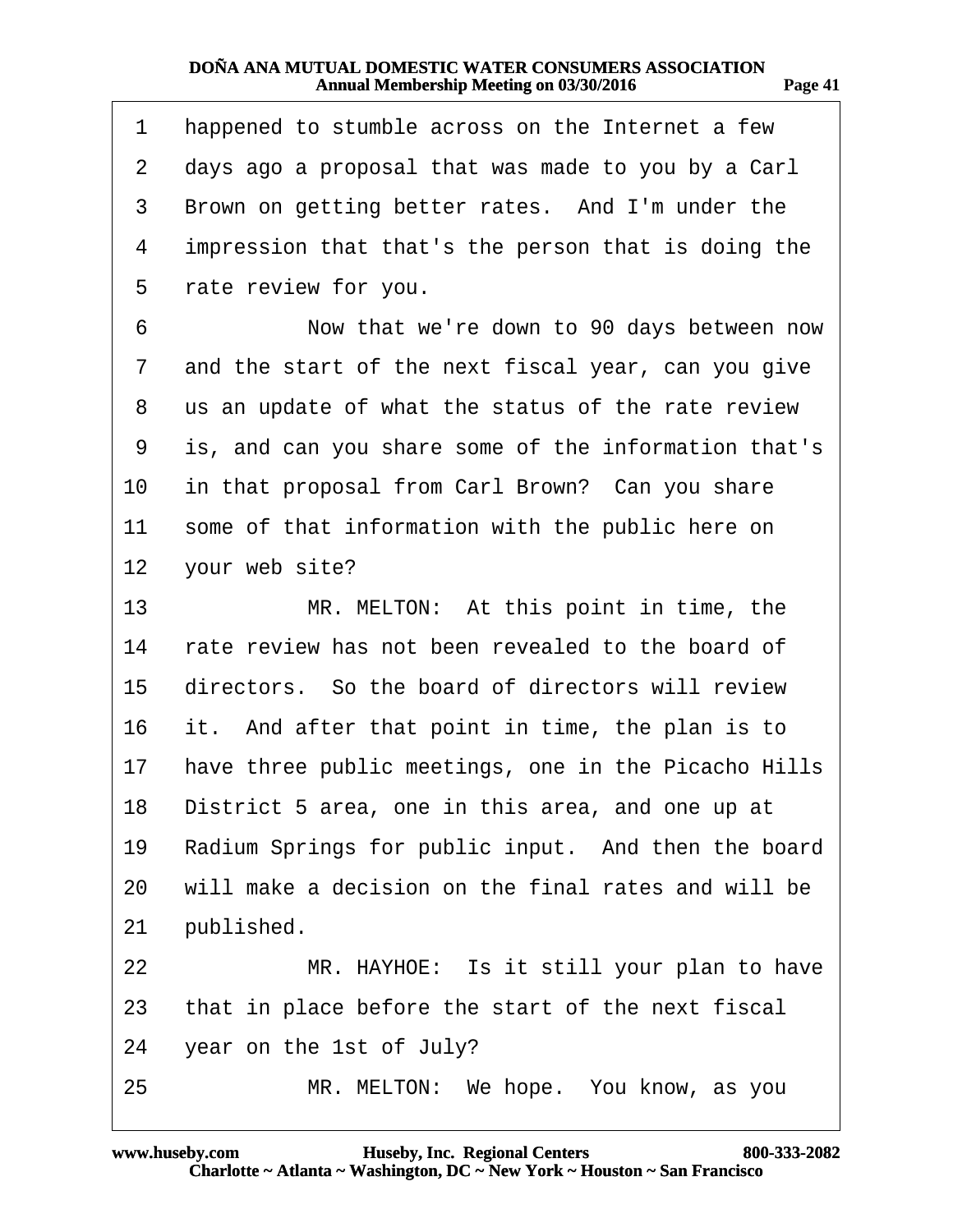<span id="page-41-0"></span>

| 1            | well know, the wheels move very slowly. But yes, we |
|--------------|-----------------------------------------------------|
| $\mathbf{2}$ | are working toward that. We had hoped to have it in |
| 3            | place by now.                                       |
| 4            | MR. HAYHOE: The reason I ask that                   |
| 5            | question very specifically is that, as you know,    |
| 6            | we've had many ongoing discussions over the last    |
| 7            | year or so on several issues that we've raised as   |
| 8            | far as some of the billing issues. And I think we   |
| 9            | have agreement on three separate items that are     |
| 10           | going to be implemented at the same time the new    |
| 11           | rates have kicked in or at the next fiscal year.    |
| 12           | I was wondering if you're going to still            |
| 13           | stand with that. Even if you don't have the new     |
| 14           | rates, are we going to kick in those changes, i.e., |
| 15           | round off, extending the billing period, et cetera? |
| 16           | MR. MELTON: We'll stand with them.                  |
| 17           | MR. HAYHOE: Thank you, sir.                         |
| 18           | Can I sit down and go back up again for my          |
| 19           | other question?                                     |
| 20           | MR. MELTON: Anything further? Anyone                |
| 21           | else?                                               |
| 22           | Yes, ma'am, Sandy.                                  |
| 23           | MS. TATUM: My name is Sandy Tatum. I'm              |
| 24           | from Radium Springs. This may seem like it's a      |
| 25           | lighter note, given the reports. But I would like   |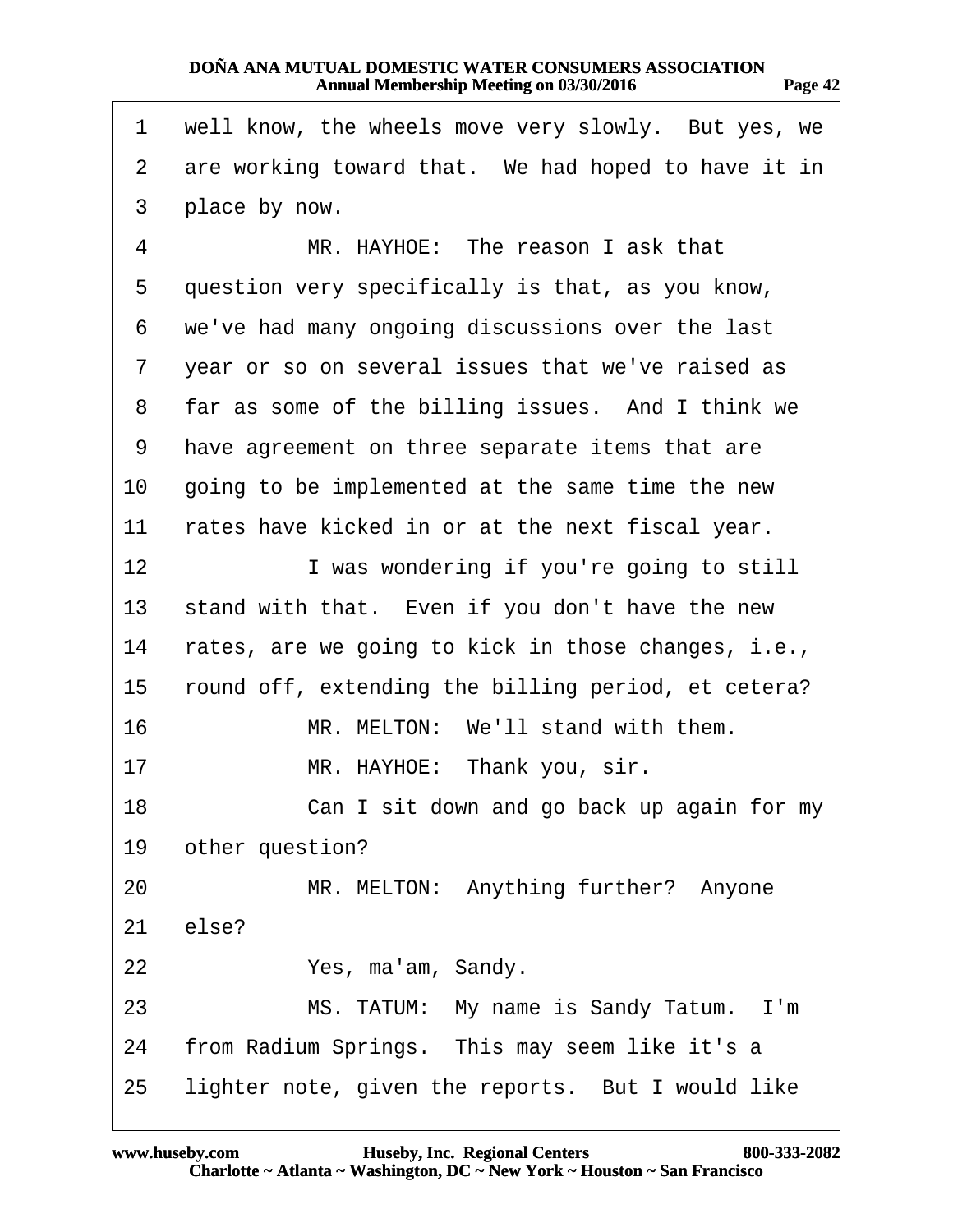<span id="page-42-0"></span>

| 1  | to say that I had a water leak, my responsibility,  |
|----|-----------------------------------------------------|
| 2  | while I was gone to a funeral. It was tremendous.   |
| 3  | I am really sorry for all the water that went down  |
| 4  | the gopher holes.                                   |
| 5  | But I came forward to say that the way it           |
| 6  | was checked out with me, the way things were        |
| 7  | arranged so that I could afford to pay over some    |
| 8  | time for all that water to the gophers, I           |
| 9  | appreciated the way the office and staff handled    |
| 10 | that with me.                                       |
| 11 | And as a person engaged in the change from          |
| 12 | a small private water company where one would hold  |
| 13 | us when we had a problem, I am really happy for the |
| 14 | way the staff treated me and how facilitating our   |
| 15 | Association is when there is a problem like this. I |
| 16 | appreciate that. Thank you all very much.           |
| 17 | MR. MELTON: Thank you very much, Sandy.             |
|    | 18 We appreciate that.                              |
| 19 | Any further public input?                           |
| 20 | MR. HAYHOE: My name is Jaime Jorge                  |
| 21 | Hayhoe. The other question is I'd like to talk      |
| 22 | about bylaw revisions for a second. Going back to   |
| 23 | 2014, literally to 2013 when you took over Picacho  |
| 24 | Hills, there was active discussions and dialogue    |
| 25 | between the members and the board in regards to     |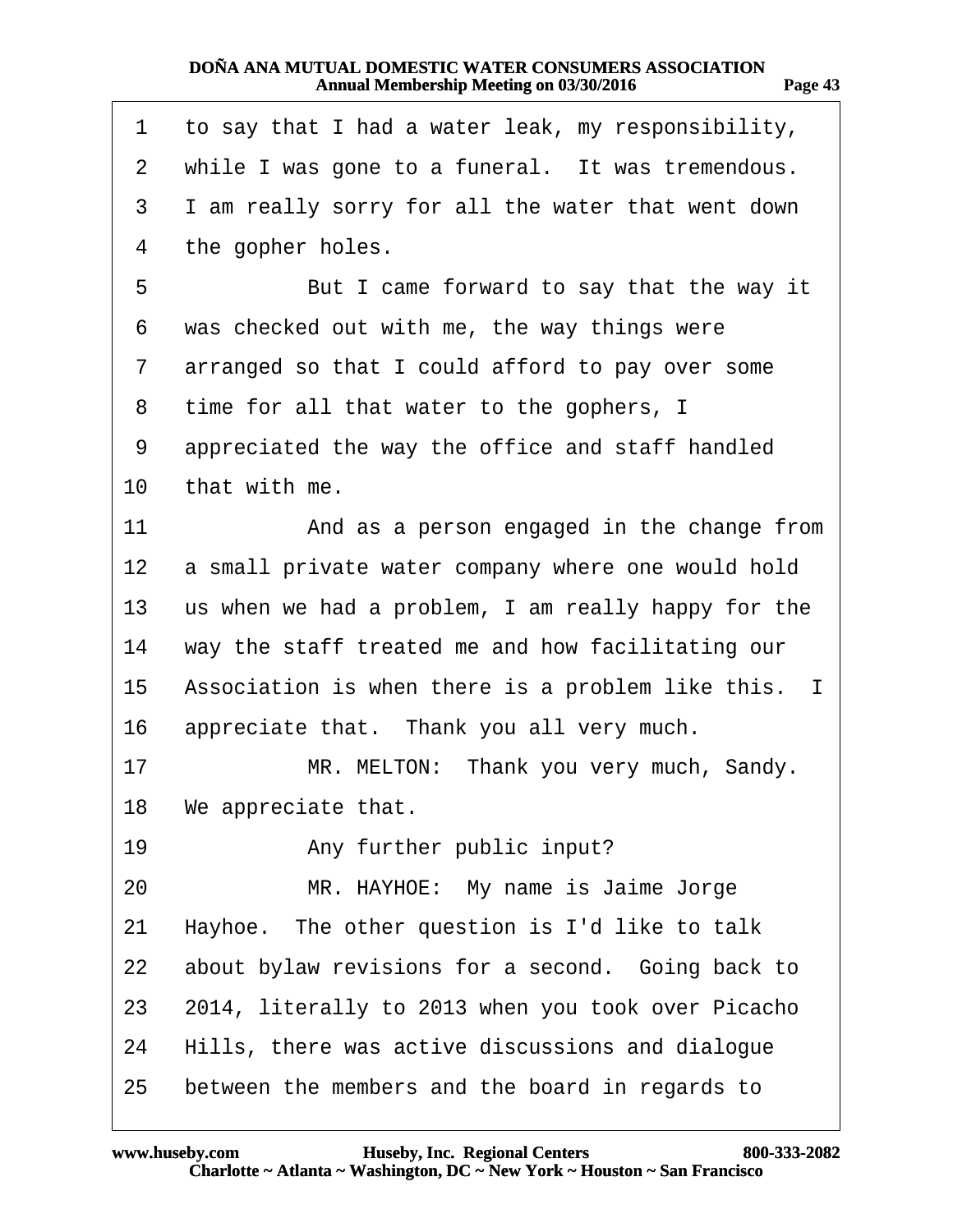<span id="page-43-0"></span>

| 1               | bylaw revisions. I believe a committee was put in    |
|-----------------|------------------------------------------------------|
| 2               | place in mid-2014, damn near two years ago. It's my  |
| 3               | impression that the committee provided very little   |
| 4               | input to the board.                                  |
| 5               | I really would like to know when we're               |
| 6               | actually going to get down to the point of having a  |
| $\overline{7}$  | discussion and some dialogue on the bylaw revisions, |
| 8               | which I think both the board and many members agree  |
| 9               | need to be changed.                                  |
| 10              | MR. MELTON: That question remains to be              |
| 11              | resolved due to the fact that right now I think      |
| 12 <sub>2</sub> | Mr. Peters and I have had some discussions with      |
| 13              | regard to the Articles of Incorporation. He has had  |
| 14              | his boat pretty well loaded with some of this        |
| 15              | litigation situation, in fact is still doing the     |
| 16              | work on some final briefs for one of our previous    |
| 17              | court cases.                                         |
| 18              | We are trying to get answers for some of             |
| 19              | the -- and resolutions for some of the issues that   |
| 20              | have been resolved that will be satisfactory to      |
| 21              | everyone. We recognize that they won't be. We're     |
| 22              | working on them diligently, and we will get them     |
| 23              | done as quickly as possible.                         |
| 24              | What will be done in that case is that,              |
| 25              | once again, we will hold public meetings for public  |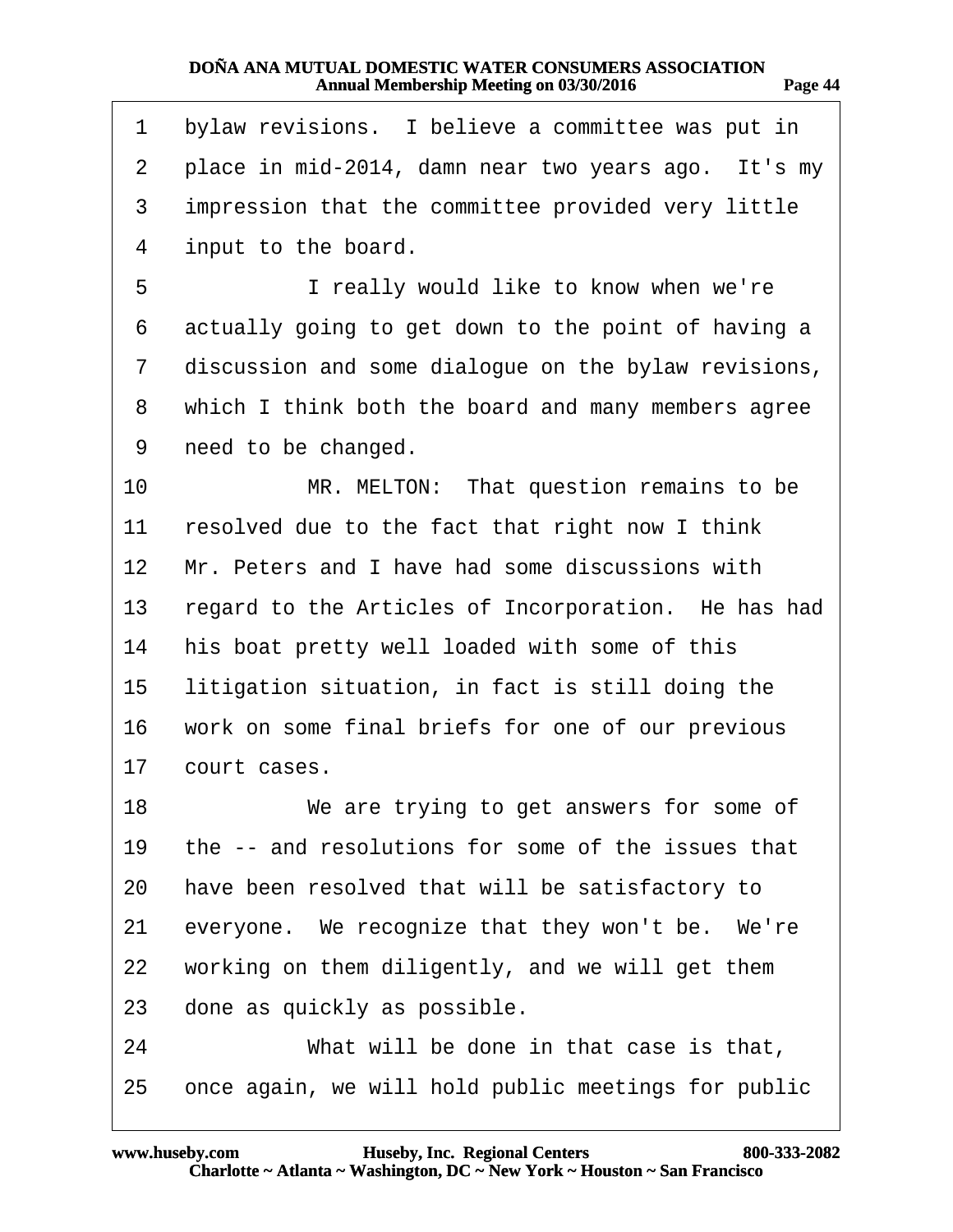<span id="page-44-0"></span>

| 1  | input after a draft set is put together. But we're   |
|----|------------------------------------------------------|
| 2  | not going to have a number of meetings from the      |
| 3  | standpoint of, well, I want to see this, and I want  |
| 4  | to see that, and I don't want to see the other.      |
| 5  | We're going to come up with a set that is proposed.  |
| 6  | Then if there's something real major, it             |
| 7  | will be reviewed for legal aspects. Those will be    |
| 8  | presented. We'll accept public input on it. The      |
| 9  | board will go back, come up with a set of bylaws     |
| 10 | provided, and at that time they will come up with a  |
| 11 | resolution for a new set of bylaws to be accepted by |
| 12 | the Association and a new set of Articles of         |
| 13 | Incorporation.                                       |
| 14 | At that point in time, it will be -- we'll           |
| 15 | accept all of them as a resolution from the board of |
| 16 | directors who have the responsibility for writing    |
| 17 | the things, or they will be rejected, and we'll live |
| 18 | with what we've got.                                 |
| 19 | MR. HAYHOE: Mr. Melton, I understand what            |
| 20 | you're saying, and I have no problem with one set of |
| 21 | bylaw revisions to be done all at one time. But      |
| 22 | what I am concerned about from a membership          |
| 23 | standpoint is that this has been hanging over our    |
| 24 | heads for the last two years now. There's many       |
| 25 | known topics that I think we're actually in          |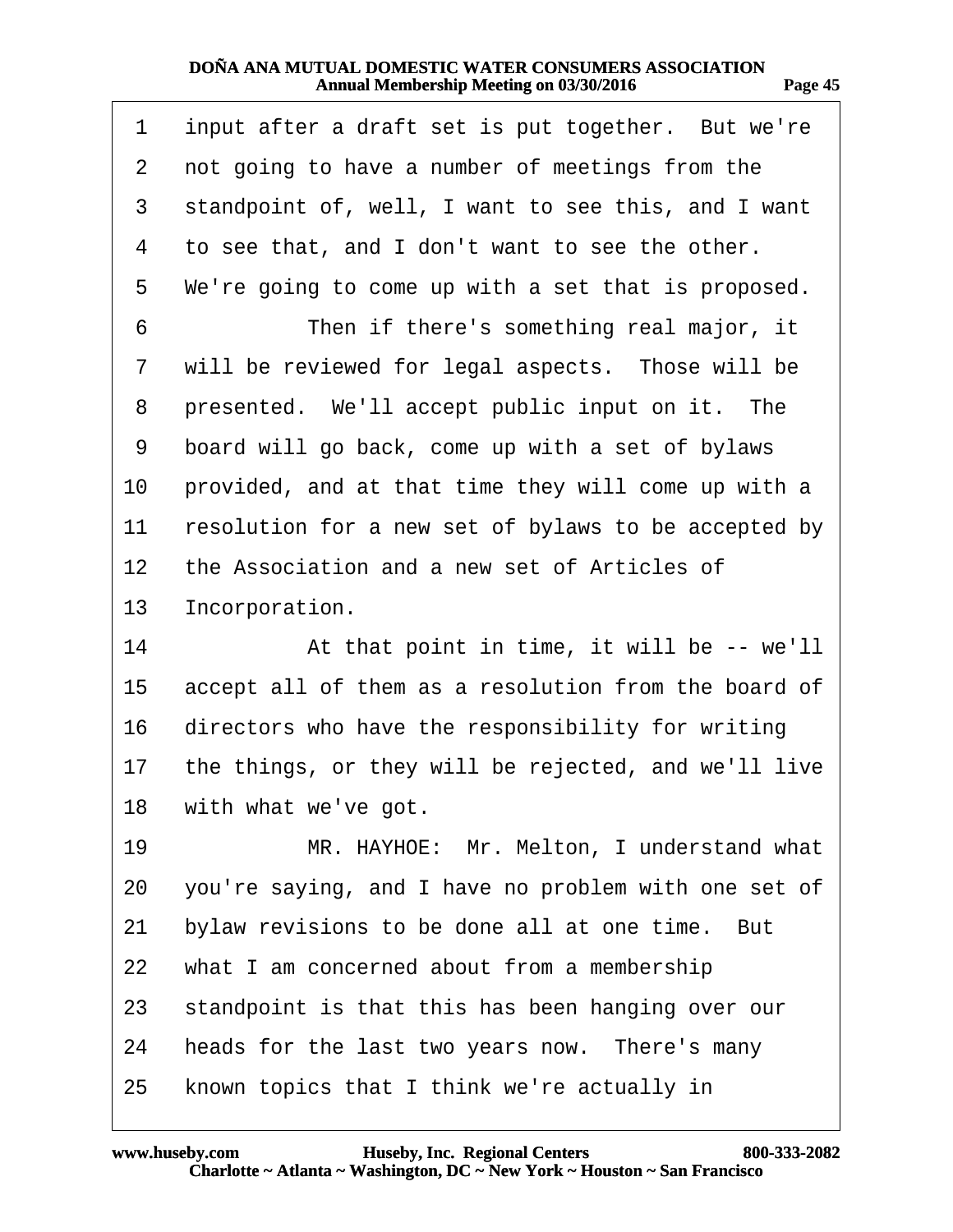<span id="page-45-0"></span>

| 1  | agreement on on what the solution should be and what |
|----|------------------------------------------------------|
| 2  | the changes should be.                               |
| 3  | I do not understand why we can't have some           |
| 4  | kind of incremental dialogue, have some membership   |
| 5  | input that we haven't been able to have for two      |
| 6  | years and why we have to wait until there's one      |
| 7  | document put out and then a very limited time to     |
| 8  | discuss when we've actually had plenty of time to be |
| 9  | able to discuss a number of these issues in detail.  |
| 10 | And that's what I would like to see, and I think a   |
| 11 | lot of the membership, is see some kind of feedback  |
| 12 | from the board before we actually have to deal with  |
| 13 | maybe a thousand revisions.                          |
| 14 | MR. MELTON: Thank you, sir.                          |
| 15 | Anything further?                                    |
| 16 | MR. BALL: I move we adjourn sine die.                |
| 17 | MS. RICHARDSON: I second it.                         |
| 18 | MR. MELTON: Name, sir?                               |
| 19 | MR. BALL: Rex Ball.                                  |
| 20 | MR. MELTON: Rex Ball. And the second                 |
| 21 | was --                                               |
| 22 | MS. RICHARDSON: Susan Richardson.                    |
| 23 | MR. MELTON: I have a motion to adjourn by            |
| 24 | Mr. Ball, a second by Susan Richardson.              |
| 25 | All in favor?                                        |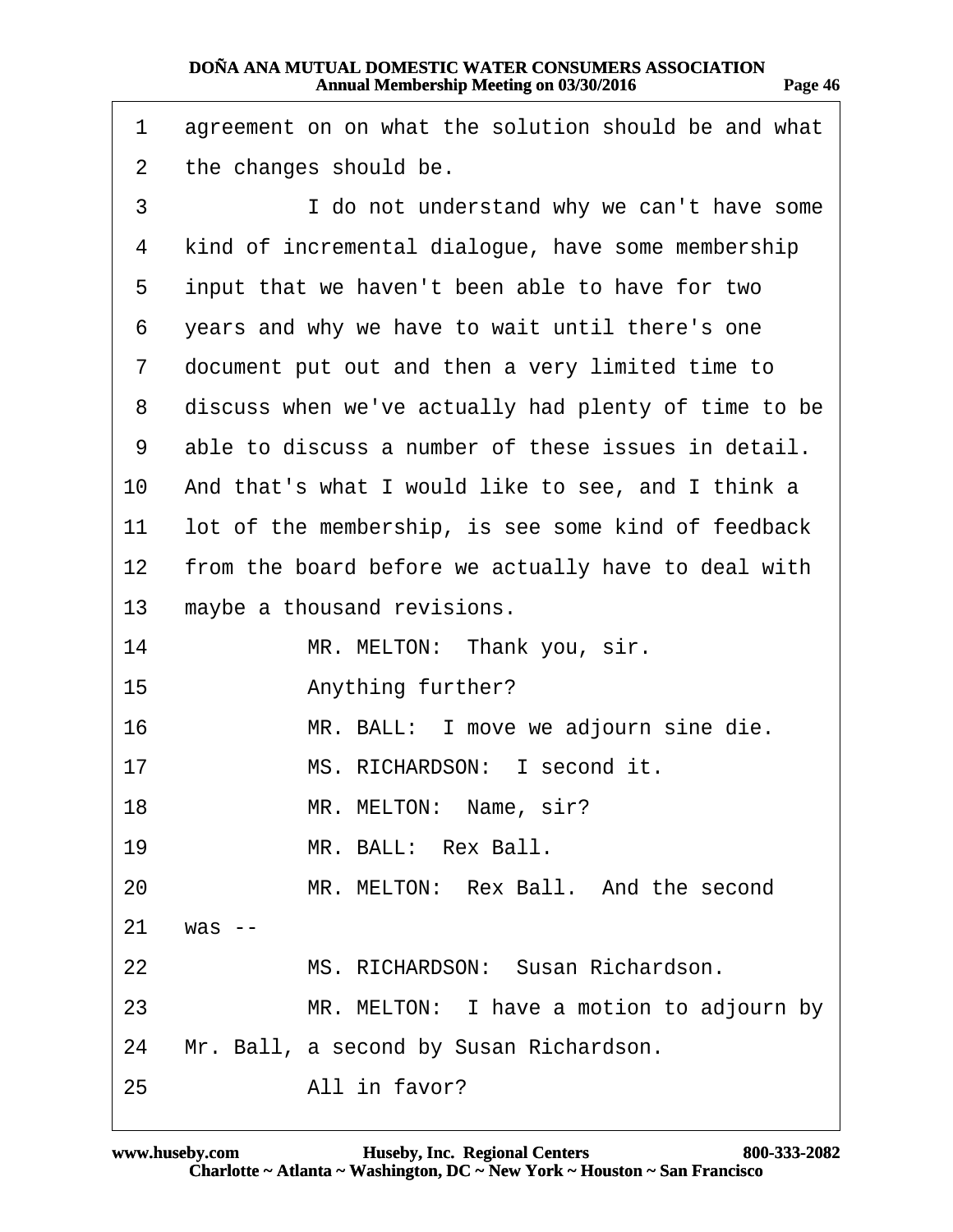<span id="page-46-0"></span>

| 1              | (All say aye.)                                       |
|----------------|------------------------------------------------------|
| $\overline{2}$ | MR. MELTON: All opposed?                             |
| 3              | (No response.)                                       |
| 4              | MR. MELTON: Motion carries. Meeting is               |
| 5              | adjourned at 8:08. Thank you, sir. We thank          |
| 6              | everyone. I'd like to remind everyone that we need   |
| $\overline{7}$ | your support on the 22nd of April at Radium Springs. |
| 8              | We'd like to have everyone come out and support us.  |
| 9              | Free cookies and drinks.                             |
| 10             | (The proceedings concluded at 8:10 p.m.)             |
| 11             |                                                      |
| 12             |                                                      |
| 13             |                                                      |
| 14             |                                                      |
| 15             |                                                      |
| 16             |                                                      |
| 17             |                                                      |
| 18             |                                                      |
| 19             |                                                      |
| 20             |                                                      |
| 21             |                                                      |
| 22             |                                                      |
| 23             |                                                      |
| 24             |                                                      |
| 25             |                                                      |
|                |                                                      |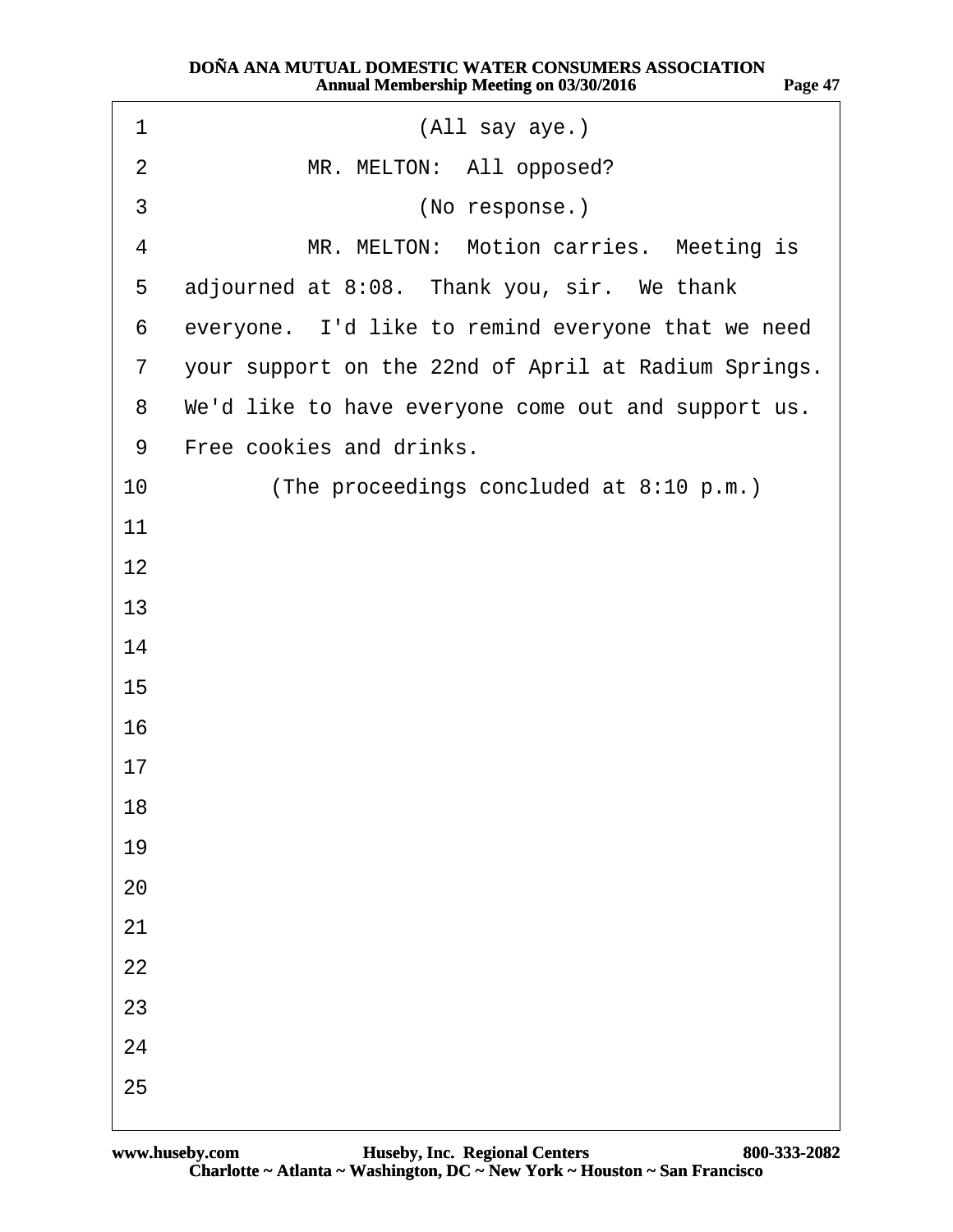| 1              | DOÑA ANA MUTUAL DOMESTIC WATER CONSUMERS ASSOCIATION<br>ANNUAL MEMBERSHIP MEETING |
|----------------|-----------------------------------------------------------------------------------|
| 2              |                                                                                   |
| 3              |                                                                                   |
| $\overline{4}$ | <b>REPORTER'S CERTIFICATE</b>                                                     |
| 5              | I, Cynthia Gonzalez, RPR, NM CCR 59, TX CSR                                       |
| 6              | 8467, DO HEREBY CERTIFY that on March 30, 2016, the                               |
| $\overline{7}$ | Proceedings in the above-captioned matter were taken                              |
| 8              | before me, that I did report in stenographic                                      |
| 9              | shorthand the Proceedings set forth herein, and that                              |
| 10             | the foregoing pages are a true and correct                                        |
| 11             | transcription to the best of my ability.                                          |
| 12             | I FURTHER CERTIFY that I am neither employed by                                   |
| 13             | nor related to nor contracted with (unless excepted                               |
| 14             | by the rules) any of the parties or attorneys in                                  |
| 15             | this case, and that I have no interest whatsoever in                              |
| 16             | the final disposition of this case in any court.                                  |
| 17             |                                                                                   |
| 18             |                                                                                   |
| 19             |                                                                                   |
| 20             | CYNTHIA GONZALEZ, RPR                                                             |
| 21             | NM CCR 59, TX CSR 8467<br>License Expires: 12/31/16                               |
| 22             | Huseby, Inc.<br>1230 West Morehead Street                                         |
| 23             | Charlotte, NC 28208                                                               |
| 24             |                                                                                   |
| 25             |                                                                                   |
|                |                                                                                   |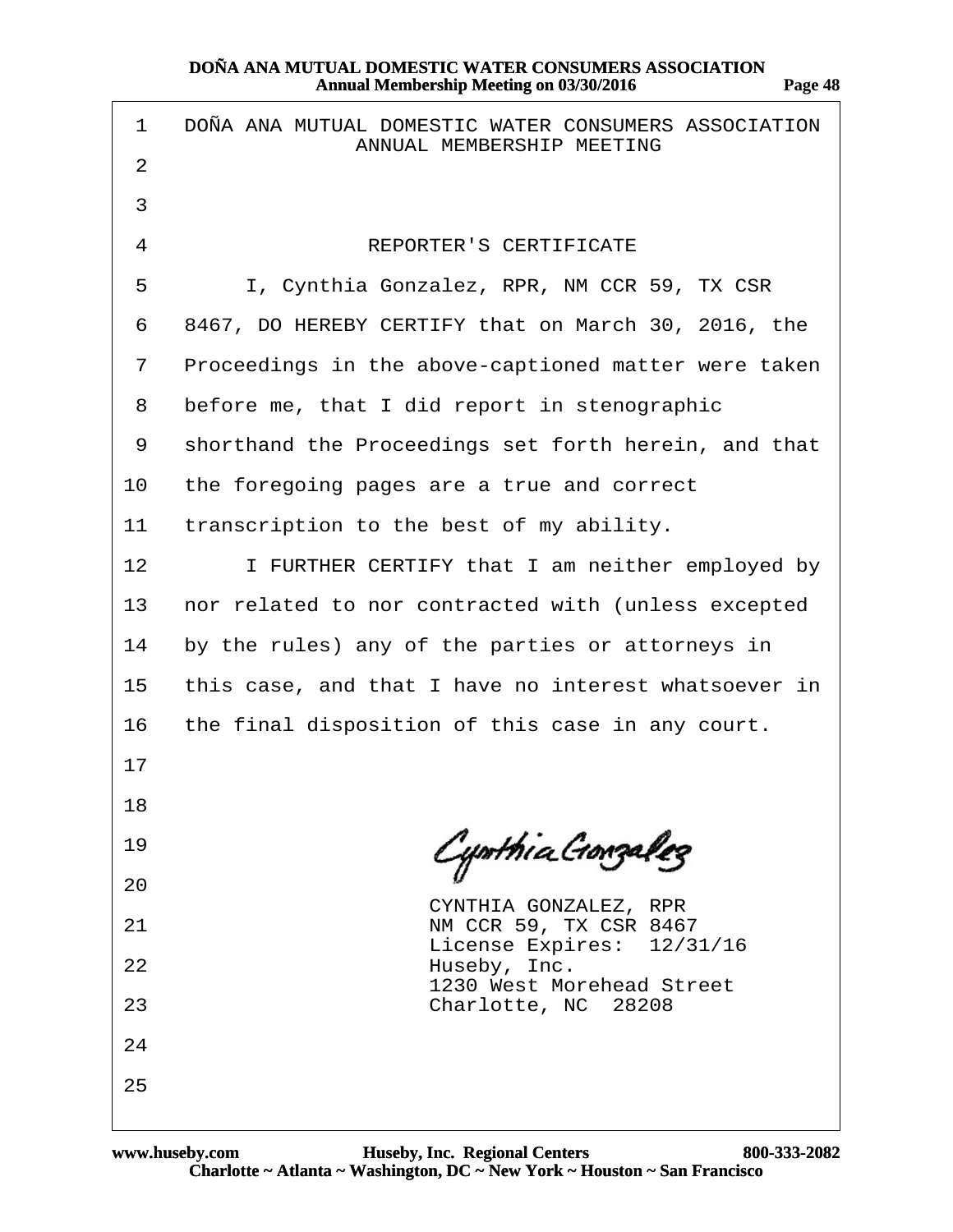| DOÑA ANA MUTUAL DOMESTIC WATER CONSUMERS ASSOCIATION |       |
|------------------------------------------------------|-------|
| Annual Membership Meeting on 03/30/2016              | Index |

**Index: \$19..62** 

|                                                                                                                | $15 \quad 13:1,11, 2016 \quad 3:24$                                                             |                                                                                                                     |                                                                                           |
|----------------------------------------------------------------------------------------------------------------|-------------------------------------------------------------------------------------------------|---------------------------------------------------------------------------------------------------------------------|-------------------------------------------------------------------------------------------|
| \$                                                                                                             | 18 18:4                                                                                         | 19:24                                                                                                               | $\overline{\mathbf{4}}$                                                                   |
| $$19$ 32:5<br>$$2.9$ $34:1$<br>\$388,000<br>32:11<br>$$4 \quad 24:1$<br>37:17,21<br>$$4.1$ $26:5$<br>\$600,000 | $16 \quad 30:7$<br>18-inch<br>34:15<br>1970s $12:2$<br>$1A \quad 35:11$<br>1st $38:21$<br>41:24 | 20:2,3,13<br>25:21<br>26:10,13<br>$29:24$ 30:7<br>40:20<br>$2016 - 01$<br>9:14,25<br>$2017$ $34:20$<br>$213$ $7:19$ | 4 $21:8$ $22:8$<br>24:20<br>42 $22:21$<br>43 $8:23$<br>44 $4:13$<br>45 $4:11,12$<br>35:25 |
| 20:21                                                                                                          | $\overline{2}$                                                                                  | 22nd $38:16$ ,                                                                                                      | 5                                                                                         |
| \$745,000<br>20:22                                                                                             | $2 \t 8:23$<br>12:24,25<br>$24:10$ 36:8                                                         | 20 47:7<br>$240 \quad 27:3$<br>$271 \quad 33:25$                                                                    | 5 11:6<br>$21:25$ $22:8$<br>25:14                                                         |
| 1                                                                                                              |                                                                                                 |                                                                                                                     | 26:6,8                                                                                    |
|                                                                                                                | $2,000$ -square-<br>foot $21:22$                                                                | $2868$ $36:3$                                                                                                       | $39:3$ $41:18$                                                                            |
| 1 6:10,11                                                                                                      |                                                                                                 |                                                                                                                     |                                                                                           |
| $8:23$ 12:25                                                                                                   | $20 \quad 37:19$                                                                                | $\mathbf{3}$                                                                                                        | 50 $33:12$                                                                                |
| $13:1$ $30:7$                                                                                                  | $2000s$ $36:19$                                                                                 |                                                                                                                     | 500 $18:5$                                                                                |
| $1,300$ $36:20$                                                                                                | $2013 \quad 43:23$                                                                              | $3 \quad 23:21$<br>25:7                                                                                             | 52 $22:22$                                                                                |
| 1.2 $23:16$                                                                                                    | $2014$ $15:1$                                                                                   |                                                                                                                     | 53 $22:17,20$                                                                             |
|                                                                                                                | 25:19                                                                                           | 30 $30:7$                                                                                                           |                                                                                           |
| $1/2$ 36:8                                                                                                     | 32:15                                                                                           | 307 $18:10$                                                                                                         | 548,000                                                                                   |
| $10 \quad 36:8$                                                                                                |                                                                                                 |                                                                                                                     | 31:12                                                                                     |
| $10 - 24:13$                                                                                                   | 43:23                                                                                           | 30th $3:24$                                                                                                         | 35:24<br>55                                                                               |
|                                                                                                                | $2015 \t 6:1$                                                                                   | 31 $6:1$                                                                                                            | 18:11<br>550                                                                              |
| $10$ -year                                                                                                     | $8:22$ 19:24                                                                                    | 30:10                                                                                                               |                                                                                           |
| 35:17                                                                                                          | 20:9,24                                                                                         | $3177$ $34:25$                                                                                                      |                                                                                           |
| 11:00 38:20                                                                                                    | 25:20                                                                                           |                                                                                                                     | 6                                                                                         |
|                                                                                                                | 26:12                                                                                           | 34:22<br>3184                                                                                                       | 30:13<br>6.5                                                                              |
| $12 \quad 32:6$                                                                                                | 30:10                                                                                           | 8:22<br>31st                                                                                                        |                                                                                           |
| 36:8                                                                                                           | 32:1,10,                                                                                        | 36:10                                                                                                               | 6.94 $31:3$                                                                               |
| $12 - 34:14$                                                                                                   | 15,18                                                                                           | 3227                                                                                                                | 33:12<br>60                                                                               |
| 12-inch                                                                                                        | 2015-2016                                                                                       | 37:5<br>3349                                                                                                        | 33:11,20<br>62                                                                            |
| 24:13,20                                                                                                       | 31:16                                                                                           | 36:15<br>3382                                                                                                       |                                                                                           |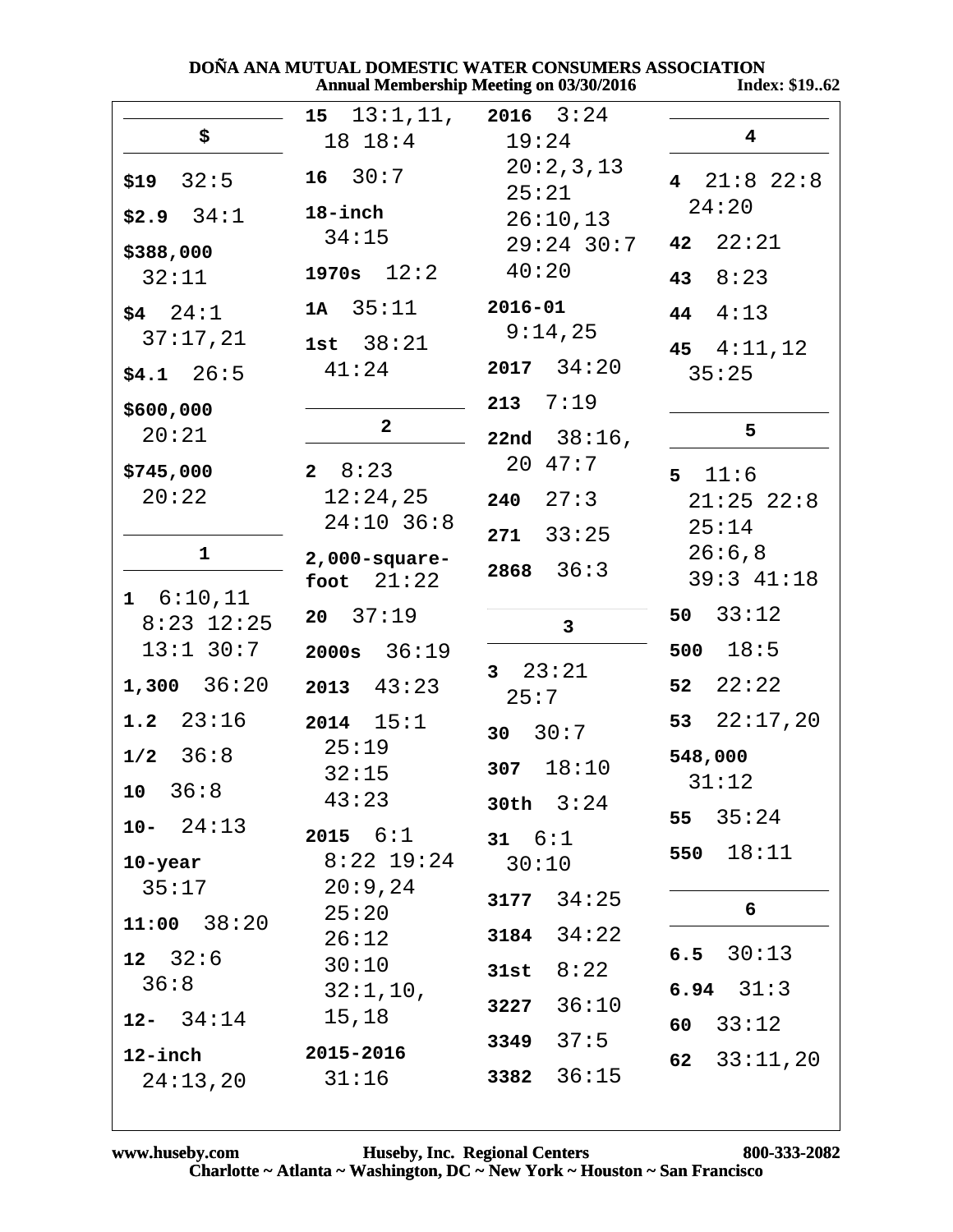|                         | DONA ANA MUTUAL DOMESTIC WATER CONSUMERS ASSOCIATION | <b>Annual Membership Meeting on 03/30/2016</b> | Index: 62-applies     |
|-------------------------|------------------------------------------------------|------------------------------------------------|-----------------------|
| $62 - 32:24$            | 8:23                                                 | 24:1,14                                        | allegations           |
| 65-page                 | accept 4:15                                          | $26:6$ 29:13                                   | 8:9                   |
| 32:25                   | $9:2$ 45:8,                                          | 37:1                                           | alternative           |
|                         | 15                                                   | Additionally                                   | 26:20                 |
| 7                       | accepted                                             | 11:2,16                                        | 16:13<br>amount       |
|                         | 45:11                                                | address $5:18$                                 | 18:15                 |
| $70 \quad 23:8$<br>25:4 | 14:20<br>access                                      | 38:25                                          | Ana $3:22$            |
|                         |                                                      | adequate                                       | $7:25$ 11:8           |
| $7:04$ 3:23             | accounting<br>10:21                                  | 16:12                                          | $13:9$ $15:20$        |
|                         |                                                      | adjourn                                        | 17:24,25              |
| 8                       | accurate                                             | 46:16,23                                       | 18:6, 17, 23          |
| 24:2<br>8               | $11:1$ 36:6                                          |                                                | $19:5$ $21:3$         |
|                         | acquired                                             | adjourned<br>47:5                              | 23:14                 |
| 24:12<br>$8-$           | 14:20                                                |                                                | $27:24$ 28:7          |
| 37:19,21<br>80          | acquiring                                            | adopted $19:7$                                 | 34:13,14              |
| $8:08$ 47:5             | 16:15,23                                             | 43:7<br>afford                                 | 39:16                 |
| 47:10<br>8:10           | Act $9:13,24$                                        | agencies                                       | Anderson              |
|                         | 10:14                                                | 12:10                                          | 5:12                  |
| 9                       | $active$ 34:2                                        | $17:18$ 20:5                                   | annual $3:21$         |
|                         | 43:24                                                | agency $7:24$                                  | 6:17:18               |
| 41:6<br>90              | activity                                             | 11:25                                          | $30:4$ 39:2,          |
| 24:9<br>900,000         | 30:9                                                 | 17:16,19                                       | 340:20                |
| 900,000-gallon          |                                                      | 37:20                                          | answers               |
| 26:25                   | adapt $17:2$                                         | agenda $4:14$ ,                                | 44:18                 |
|                         | adapting                                             | $16 \t5:3$                                     | 24:11<br>Anthem       |
| A                       | 16:25                                                | 9:6<br>agony                                   | anticipating          |
|                         | 36:24<br>add                                         | 44:8                                           | 26:12                 |
| 38:20<br>a.m.           | 26:20<br>added                                       | agree                                          | apologies             |
| ability                 | 28:5                                                 | agreement                                      | 19:13                 |
| 16:13                   | addition                                             | 16:742:9                                       |                       |
| 11:13<br>aboard         | 35:8                                                 | 46:1                                           | applications<br>11:23 |
| Absolutely              | additional                                           | agreements                                     |                       |
| 28:12                   | 16:14                                                | 15:15                                          | 7:24<br>applied       |
| abstention              | 21:11                                                | ahead $7:10$                                   | 19:1<br>applies       |
|                         |                                                      | $9:10$ $11:12$                                 |                       |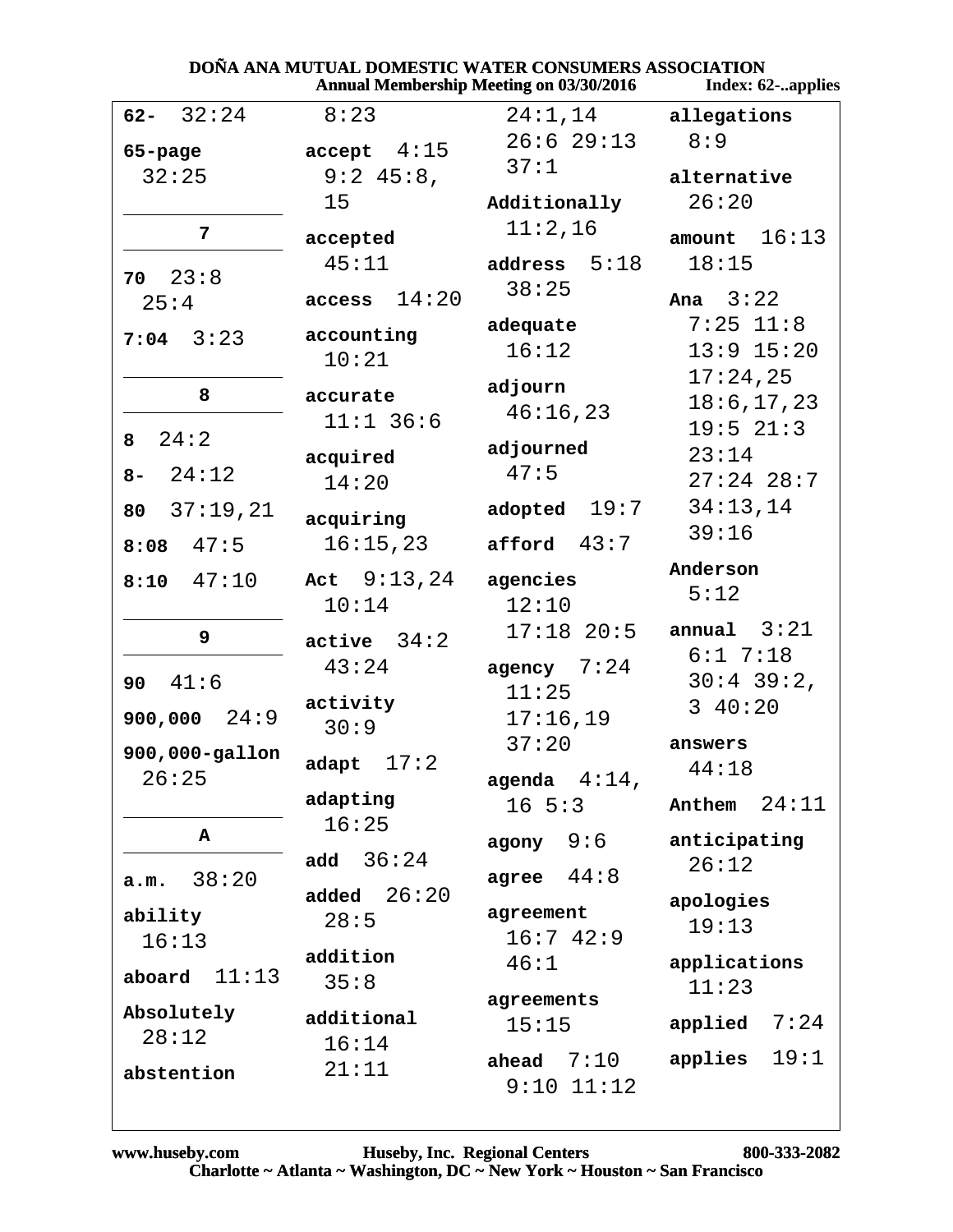|                     |                   | <b>Annual Membership Meeting on 03/30/2016</b> | <b>Index: applybenefits</b> |
|---------------------|-------------------|------------------------------------------------|-----------------------------|
| $apply$ 19:8        | arranged          | audited                                        | 139::15,                    |
| appreciated         | 43:7              | 33:6,8                                         | $16, 23$ $10:9$             |
| 43:9                | art $29:16$       | auditor                                        | $46:16,19$ ,                |
|                     |                   | $32:21$ $33:5$                                 | 20,24                       |
| approval<br>4:14,15 | Articles<br>44:13 | audits $32:24$                                 | ballot $6:22$               |
| $5:25$ 7:5          | 45:12             |                                                | $7:4$ 8:21                  |
| $8:21$ 9:4,         |                   | authorized                                     | $9:4$ 10:6                  |
| 13 10:5             | artists           | 18:11                                          | ballots 6:16                |
|                     | 29:20             | awaiting                                       | 7:2,13                      |
| approve $9:24$      | 45:7<br>aspects   | 15:6                                           | 8:4,11,18,                  |
| 17:19               | assets $32:3$     | awards $12:21$                                 | 19.9:6                      |
| approved $5:4$      |                   |                                                |                             |
| $8:24$ 10:15        | assist $6:22$     | aware $11:14$                                  | Barcelona                   |
| $20:5$ 34:18        | Associates        | 29:12                                          | 24:11                       |
| approximately       | $5:8$ 19:20       | aye $4:25$                                     | barely $15:10$              |
| 23:16               | Association       | 47:1                                           | 25:8                        |
|                     | $3:23$ $11:19$    |                                                | baseball                    |
| April 38:16,        | $13:2$ $15:11$    | в                                              | 4:19                        |
| 20, 21, 47:7        | 16:12,22          |                                                |                             |
| aquifer             | $19:8$ 28:4       | back $3:16$                                    | basic $40:21$               |
| 16:21               | 29:18             | $6:25$ 12:2                                    | basically                   |
| area $10:22$        | 31:25             | 15:1                                           | $12:3$ $21:7$               |
| 11:6,8,10           | 32:6,8            | 22:17,20                                       | 22:7,9                      |
| $14:19$ $15:9$      | 43:15             | $32:11$ $34:7$                                 | 23:21                       |
| 19:7                | 45:12             | 42:18                                          | 28:22,25                    |
| 21:20,25            |                   | $43:22$ $45:9$                                 | bathroom                    |
| 23:13,16            | assured $8:11$    | backhoes                                       | 21:21                       |
| $24:4$ 26:2         | attending         | 21:24                                          | beautification              |
| $37:8$ 41:18        | 19:16             | 31:12                                          | 29:8                        |
| areas $15:12$       | audience          | backup $22:10$                                 |                             |
| 16:10               | 6:21              |                                                | begin $30:3$                |
| 40:21               | audit $31:19$ ,   | bad $7:21$                                     | beginning                   |
|                     | 21,22             | balance                                        | $12:3$ $28:16$              |
| 11:4<br>arena       | 32:1,15,          | 31:24                                          | Benavidez                   |
| arise $15:13$       | 16,22             | <b>Ball</b> $4:17$ ,                           | 19:15,17                    |
| 10:8<br>arm         | 33:10,18          | 196:3,7,                                       |                             |
|                     |                   | 9,12,8:6,                                      | benefits                    |
|                     |                   |                                                |                             |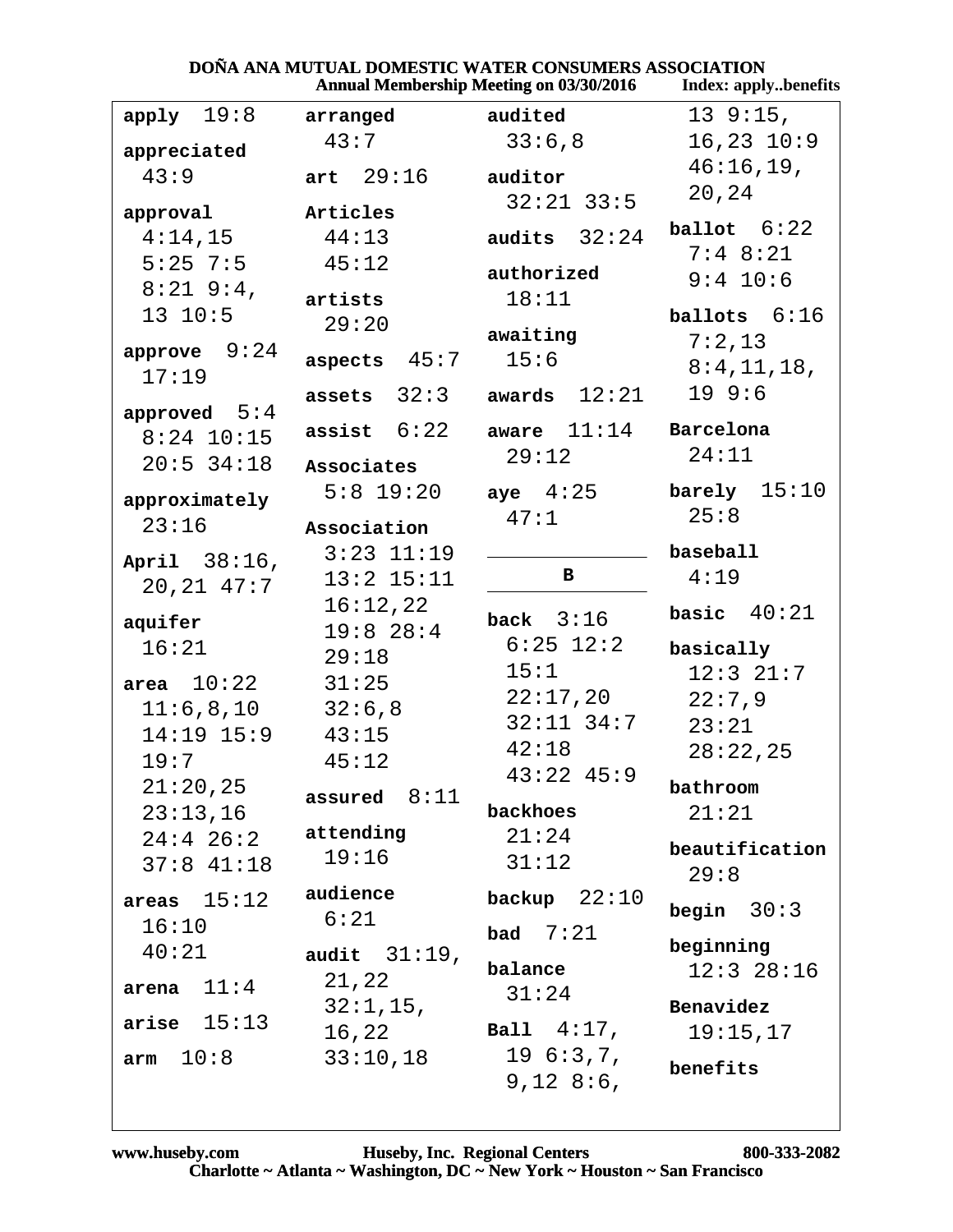#### DOÑA ANA MUTUAL DOMESTIC WATER CONSUMERS ASSOCIATION Annual Membership Meeting on 03/30/2016 Index: bid..Commissioner

| $25:17$ 31:4            | bottom $6:12$                      |                     | $16:25$ $17:3$              |
|-------------------------|------------------------------------|---------------------|-----------------------------|
| bid $24:6,7$            | 31:11                              | $\mathbf C$         | checked $43:6$              |
| 26:19                   | breached                           | cables $23:12$      | cheery $14:5$               |
| bidding $27:9$          | 15:4                               | call $3:21$         | CIF $34:22$ ,               |
| big $30:12$             | briefing<br>14:11                  | 22:6                | 2537:5                      |
| 31:2,9                  |                                    | called $9:4$        | City $16:1$ ,               |
| bill 13:17              | briefs $44:16$                     | calls $13:16$       | 3, 4, 8                     |
| 38:21                   | bring $35:8$                       | Camino $37:8$       | 37:10,11                    |
| billing                 | Brown $41:3$ ,                     | capital             | claimed $15:3$              |
| 10:22<br>42:8,15        | 10                                 | 31:11               | claims $14:15$              |
| bin $29:4$              | budget $30:5$ ,<br>$6, 23$ $31:16$ | 32:12               | clarified                   |
| biological              | budgeted                           | care $3:6,12$       | 19:4                        |
| 28:19                   | 30:9                               | 13:7                | Class $35:11$               |
| bit $3:8$               | building                           | Carl $41:2$ ,<br>10 | clear $32:18$               |
| 11:12,20                | 20:9,25                            | carries $5:3$       | 33:18                       |
| $12:14$ $22:3$          | $21:19$ 29:9                       | $10:14$ $47:4$      | 17:13<br>close              |
| $23:7$ 34:7             | 31:13                              | case $15:2$         | closed $37:4$               |
| blue $25:5$             | bulk $30:12$                       | 21:728:19           | 7:24<br>codes               |
| board $3:10$            | 31:9                               | 44:24               | coffee $3:13$               |
| $5:13$ 7:23<br>10:16    | bureaucracy<br>17:16               | 44:17<br>cases      | collecting                  |
| 11:17                   | Butler $4:22$                      | CCR $39:4$          | $6:18$ 18:15                |
| 20:19                   | 23 6:23 cell 4:1                   |                     | collection                  |
| 33:25                   | 20:18                              | center $5:19$       | $11:8$ 26:1<br>$32:14$ 37:6 |
| 37:16<br>40:20          | bylaw $43:22$ $38:17$              |                     | colonias                    |
| $41:14,15$ ,            | 44:1,7                             | cetera $42:15$      | 20:15,19                    |
| 19 43:25                | 45:21                              | change $8:24$       | 34:22                       |
| $44:4$ , $8$<br>45:9,15 | bylaws $45:9$ ,<br>11              | $9:11$ $43:11$      | 37:5,16                     |
| 46:12                   |                                    | changed $44:9$      | column $30:8$               |
| boat $44:14$            |                                    | changing            | comment $7:14$              |
|                         |                                    | 11:24               | Commissioner                |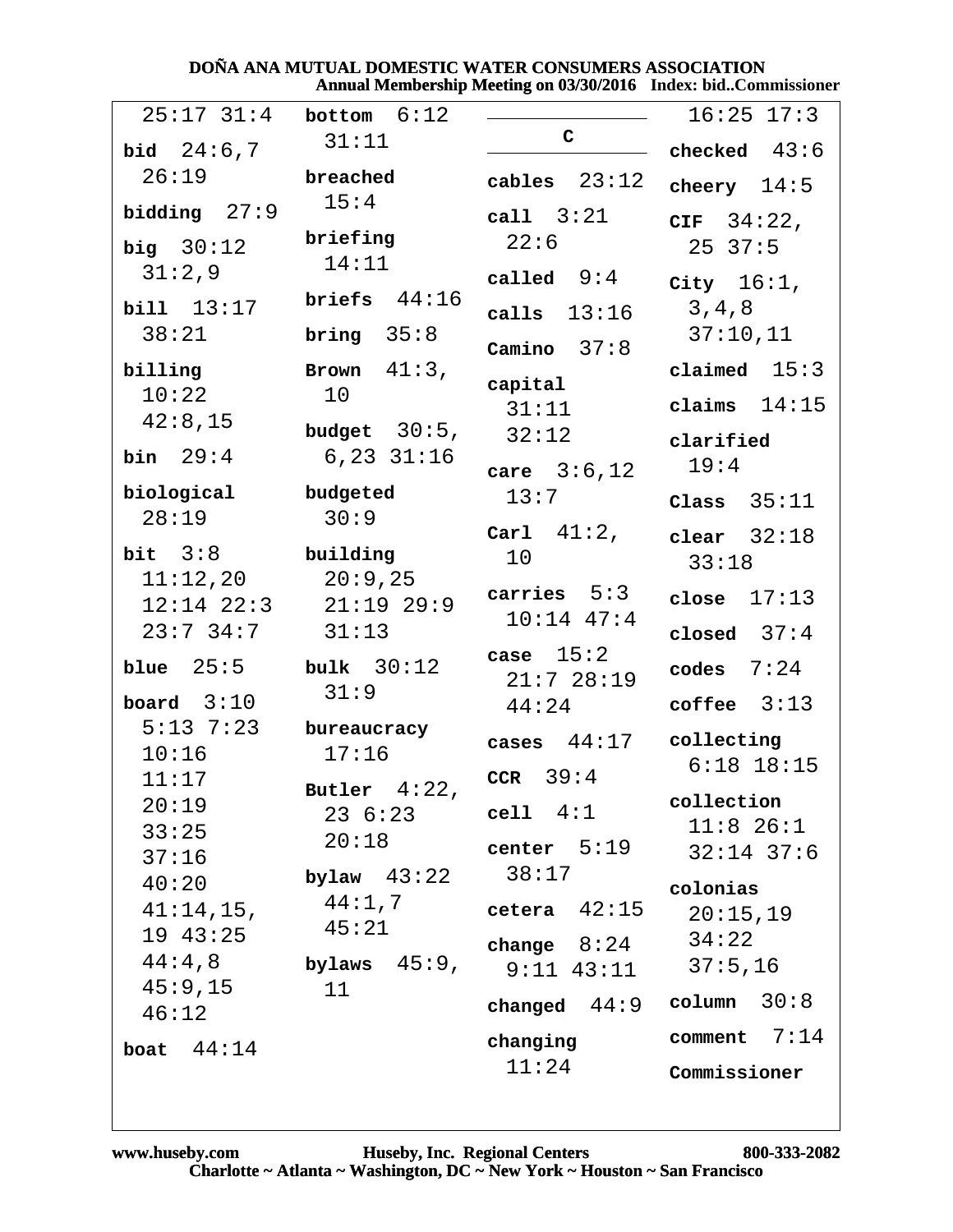#### **DOÑA ANA MUTUAL DOMESTIC WATER CONSUMERS ASSOCIATION<br>Annual Membership Meeting on 03/30/2016** Index: commit Index: committee..damn

|                                             |                                        | Allingal Membership Meeting on $0.973072010$ | писл. сопшинее. данн                        |
|---------------------------------------------|----------------------------------------|----------------------------------------------|---------------------------------------------|
| 19:15                                       | concluded                              | Consumers                                    | 17:10,13,                                   |
| committee                                   | 47:10                                  | 3:23                                         | 18,24                                       |
| 44:1,3                                      | concludes<br>40:8                      | continue<br>$12:6$ 15:8,                     | couple $6:25$<br>11:16                      |
| community<br>22:16,20<br>$25:4$ 38:8,<br>17 | conference<br>11:4,18<br>congressional | 24 30:21<br>34:11<br>35:14                   | 20:10,11<br>$21:2$ 29:16<br>court $14:17$ , |
| compacts<br>29:3                            | 38:11<br>connect                       | contract<br>$15:4$ 35:17<br>contractor       | 22 44:17<br>cover $11:9$                    |
| companies<br>$15:19$ $27:3$                 | $18:14$ $22:8$<br>23:17<br>24:21       | 34:6<br>contracts                            | CPA $33:5,14$<br>creates                    |
| company<br>$14:10$ $16:2$<br>23:11          | 34:15<br>connecting<br>34:4            | 15:15<br>convert<br>15:20                    | 36:25<br>crossing<br>34:3                   |
| 43:12<br>complete<br>27:21                  | connections<br>18:10                   | cookies $47:9$                               | crossings<br>21:10                          |
| completed<br>$20:9$ 24:7                    | 22:17,21<br>connects                   | copies $33:12$<br>correct<br>18:1,2          | crowded<br>23:13<br>16:1<br>Cruces          |
| 25:19,23<br>$26:12$ $27:6$<br>34:20         | 21:7<br>consolidating<br>16:24         | 27:23<br>corridor<br>23:10                   | current<br>30:5,6,8                         |
| completely<br>25:18                         | construct<br>23:15                     | $cost$ 29:21<br>$costs$ $31:7$               | 33:1,24<br>customer<br>13:13                |
| compliance<br>35:9,10<br>$39:24$ 40:1       | constructed<br>$21:1$ $25:18$          | $\verb course1 5:11 $<br>14:2                | cut $36:7$<br>Cyndi $13:14$ ,               |
| compliment<br>12:11                         | construction<br>21:2,4<br>22:25        | count $6:22$<br>$7:8$ 10:7                   | 15,16                                       |
| component<br>37:22<br>concerned             | 24:24<br>25:15,22<br>27:6              | counted $8:4$<br>counting<br>$7:13$ 9:6      | D<br>38:3,<br>D.C.<br>12                    |
| 45:22                                       | 30:18,19<br>34:19                      | County                                       | 44:2<br>damn                                |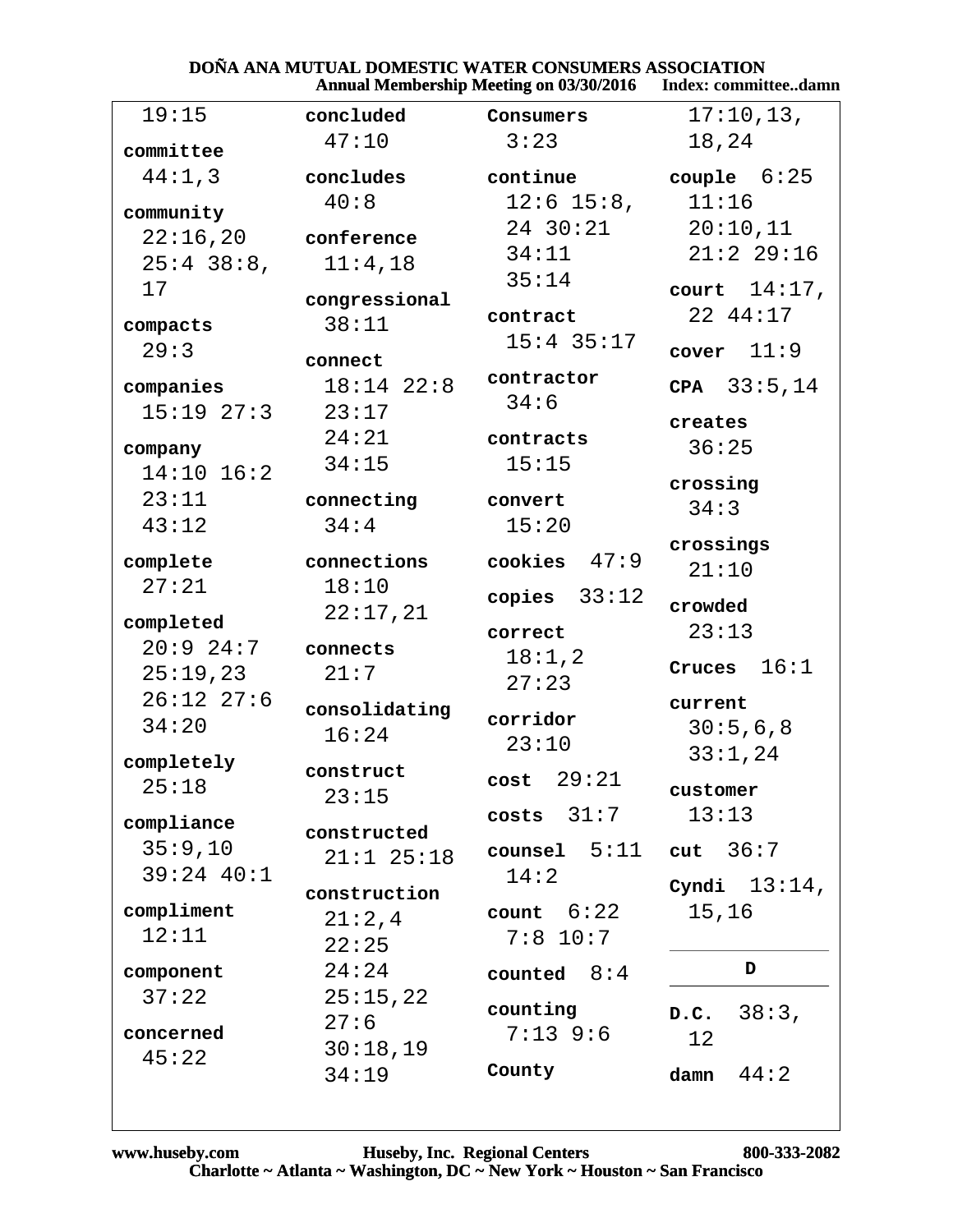|                            |                         | Annual Membership Meeting on 03/30/2016 | index: datadry         |
|----------------------------|-------------------------|-----------------------------------------|------------------------|
| data $32:14$               | design $20:8$ , $11:17$ |                                         | districts              |
| dates $12:2$               | 12,24                   | 41:15                                   | 21:17                  |
| Dave $26:16$               | 23:20,23                | 45:16                                   | document               |
| 29:7                       | $24:7$ 25:25            | dirt $29:11$                            | 31:22                  |
|                            | 26:22                   | disapproval                             | $32:25$ 46:7           |
| day $14:18$                | 34:23,25                | $7:5$ 9:4                               | dollars                |
| 38:13                      | 35:1                    |                                         | 12:12                  |
| days $14:17$               | designs                 | discharged                              |                        |
| $15:2$ $21:3$              | 25:21                   | 35:12                                   | Domestic               |
| $27:3$ 36:8,               | detail $46:9$           | discuss                                 | 3:22                   |
| 941:2,6                    |                         | 46:8,9                                  | Dominic $28:1$         |
| dead $34:4$                | details                 | discussed                               | $35:19$ $39:1$         |
|                            | 38:22                   | $34:3$ 35:6                             | dozen $16:6$           |
| deal $15:19$               | dialogue                |                                         |                        |
| 46:12                      | $43:24$ $44:7$          | discussing                              | Doña $3:22$            |
| dealt $14:14$              | 46:4                    | 27:8                                    | $7:25$ 11:8            |
| December                   | diameter                | discussion                              | $13:9$ $15:20$         |
| $14:9$ 30:10               | 38:7                    | $7:16$ $10:1$                           | 17:24,25               |
|                            |                         | 44:7                                    | 18:6, 17, 23           |
| decided $15:6$ die $46:16$ |                         | discussions                             | 19:5 21:3              |
| decision                   | difficult               | $7:22$ 42:6                             | 23:14                  |
| $14:13$ $15:7$             | 28:8                    | 43:24                                   | $27:23$ 28:7           |
| 41:20                      | dilapidated             | 44:12                                   | 34:13,14               |
| delegates                  | 38:6                    |                                         | 39:16                  |
| 38:11                      |                         | disputes                                | draft $45:1$           |
|                            | diligently              | 16:3                                    | drilled                |
| denied $14:20$             | 44:22                   | distinguished                           | 36:19,22               |
| department                 | direction               | 19:14                                   |                        |
| 13:14,21                   | 21:13                   | distribution                            | Drinking<br>36:2,10,14 |
| 31:15                      | director                | 24:18                                   |                        |
| dependent                  | $5:11$ $12:12$          |                                         | drinks<br>3:14         |
| 26:21                      | 40:11                   | district<br>$11:6$ $14:16$              | 47:9                   |
|                            |                         |                                         | 13:8<br>driving        |
| depending                  | director's<br>30:2      | 21:8,25<br>$22:8$ $25:14$               |                        |
| 39:20                      |                         | 39:3,23                                 | drought<br>16:16       |
| descriptions               | directors               | 41:18                                   |                        |
| 28:9                       | 10:17                   |                                         | $\text{dry}$ 3:19      |
|                            |                         |                                         |                        |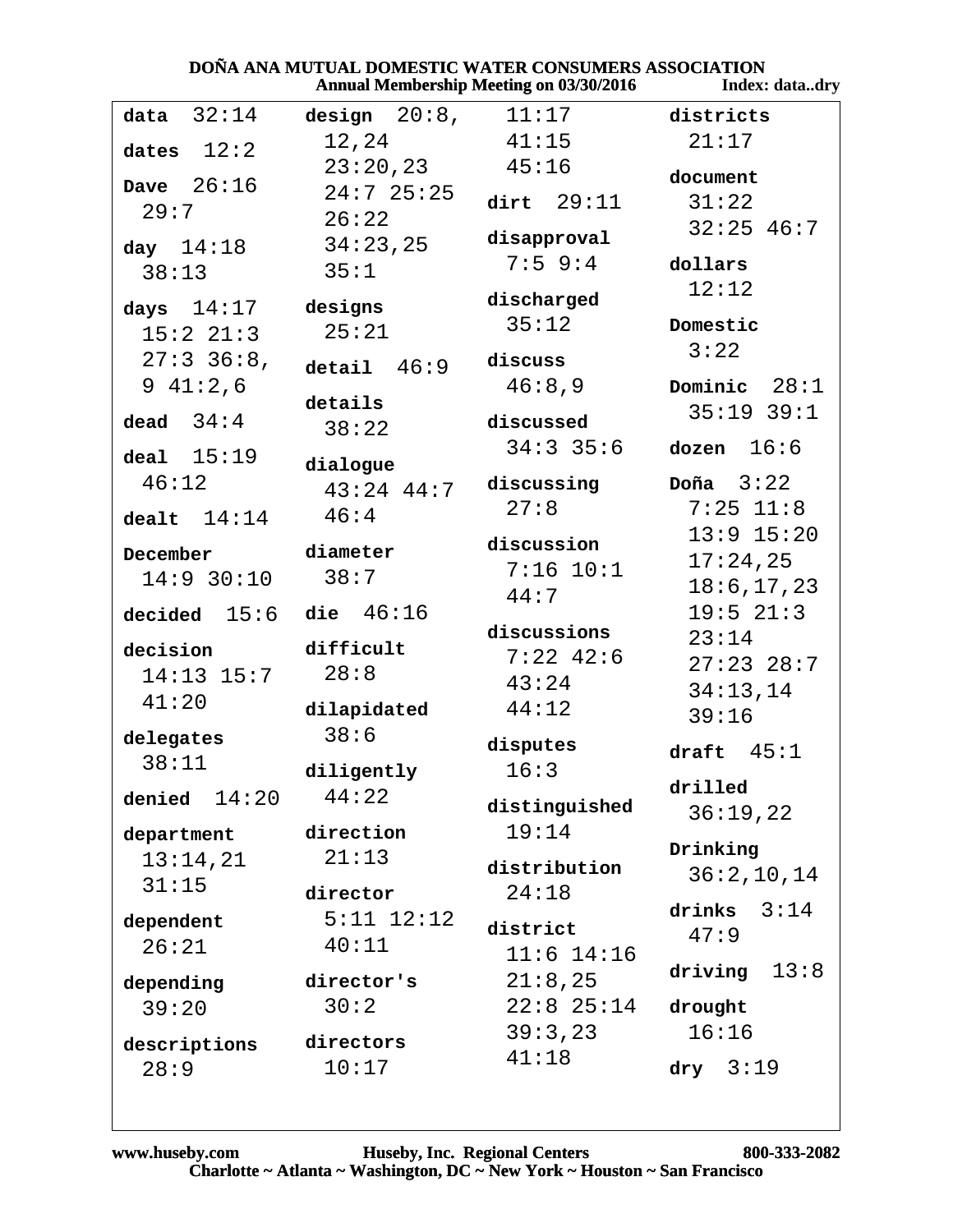|                      |                         | <b>Annual Membership Meeting on 03/30/2016</b> | Index: duefiling                           |
|----------------------|-------------------------|------------------------------------------------|--------------------------------------------|
| 44:11<br>due         | 36:23                   | exciting                                       | fact $44:11$ ,                             |
| dumps $29:3$         | engineering             | $22:7$ 37:23                                   | 15                                         |
| duration $4:3$       |                         | 5:9 12:15 executive Fairview                   |                                            |
|                      | 19:19                   | $4:4$ 5:10                                     | 14:19,20                                   |
| Е                    | entertain               | $12:12$ $30:2$                                 | $15:12$ $21:6$                             |
|                      | $4:15$ 5:25             | 40:11                                          | 22:5,6,13,                                 |
| earlier $34:3$       | 9:12                    | existing                                       | $14$ $23:5$                                |
| easement             | entire $19:8$           | 24:21                                          | 24:24                                      |
| 14:22,23             | 24:227:25               | 26:17                                          | 25:3,6                                     |
| easements            | 33:10,20                | expand $16:13$                                 | 35:1,2<br>36:11                            |
| 15:14                | environment             | expanded                                       |                                            |
|                      | 16:25                   | 15:11                                          | family $14:18$                             |
| east $16:2$          |                         |                                                | 15:2                                       |
| Eddie $6:18$ ,       | Environmental expanding |                                                | favor $4:24$                               |
| 24                   | 11:25                   | $11:9$ 16:9                                    | $10:5$ 46:25                               |
| Edward $6:19$ ,      | EPA $35:23$             | expansion                                      | featured                                   |
| 20                   | $39:25$ 40:3            | 15:9                                           | 38:4                                       |
| effluent             | equipment               | 30:16<br>expect                                | February                                   |
| 35:11,15             | $22:1$ $31:14$          | expense                                        | 18:13                                      |
| E1 $37:8$            | equity $32:5$ ,         | 30:22                                          | 30:24                                      |
|                      | 7                       | 31:2,3,4,                                      | federal                                    |
| electric             | escarpment              | 10                                             | 17:15                                      |
| 31:10                | 24:22                   | expenses                                       | 30:14                                      |
| Elks $34:13$         | 19:11                   | 31:1,2,6                                       | 32:17                                      |
| employees            | Eva                     | extending                                      | 35:23                                      |
| 12:20                | evening $3:6$           | 15:14                                          | 37:18                                      |
| 3:11<br>en           | $5:10$ $12:15$          | 42:15                                          | feedback                                   |
|                      | 19:15 30:3              |                                                | 46:11                                      |
| end $27:11$<br>30:24 | exception               | extension<br>34:10                             | 10:19<br>$\mathop{\mathsf{fea}}\nolimits1$ |
|                      | 6:9                     | 35:18                                          |                                            |
| 34:5<br>ends         | 32:10<br>excess         |                                                | fighting                                   |
| engaged              | excited                 | F                                              | 16:17                                      |
| 43:11                | 25:12                   |                                                | figures                                    |
| engineer             | 29:24                   | facilitating                                   | 33:14                                      |
| 19:20                | 38:18                   | 43:14                                          | filing<br>32:16                            |
|                      |                         |                                                |                                            |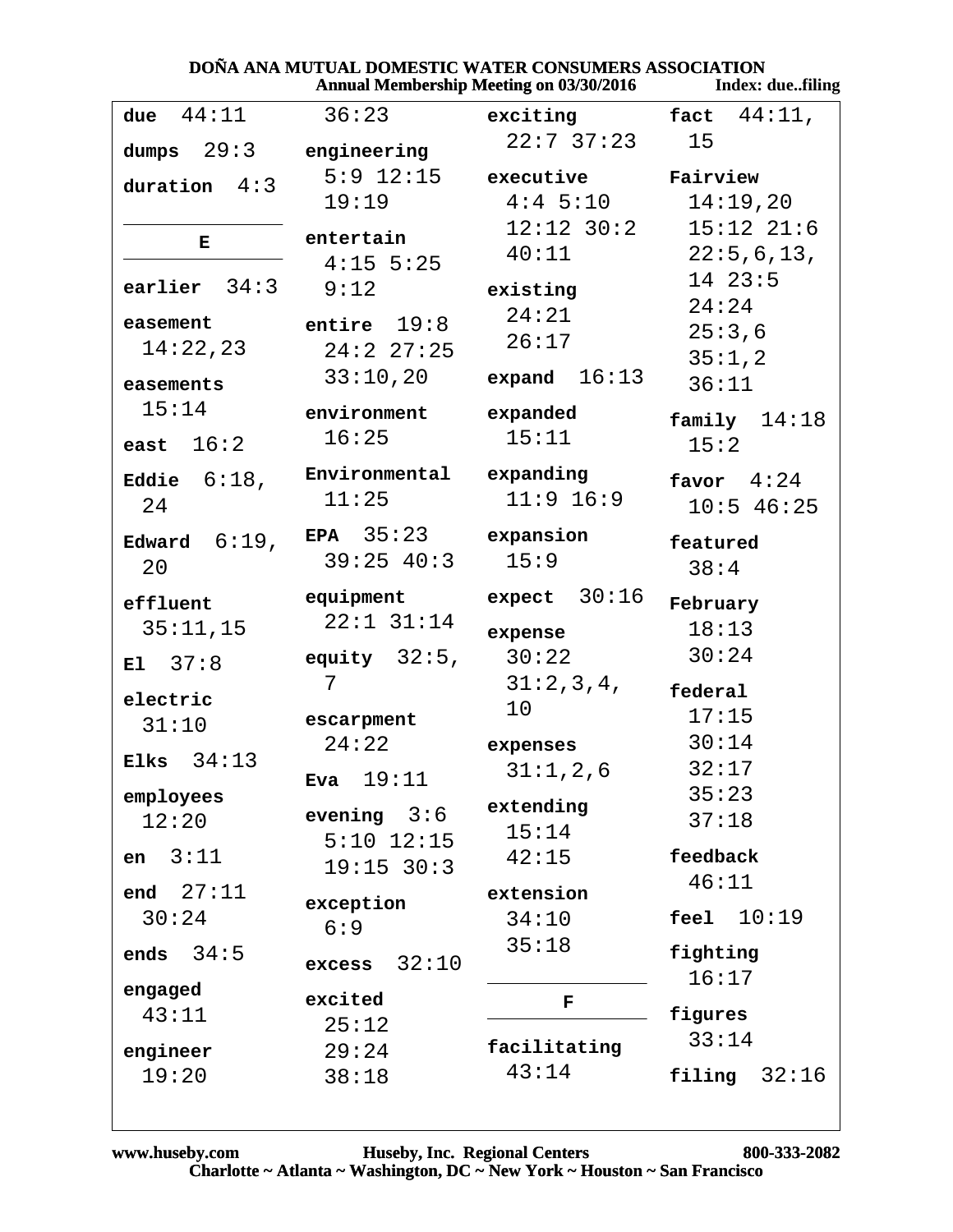|                                           | Annual Membership Meeting on 03/30/2016        |                                      | Index: fillGuacamole's                |
|-------------------------------------------|------------------------------------------------|--------------------------------------|---------------------------------------|
| $fill 24:15$ ,                            | $12 \ \ 34:16$ ,                               | funding $12:8$                       | gopher $43:4$                         |
| 17                                        | 18 38:8                                        | 20:5, 16, 18<br>26:3,21              | gophers $43:8$                        |
| final $41:20$<br>44:16                    | flowing<br>16:19                               | 27:21,25<br>33:2,24                  | government<br>12:10                   |
| finalized<br>34:19                        | forcemain<br>24:19,20                          | 34:2,22,23<br>35:4,23                | 32:17<br>37:18                        |
| financial<br>30:4                         | form $26:19$<br>32:12,15                       | 36:15<br>37:2,5,14,                  | governmental<br>15:22,23              |
| find $12:12$<br>37:20                     | forward<br>12:23                               | 20<br>funds $37:15$                  | Gradwohl<br>28:13                     |
| finding<br>31:25                          | 13:15<br>25:22<br>$40:13$ $43:5$               | funeral $43:2$<br>future $8:15$      | 22:15<br>Grande<br>25:4               |
| 32:13,14,<br>16,18                        | forward-<br>looking                            | 11:11                                | grant $30:13$ ,<br>$22, 24$ $31:2$    |
| findings<br>33:19                         | 11:15<br>found $7:20$                          | G<br>gallons $24:9$                  | 35:23<br>37:19,22                     |
| fine $28:6$<br>finish $26:24$             | fourth $36:14$                                 | 36:20<br>11:13<br>game               | grants $11:24$<br>$12:8$ 15:15        |
| 34:8<br>finished                          | free $14:7$<br>47:9                            | gentlemen<br>$3:2$ 13:8              | 30:14<br>great $19:25$                |
| $14:9$ 15:5<br>finishing                  | Friday $25:9$<br>40:19<br>front                | give $10:7$                          | 20:14,19<br>$21:1$ $23:24$<br>29:23   |
| 34:5<br>fire $7:16$ ,                     | front-to-back<br>31:18                         | $13:24$ $41:7$<br>glasses<br>28:10   | green $9:3$<br>10:6                   |
| 19,23<br>21:14                            | fruit $3:15$ ,<br>16                           |                                      | go-to $13:16$ ground $30:15$          |
| $34:18$ 38:8<br>fiscal $30:6$ ,<br>931:16 | full 32:22<br>33:10<br>$39:24$ 40:1 good $3:5$ | golf $35:12$ ,<br>15                 | groundwater<br>$16:21$ $17:1$<br>31:8 |
| 41:7,23<br>42:11                          | $f$ unded $20:15$<br>23:25                     | $14:4$ 20:5 growing<br>$22:4$ $25:7$ | 10:23<br>30:20                        |
| $Flint$ 39:15<br>flow $21:11$ ,           | 37:13                                          | $30:3$ $32:3$<br>$39:18$ 40:6        | Guacamole's                           |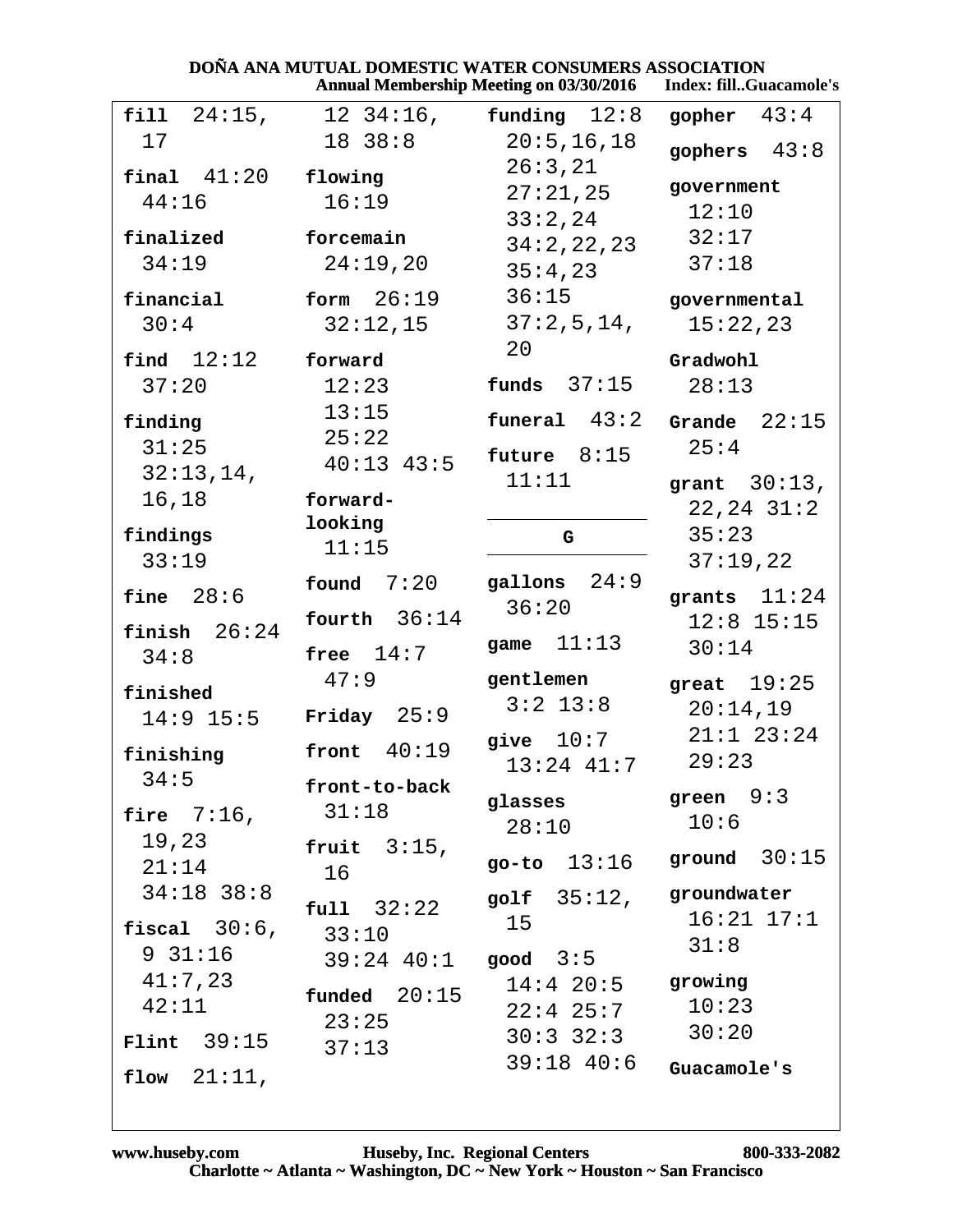#### DOÑA ANA MUTUAL DOMESTIC WATER CONSUMERS ASSOCIATION Annual Membership Meeting on 03/30/2016: guaranteed..Incorporation

| 22:18,19                          | $12 \t40:16$ ,                 | hold $9:3$                | 22                          |
|-----------------------------------|--------------------------------|---------------------------|-----------------------------|
| guaranteed<br>12:9                | 17,18<br>41:22<br>42:4,17      | 43:12<br>44:25            | II $22:6$<br>$23:25$ $26:4$ |
| 21:7<br>guess                     | 43:20,21                       | holding 34:7              | 35:2                        |
| 19:14<br>guests                   | 45:19                          | holes $43:4$              | implemented                 |
| $guy \quad 13:7$                  | heads $45:24$                  | Home $37:9$               | 10:20<br>11:22              |
| guys $21:2$                       | headworks                      | hook-ups                  | 42:10                       |
| $22:4$ $24:1$<br>38:20            | 21:9<br>25:14,16               | 18:5<br>hooked $18:7$     | impression<br>$41:4$ $44:3$ |
| $\mathbf H$                       | 28:15<br>35:6,24               | hope $38:14$<br>41:25     | improve<br>21:14            |
| half $20:3$                       | hear $5:20$<br>$6:4$ 17:20     | hoped $42:2$              | 23:22                       |
| hand $13:25$                      | hearing                        | hoping $26:2$<br>38:12    | improved<br>22:25           |
| handed<br>31:17,23                | 40:24<br>held $17:15$          | Horton $3:15$<br>4:6,9,11 | improvement<br>21:9         |
| handled $43:9$                    | $helped$ $21:25$               | $5:11$ $6:19$             | improvements                |
| hands $8:17$                      | helps $35:13$                  | $7:2$ 18:9                | $26:1$ 32:12                |
| hanging<br>45:23                  | hiccup $23:7$                  | 30:2,3<br>33:8,17,23      | 16:8<br>include<br>24:15    |
| 11:19<br>happen<br>$22:3$ $26:17$ | high-capacity<br>36:20         | 35:16,21<br>39:4,7,10,    | included                    |
|                                   | higher $37:22$                 | 12,17                     | 15:11                       |
| happened<br>41:1                  | $Highway 23:8$                 | $40:1$ , $4$ , $7$        | includes                    |
| happy $38:25$                     | $Hills$ 7:19                   | housed $22:1$             | 24:8,17<br>31:12            |
| 43:13                             | 15:12                          | hydrants<br>7:16,19       | including                   |
| hard $20:17$                      | $18:25$ $19:1$<br>$21:19$ 24:5 |                           | 22:1                        |
| Harry $23:4$                      | 26:18                          | I.                        | income $31:24$              |
| 29:14<br>39:13                    | 31:14<br>35:3,6,12             | 42:14<br>i.e.             | 32:9                        |
| Hayhoe $6:5$ ,                    | 36:13,16,                      | 27:20<br>ICIP             | Incorporation<br>44:13      |
| $6, 7, 8$ 7:9,                    | 18 41:17<br>43:24              | 28:17,<br>idea            | 45:13                       |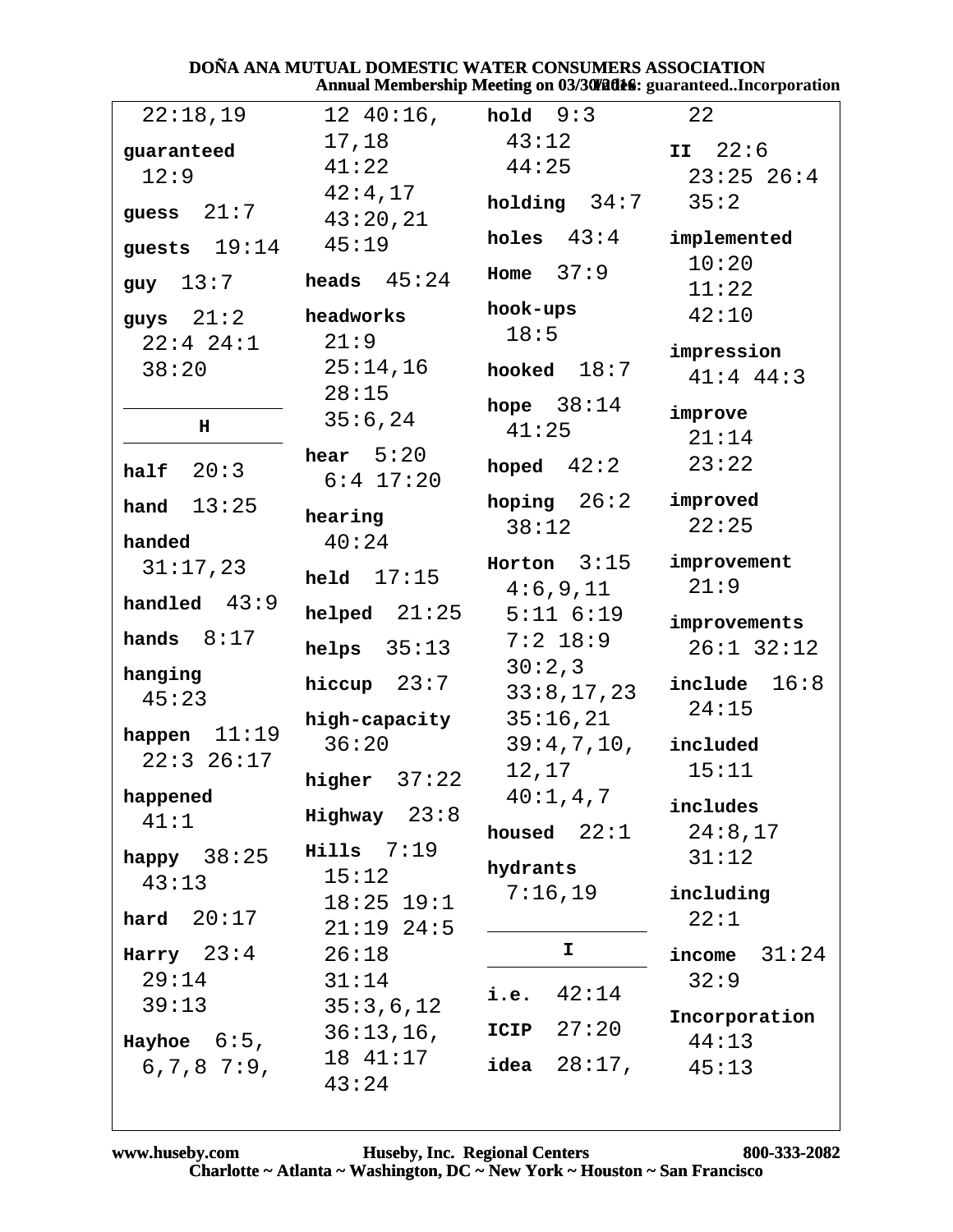|                            | DONA ANA MUTUAL DOMESTIC WATER CONSUMERS ASSOCIATION | <b>Annual Membership Meeting on 03/30/2016</b> | Index: increaseslighter |
|----------------------------|------------------------------------------------------|------------------------------------------------|-------------------------|
| increases                  | issued $6:16$                                        | 21                                             | largest $31:3$          |
| 34:17                      | issues $8:10$                                        | John's 37:9                                    | 16:1<br>Las             |
| incremental                | 11:15                                                | join $3:11$                                    | <b>late</b> $32:15$ ,   |
| 46:4                       | 15:8, 13,                                            | 38:15                                          | 16.36:19                |
| individuals                | 20, 25                                               |                                                |                         |
| 3:85:6                     | 16:8,9,11,                                           | Jorge $43:20$                                  | lead 13:14              |
| 13:25                      | $23 \t17:4$                                          | judge $14:12$                                  | 25:15                   |
|                            | 34:6                                                 | 15:6                                           | leak $43:1$             |
| information                | 39:14,16,                                            | July 30:7                                      | leaks $13:10$           |
| 41:9,11                    | 22, 42:7, 8                                          | 41:24                                          |                         |
| infrastructure             | 44:19 46:9                                           |                                                | learned                 |
| 20:16                      | issuing $8:11$                                       | June $30:7$                                    | 11:20                   |
| 34:22                      |                                                      | 39:5                                           | Lee $5:11$              |
| 37:5,16                    | item $25:15$                                         |                                                |                         |
|                            | 30:20,21                                             | K                                              | left 30:5               |
| input $40:9$ ,             | 31:2,11                                              |                                                | 33:25                   |
| 10 41:19<br>$43:19$ $44:4$ | 34:21                                                | kick $42:14$                                   | 36:23                   |
|                            | 36:2,10,14                                           | kicked $42:11$                                 | leftovers               |
| 45:1,8                     | 37:4,12                                              |                                                | 15:17                   |
| 46:5                       | items $20:14$                                        | kind $8:2$<br>12:18                            | legal 5:11              |
| installation               | $28:25$ 37:3                                         | 24:25                                          | 14:2,5                  |
| 36:3                       | 42:9                                                 |                                                | 15:8, 13, 16            |
| interest                   |                                                      | 26:10                                          | $17:3$ 45:7             |
| 12:9                       | J                                                    | 29:10                                          |                         |
|                            |                                                      | 46:4,11                                        | 37:21<br>lend           |
| Internet                   | 43:20<br>Jaime                                       | 15:13,<br>kinds                                | level 11:23             |
| 41:1                       |                                                      | 17                                             | 12:7,24,25              |
| introduce                  | January<br>31:20                                     | Kurt $5:12$                                    | 13:1                    |
| 5:5, 14, 17                |                                                      |                                                |                         |
| invite $3:17$              | Jennifer                                             | L                                              | leverage<br>37:17       |
|                            | $5:11$ $18:9$                                        |                                                |                         |
| involvement                | $27:22$ 30:2                                         | lab 21:20                                      | liabilities             |
| 11:5                       | $\texttt{Jim}$ 5:15                                  |                                                | 32:4,6,7                |
| ipad 4:1                   | 6:67:12                                              | Ladies $3:2$                                   | lifetime                |
| ironed $10:24$             | 40:18                                                | lady $12:12$                                   | 12:4                    |
|                            |                                                      | 13:16                                          |                         |
| issue $5:21$               | 12:14<br>dot                                         | 38:7<br>larger                                 | light $39:14$           |
| 40:14                      | $13:19$ ,<br>Joe                                     |                                                | lighter                 |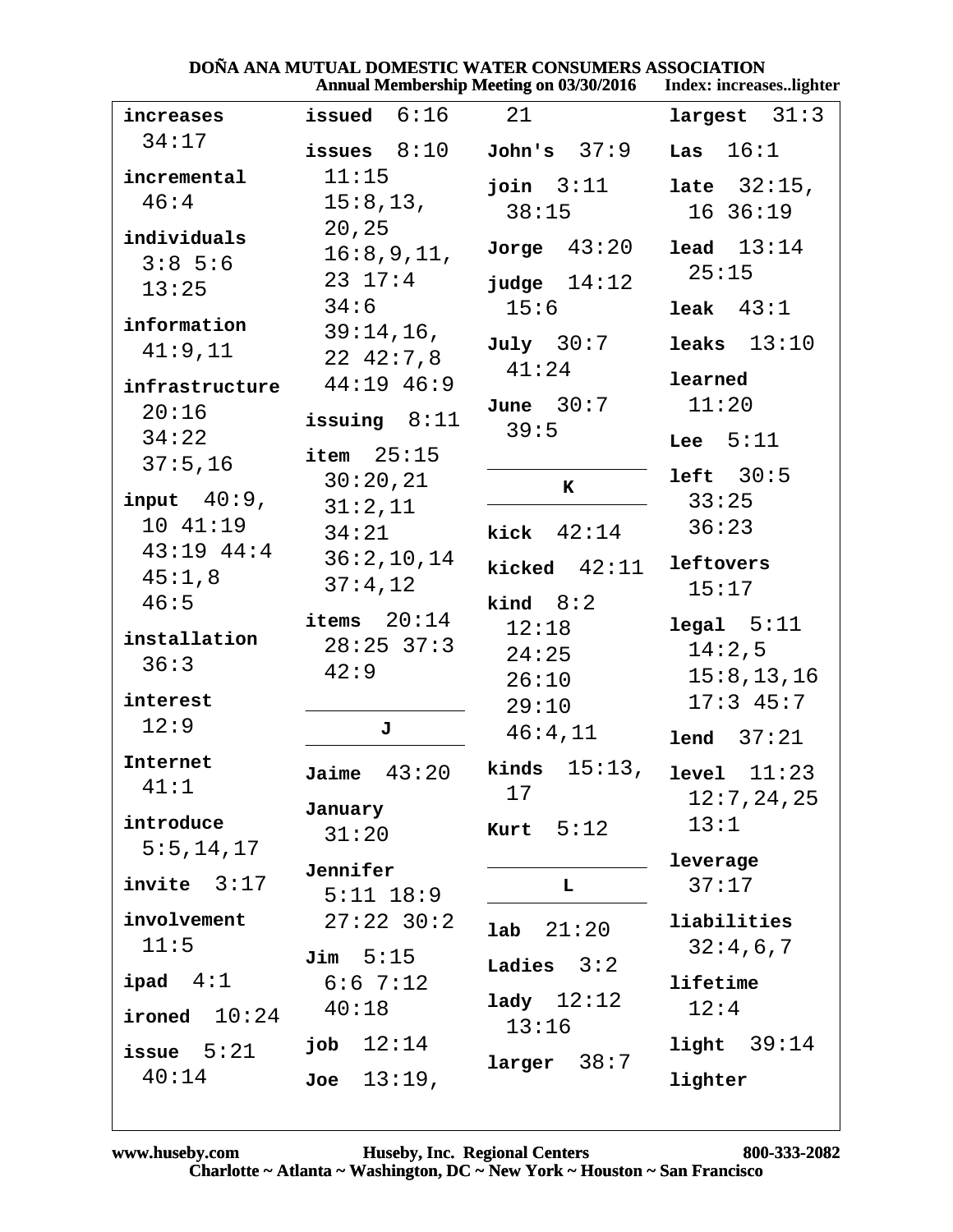|                       |                  | <b>Annual Membership Meeting on 03/30/2016</b> | <b>Index: Lillameter</b>     |
|-----------------------|------------------|------------------------------------------------|------------------------------|
| 42:25                 | 22:22            | $main$ 27:15                                   | $44:25$ 45:2                 |
| $Lilla$ $5:7$         | $24:16$ $25:2$   | major 9:7                                      | Melton $3:2$ ,               |
| $19:19$ $34:3$        | locations        | $10:19$ $45:6$                                 | 164:7,10,                    |
| 35:6                  | 21:10,16         | make $7:13$                                    | 12, 18, 20,                  |
| limit 40:10           | 24:10            | $21:12$ $22:9$                                 | $23 \; 5:1,3,$               |
| $1$ imited $46:7$     | long 3:18        | 41:20                                          | $15\;6:4,6$ ,                |
|                       | 18:20            | $\texttt{making}$ 18:22                        | 11, 13, 20                   |
| lines $17:10$ ,       | 22:22            | 23:15                                          | 7:3,8,9,10                   |
| $25 \t18:8$ ,         | 25:15            |                                                | 8:1,8,15                     |
| 14,16                 | long-term        | management                                     | $9:10,16$ ,                  |
| 23:1,12               | 35:17            | 33:15                                          | 19,21                        |
| 24:3, 13, 18          |                  | manager $13:4$                                 | 10:3, 11, 13<br>19:13,18     |
| $25:5$ 34:15          | longest          | manner $30:16$                                 | $30:1$ 40:8                  |
| 36:12,16<br>38:7      | 28:24            |                                                | 41:13,25                     |
|                       | looping 34:4     | March $3:24$                                   | 42:16,20                     |
| list $20:1$           | 10:25            | $6:1$ $8:22$                                   | 43:17                        |
| 27:24                 | 16:18            | 34:20                                          | 44:10                        |
| 34:21                 | 19:23            | $mark$ 6:16                                    | 45:19                        |
| 36:14                 | $25:21$ $27:5$   | Martinez                                       | 46:14,18,                    |
| literally             | 29:20            | 13:19                                          | 20, 23                       |
| $25:9$ 43:23 30:17,21 |                  | match $20:21$                                  | 47:2,4                       |
| litigation            | 31:746:11        |                                                | member $3:11$                |
| 14:3,6,7,             | $1ow \quad 12:9$ | mechanical                                     | $5:13$ $17:20$               |
| 24 16:5               | 29:21            | $28:23$ $29:1$                                 |                              |
| 44:15                 | Lujan $17:7$ ,   | meet $35:11$                                   | members $4:12$               |
| $live$ $45:17$        | $9,23$ $18:3$ ,  | meeting $3:6$ ,                                | $8:12$ 11:3,<br>$16 \t43:25$ |
|                       | 12,21            | $18, 21$ $4:3$                                 | 44:8                         |
| $1$ oaded $44:14$     | 19:3,11,12       | $5:18$ $6:2$                                   |                              |
| <b>loan</b> $37:19$ , |                  | 7:6,18                                         | membership                   |
| 22                    | М                | $8:22$ 40:20                                   | 3:226:2                      |
| $10ans$ $11:23$       |                  | 47:4                                           | $8:16$ 9:2                   |
| $12:9$ $15:15$        | Madam $4:4$      | meetings                                       | $11:1$ 38:14                 |
| 30:14                 | made $5:23$      | 8:9,15                                         | 45:22                        |
| located 25:6          | 10:19            | 9:13,24                                        | 46:4,11                      |
|                       | $20:21$ 41:2     | 10:14                                          | mess $28:21$                 |
| location              |                  | 41:17                                          | meter $21:23$                |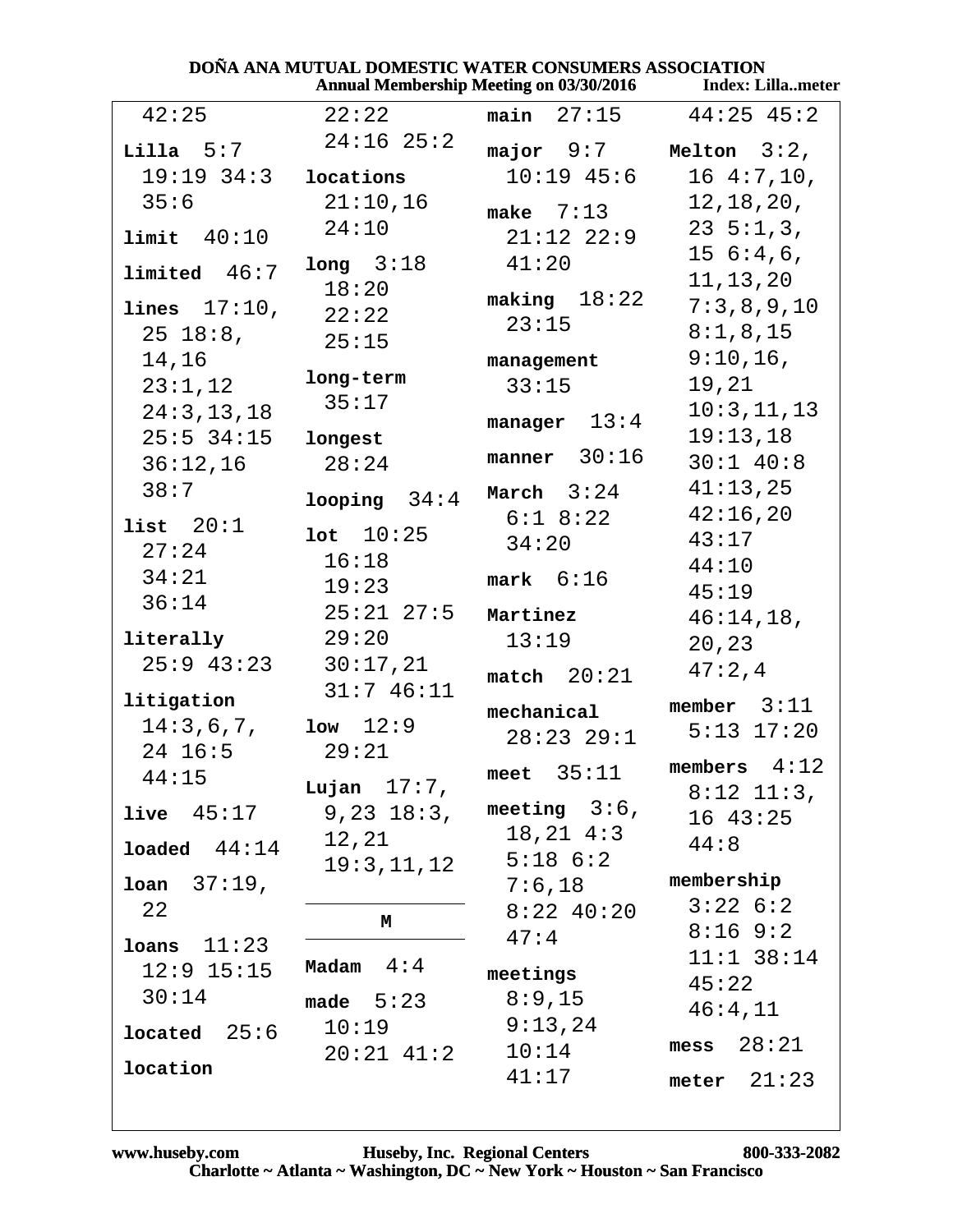|                                                        | DOÑA ANA MUTUAL DOMESTIC WATER CONSUMERS ASSOCIATION                    | <b>Annual Membership Meeting on 03/30/2016</b> | Index: metersoffice                               |
|--------------------------------------------------------|-------------------------------------------------------------------------|------------------------------------------------|---------------------------------------------------|
| 36:7                                                   | modern $11:14$ 17                                                       |                                                | newest $5:13$                                     |
| meters $36:4$ ,<br>5,7                                 | $\text{modify} \quad 9:11$<br>Monday $25:10$                            | $mural$ $29:17$<br>$murals$ 29:20              | news $3:5$<br>38:13                               |
| Mexico $38:2$ ,<br>19                                  | money $18:15$<br>$34:7$ 36:1                                            | Mutual $3:22$<br>15:21                         | newsletter<br>38:21                               |
| Michigan<br>39:15                                      | monitor<br>39:18                                                        | 17:25<br>$18:18$ $19:5$<br>$21:3$ $23:14$      | nice $19:21$<br>22:9                              |
| microphone<br>5:20                                     | monthly<br>39:19                                                        | 28:7                                           | NMED $35:3$<br>36:1                               |
| mid-2014<br>44:2                                       | months $25:17$<br>27:7                                                  | Mutual's<br>27:24                              | nonmembers<br>8:10                                |
| middle $29:10$                                         | 30:10,17                                                                | Myles $34:5$ ,<br>11                           | Norte $27:15$                                     |
| Mike $27:14$                                           | Moongate                                                                |                                                | north $37:9$                                      |
| miles $23:16$ ,<br>$21\ \ 24:2$ ,                      | 14:10,15,<br>17 16:1                                                    | N<br>named $14:19$                             | note $42:25$<br>notice $4:5$                      |
| 10, 20, 25:7<br>26:6,8<br>Miller 5:8<br>19:20<br>23:14 | motion $4:15$<br>$5:3,25$ $6:7$<br>9:5,12,23<br>10:13<br>$46:23$ $47:4$ | national<br>7:23<br>11:18,22<br>12:7           | $33:3$ 40:12<br>November<br>15:1<br>number $11:3$ |
| $million$ 24:1<br>$26:5$ 30:13                         | Mountain<br>24:12                                                       | national-level<br>11:4                         | 25:21,23,<br>$24$ 39:20,<br>$21 \t45:2$           |
| $31:3$ $32:5$ , move $3:7$<br>$6\;34:1$<br>37:17,21    | $4:14$ 5:16<br>10:4,16                                                  | nature $4:1$<br>$12:1$ $13:11$                 | 46:9                                              |
| minus $30:24$                                          | 14:1 19:18                                                              | nays $10:9$                                    | $\mathsf{o}$                                      |
| minute $36:21$                                         | $20:6$ 30:1<br>32:19                                                    | nearby $22:1$<br>neat $36:17$                  | objection<br>9:7                                  |
| minutes $6:1$<br>7:5, 14, 15                           | 33:1,23<br>$42:1$ $46:16$                                               | 37:25<br>$n$ eeded $8:19$                      | obtaining<br>$11:7$ 12:6,                         |
| 8:3,22,24<br>18:13,23<br>40:11                         | moved $4:17$<br>$6:3$ 9:15                                              | neighboring<br>15:25                           | 7<br>$offer \t8:16$                               |
| Mobile $37:9$                                          | multiple<br>$21:10,16$ ,                                                | net $32:5$                                     | office $36:23$                                    |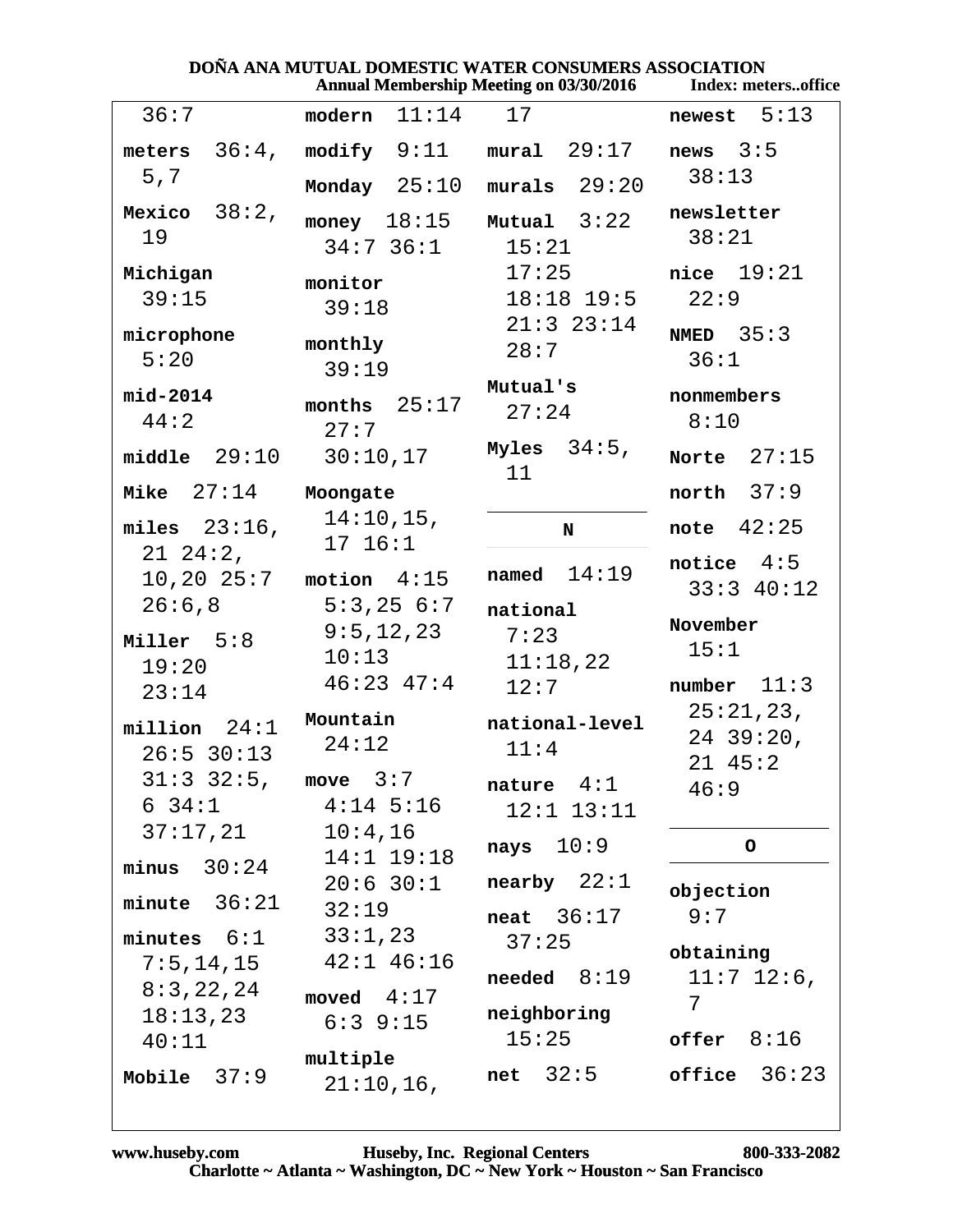|                |                 | Annual Membership Meeting on 03/30/2016 | Index: ongoingPicacho |
|----------------|-----------------|-----------------------------------------|-----------------------|
| 43:9           | originally      | 10:23<br>pains                          | percent               |
| ongoing $14:3$ | 31:20           | paint 29:19,                            | 35:24,25              |
| $39:15$ 42:6   | Orlando         | 22                                      | 37:19,21              |
| online $33:11$ | 13:5,6,7,<br>11 | paintwork                               | period $42:15$        |
| 36:21          |                 | 29:18                                   | permanent             |
| open $9:13$ ,  | Ortiz $12:21$   | Palmer $22:13$                          | 16:3                  |
| 24 10:14       | outlets         | $23:4$ 29:14                            | permit $36:22$        |
| 40:9           | 38:13           | 39:13,24                                | person $41:4$         |
| operating      | outstanding     | 40:2,6                                  | 43:11                 |
| 18:24          | 12:14           | paper $31:18$                           |                       |
|                |                 |                                         | personnel             |
| operations     | outweighs       | Park $37:9$                             | 31:4                  |
| 12:22          | 32:7            | 13:5<br>Parra                           | 12:21,<br>Pete        |
| 13:4,20        | overlooked      | part $8:20$                             | 23                    |
| 31:15          | 19:14           |                                         | Peters $5:12$         |
| operator       | oversight       | 39:19<br>parts                          | 14:2,4                |
| 12:24,25       | 8:19            | 7:17<br>pass                            | 17:8,12               |
| 13:1           |                 | past $14:6$                             | 18:2,9,19,            |
| operators      | 36:22<br>owner  | 15:9                                    | $24$ 19:6,12          |
| 29:6           | 15:18<br>owners |                                         | 44:12                 |
|                | ownership       | patient $3:4$ ,                         |                       |
| opinion        | $11:7$ $14:15$  | 8                                       | phase $22:6$          |
| 33:4,10,       |                 | Paul $28:13$                            | 23:19,21,             |
| 16,17          | 17:13<br>owns   | pay 29:18,                              | $25\ 26:4$            |
| opportunity    |                 | 1937:7                                  | 34:23                 |
| 13:22          | P               | 43:7                                    | 35:1,2                |
| 40:19          |                 |                                         | phone $4:1$           |
| opposed $5:1$  | $P-1-a-q-u-e$   | paying $35:4$ ,                         | photos $20:10$        |
| 8:18           | 6:13            | 24 36:11                                | 21:18                 |
| 10:11,13       | p.m. 3:23       | 16:3<br>peace                           |                       |
| 47:2           | 47:10           |                                         | Picacho $7:19$        |
|                | 4:1<br>pager    | pending $37:2$<br>40:23                 | 15:12                 |
| 8:16<br>option |                 |                                         | $18:25$ $19:1$        |
| order $3:23$   | pages $33:9$ ,  | $people$ $3:3$                          | 20:10,25              |
| organization   | 11,20           | $8:14$ 11:13                            | 21:9,19               |
| 7:18           | paid $36:3$     | $18:7$ 39:21                            | 24:5,12               |
|                |                 |                                         | 26:1,18               |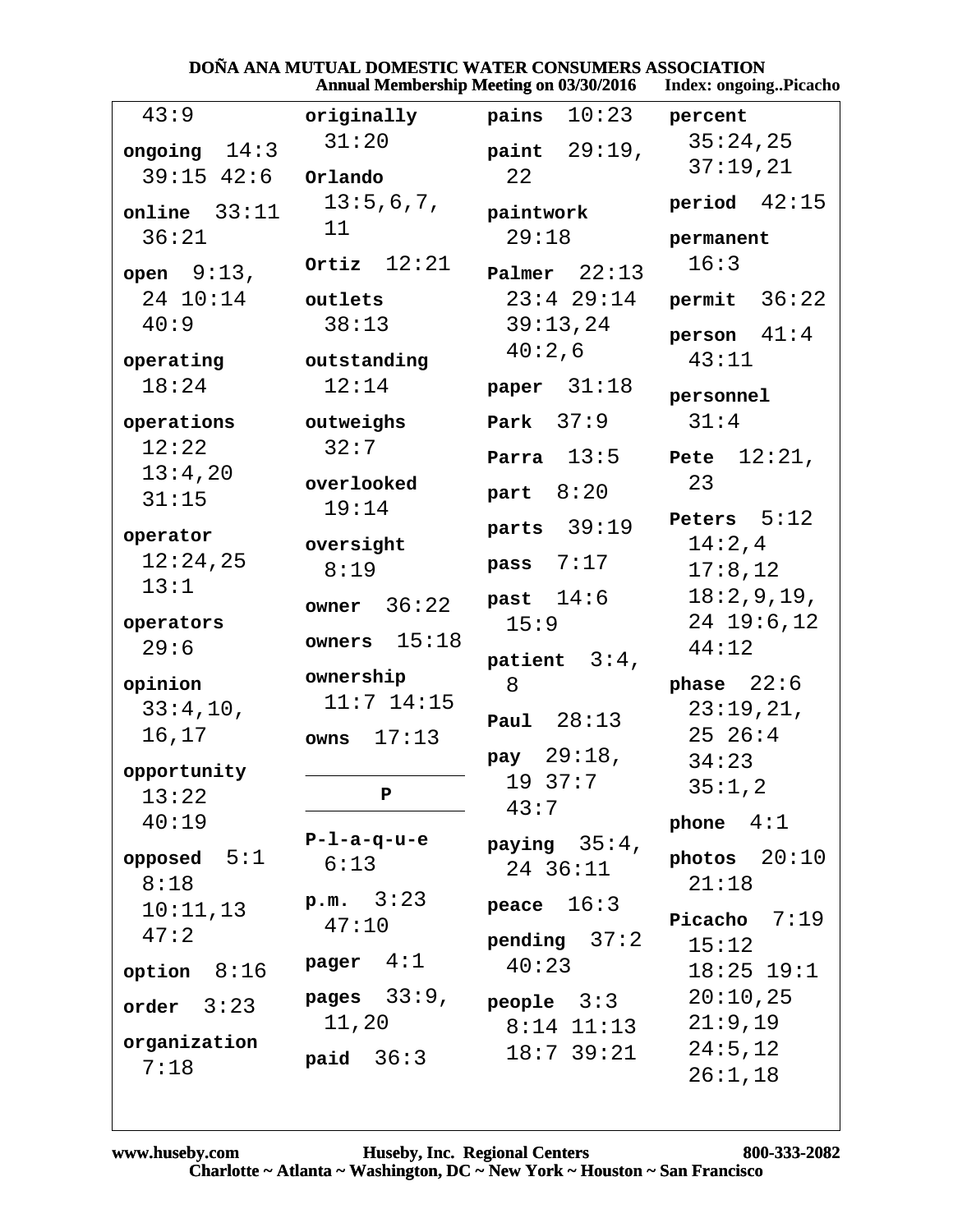| <b>Annual Membership Meeting on 03/30/2016</b> |                     |                     | Index: pickedprojects |
|------------------------------------------------|---------------------|---------------------|-----------------------|
| $29:9$ $31:13$                                 | $\n  plenty 46:8\n$ | predominately       | 15:18<br>prior        |
| 35:3,5,12                                      | plethora            | 37:8                | private               |
| $36:12,16$ ,                                   | 23:10               | preface $3:25$      | 15:18,23              |
| 18 41:17                                       | 13:10<br>plug       | premature           | 43:12                 |
| 43:23                                          |                     | 18:22               | problem               |
| picked $30:20$                                 | podium $5:6$ ,      |                     | 43:13,15              |
| picture $17:5$                                 | 19 40:13            | prepared            | 45:20                 |
|                                                | point $19:2$        | $8:19$ 33:13        |                       |
| pink $6:16$                                    | $26:21$ $27:7$      | present             | problems              |
| 7:4                                            | 29:13               | 4:10,12             | 13:17                 |
| piping $21:22$                                 | $31:21$ $36:4$      | presentation        | procedure             |
| place $4:2$                                    | 41:13,16            | $32:19$ $37:4$      | 9:11                  |
| $22:4$ 26:22                                   | 44:6 45:14          | 38:24               | procedures            |
| $41:23$ $42:3$                                 | policies            | presented           | 11:21                 |
| 44:2                                           | $7:24$ 19:6         | 45:8                | proceedings           |
| plague $6:10$                                  | policy $18:22$      |                     | 47:10                 |
|                                                | 19:1                | presenting          |                       |
| plagues $8:25$                                 |                     | 5:9                 | 11:7<br>process       |
| plan $41:16$ ,                                 | political<br>15:21  | president           | 27:9                  |
| 22                                             |                     | 10:17               | program $5:10$        |
| planning                                       | 5:13<br>Ponteri     | 40:17               | project               |
| 20:225:20                                      | portion $5:9$       | press $29:2$        | 20:6, 22, 24          |
| 37:16                                          | 11:10               | 38:13               | 21:6,9,16             |
| plans $29:13$                                  | 36:12               | pressure            | 22:5,7                |
| 30:14                                          | position            | 34:17               | 23:8,20               |
|                                                | 32:3,5              |                     | 24:2,6,19             |
| plant $20:4$                                   |                     | pretty $17:5$ ,     | 25:726:10             |
| $22:2$ $25:25$                                 | possession          | 17 44:14            | 27:21                 |
| 28:17                                          | 17:11,24            | <b>previous</b> 7:6 | 34:5,8,24             |
| 35:5,9,15                                      | 18:17               | $8:9$ 36:21         | 35:1,6,24,            |
| plaque $6:10$ , possibly                       |                     | 44:16               | $25\,36:11$ ,         |
| 13                                             | $18:5$ 28:5         | primarily           | 18,24                 |
| plaques $8:25$ potential                       |                     | 17:1                | 37:7,14,25            |
| pleased                                        | 40:24               | print $33:12$ ,     | 38:1,3,4,             |
| 40:18                                          | predominantly       | 20                  | 15, 18, 19            |
|                                                | 31:15               |                     | projects              |
|                                                |                     |                     |                       |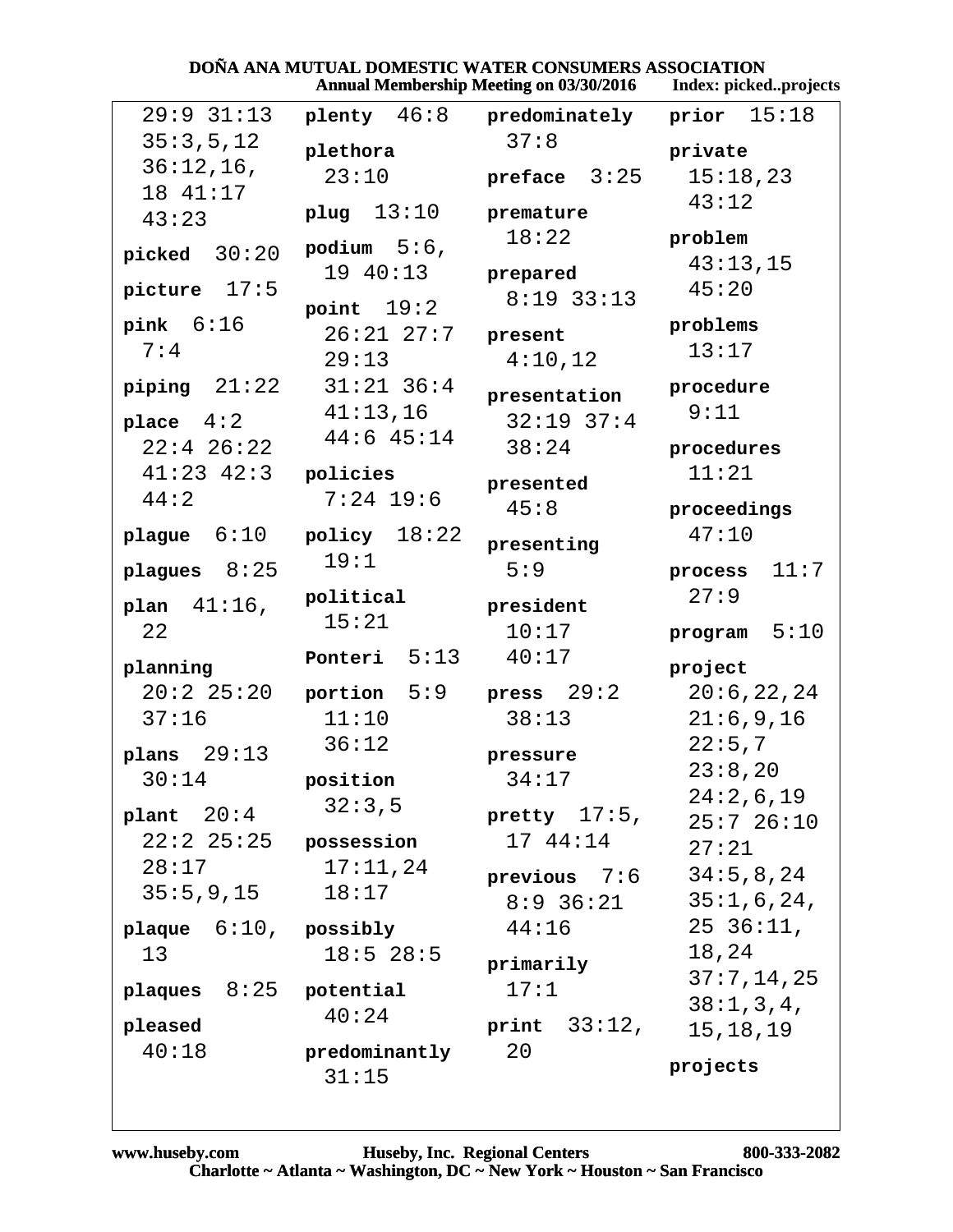| <b>DOÑA ANA MUTUAL DOMESTIC WATER CONSUMERS ASSOCIATION</b><br><b>Annual Membership Meeting on 03/30/2016</b><br>Index: proofrefine |                          |                          |                |  |
|-------------------------------------------------------------------------------------------------------------------------------------|--------------------------|--------------------------|----------------|--|
| 20:2,8,12                                                                                                                           | 31:22                    | 39:18                    | 41:5,8,14      |  |
| 21:4                                                                                                                                | 40:9,10                  | 42:5,19                  | rates $41:3$ , |  |
| 25:23,24                                                                                                                            | 41:11,17,                | 43:21                    | $20 \t 42:11,$ |  |
| 26:11                                                                                                                               | 19 43:19                 | 44:10                    | 14             |  |
| $30:15$ $34:1$                                                                                                                      | $44:25$ $45:8$           | questions                | Ray $5:13$     |  |
| proof $4:5,7$                                                                                                                       | published                | $17:6$ 26:14             |                |  |
| proposal                                                                                                                            | 41:21                    | $27:2$ 38:25             | reach $12:3$   |  |
| 41:2,10                                                                                                                             | pull 32:23               | 39:12                    | read $28:9$    |  |
|                                                                                                                                     | 33:20                    | 40:21                    | 36:7           |  |
| proposals<br>19:24                                                                                                                  | pulled $33:9$            | quick $10:7$             | readers        |  |
| proposed                                                                                                                            | pump $31:9$              | quicker $27:9$           | 21:23          |  |
| 45:5                                                                                                                                | pumping $31:7$           | quickly                  | reading $36:8$ |  |
| prosperous                                                                                                                          |                          | 44:23                    | ready $3:11$   |  |
| 10:18                                                                                                                               | pumps $28:21$            | quorum $3:5$             | real $37:8$    |  |
| protecting                                                                                                                          | punch $3:15$ ,           | 4:8,13                   | 45:6           |  |
| 16:24                                                                                                                               | 16                       |                          | reality $18:7$ |  |
|                                                                                                                                     | purchased                | R                        |                |  |
| protection                                                                                                                          | 31:13                    |                          | reason $8:6$   |  |
| $7:24$ 11:25                                                                                                                        | purchases                | $radio$ $36:7$           | 33:642:4       |  |
| 21:14                                                                                                                               | 31:11                    | Radium $15:11$           | reasons $8:8$  |  |
| 34:18                                                                                                                               |                          | $23:18$ $24:4$           | receive $26:5$ |  |
| prove $14:23$                                                                                                                       | put 23:9                 | $26:4$ 34:24             |                |  |
| provide                                                                                                                             | $29:1$ 36:21<br>37:344:1 | 37:14                    | receiving      |  |
| 10:25                                                                                                                               | $45:1$ $46:7$            | 38:1, 3, 16              | $21:20$ $27:2$ |  |
| 21:11                                                                                                                               |                          | 41:19                    | recognize      |  |
| provided                                                                                                                            |                          | $42:24$ $47:7$           | 12:20          |  |
| 29:22                                                                                                                               | Q                        | 28:19<br>rags            | 44:21          |  |
| $34:23$ $44:3$                                                                                                                      | quality                  |                          | record $5:24$  |  |
| 45:10                                                                                                                               | 39:2,23                  | railroad<br>$21:10$ 34:3 | $19:10$ $23:3$ |  |
|                                                                                                                                     | question                 |                          | recording      |  |
| providers<br>15:25                                                                                                                  | 17:21,22,                | raise $10:5$             | 5:22           |  |
|                                                                                                                                     | $23 \t18:4$              | raised<br>42:7           |                |  |
| providing                                                                                                                           | 23:2,5                   | rarely $37:20$           | redundancy     |  |
| 38:7,8                                                                                                                              | 27:15                    |                          | 37:1           |  |
| public $5:24$                                                                                                                       | $28:14$ 33:3             | rate $12:9$<br>40:22,24  | 16:7<br>refine |  |

**DAÑ**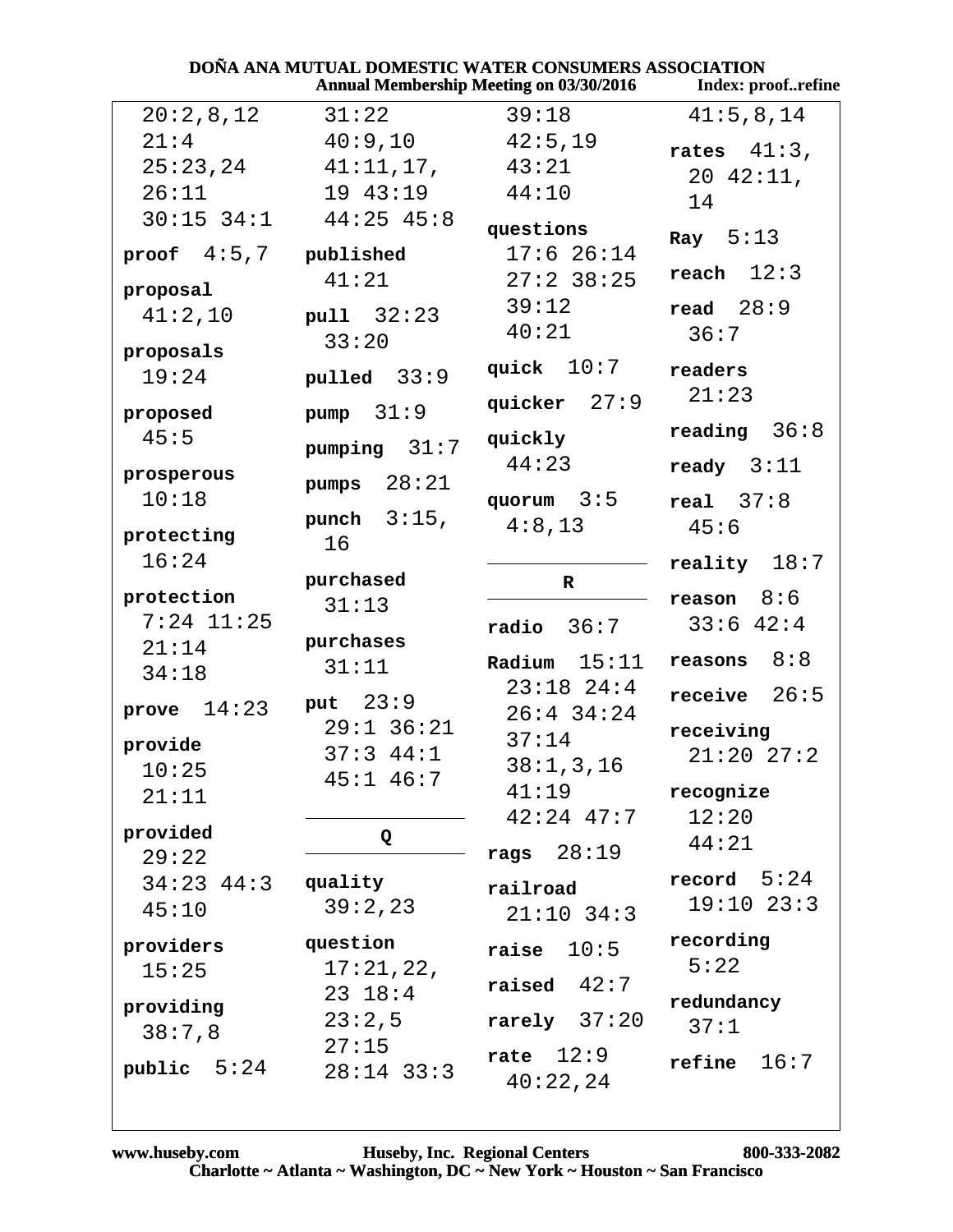#### DOÑA ANA MUTUAL DOMESTIC WATER CONSUMERS ASSOCIATION Annual Membership Meeting on 03/30/2016 Index: refreshments..Road

| refreshments          | 28:17,20,           | reservoir                  | review                    |
|-----------------------|---------------------|----------------------------|---------------------------|
| 3:13                  | 25                  | 34:10                      | 40:22,25                  |
| $\verb regard 11:23 $ | removed $29:4$      | resolution                 | 41:5,8,14,<br>15          |
| 44:13                 | repeat $17:22$      | 9:13,25                    |                           |
| regional              | replace $12:4$      | 10:5, 15                   | reviewed                  |
| 28:9                  |                     | 45:11,15                   | 45:7                      |
| regulations           | replaced            | resolutions                | revisions                 |
| 11:24                 | $7:21$ $24:3$       | 44:19                      | 43:22                     |
| Reid $5:8$            | 27:17               | resolve                    | 44:1,7                    |
| 19:19,21              | replacing           | 16:2,8                     | 45:21                     |
| $22:14$ 23:6          | 27:24               | resolved                   | 46:13                     |
| 26:19                 | report              | $14:24$ 16:6               | Rex $4:19$                |
| 27:1, 13, 19          | 10:17,18            | 44:11,20                   | $6:3$ 46:19,              |
| 28:6, 12, 16          | $14:2$ 19:19        |                            | 20                        |
| 29:12,23              | 30:2,4              | response $5:2$<br>7:79::9  | Richardson                |
| rejected              | 32:16               | 10:2,12                    | 9:18,20,                  |
| 36:22                 | $33:11$ $39:3$      | 47:3                       | 21,24                     |
| 45:17                 | reporter            |                            | 46:17,22,                 |
|                       | 5:22                | responsibility             | 24                        |
| relation<br>32:4      | reports             | 33:14,15<br>$43:1$ $45:16$ | rights                    |
|                       | $25:20$ 40:8        |                            | 14:11,14                  |
| released              | 42:25               | rest $38:14$               | 15:3,5                    |
| 31:21,22              | represent           | restore                    | 16:12,13,                 |
| relevant              | 38:2                | 16:20                      | 14, 15, 24                |
| 39:16                 |                     | result $3:5$               | $Rio$ 22:15               |
| relies $16:22$        | represented<br>7:15 | $results$ 39:9             | 25:4                      |
| remaining             |                     |                            | RIP $35:3$                |
| $34:1$ 36:15          | represents          | revealed                   | 36:1                      |
|                       | 38:19               | 41:14                      | $river$ $16:19$           |
| remains<br>44:10      | request $34:9$      | revenue                    | $21:8$ 25:8,              |
|                       | require             | 30:12,13,                  | 11,12                     |
| remarks $3:25$        | 39:19               | 21,25                      |                           |
| remind $47:6$         | required            | 32:11                      | Road $24:11$<br>34:6, 11, |
| remove                | $4:13$ $40:5$       | revenues                   | 13,14                     |
| 26:20,22              |                     | 30:24                      |                           |
|                       |                     |                            |                           |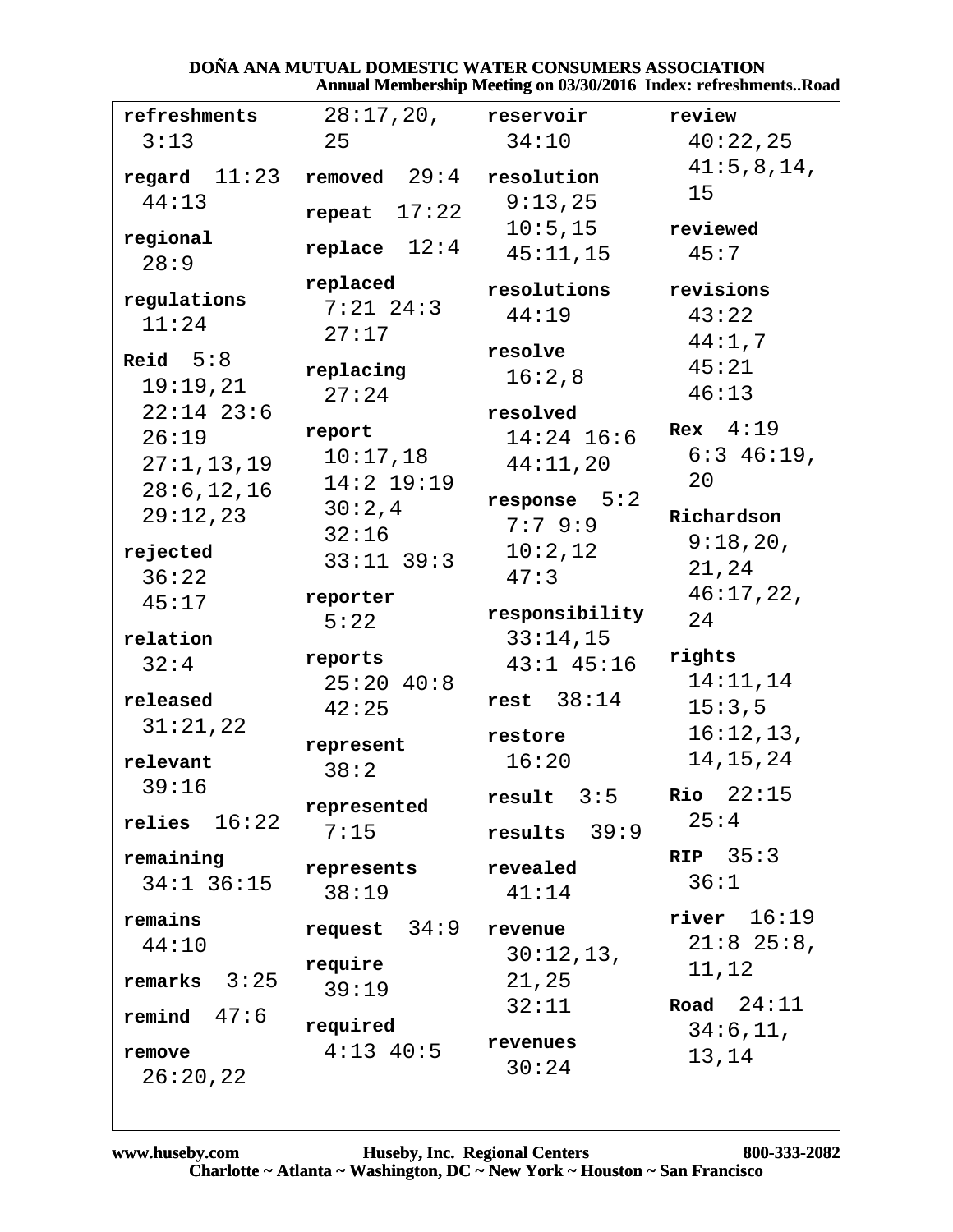| DOÑA ANA MUTUAL DOMESTIC WATER CONSUMERS ASSOCIATION<br><b>Annual Membership Meeting on 03/30/2016</b><br><b>Index: roadssounds</b> |                                                              |                                                 |                                       |
|-------------------------------------------------------------------------------------------------------------------------------------|--------------------------------------------------------------|-------------------------------------------------|---------------------------------------|
| 13:9<br>roads                                                                                                                       | scheduled                                                    | settlement                                      | 32:21,22                              |
| roughly                                                                                                                             | 31:20                                                        | $15:24$ $16:6$                                  | $39:8$ 41:12                          |
| 36:20                                                                                                                               | School $34:14$                                               | 37:11<br>sewer                                  | situation                             |
| round $42:15$                                                                                                                       | screen                                                       | share $41:9$ ,                                  | $17:3$ 44:15                          |
| route $3:11$                                                                                                                        | 28:22,23<br>$29:2$ 30:5                                      | 10                                              | size $39:21$                          |
| 24:25                                                                                                                               |                                                              | sheet $31:24$                                   | slide $20:7$                          |
| rule $8:23$                                                                                                                         | search $32:23$                                               | Shelsea                                         | 32:20<br>35:22                        |
| rules $40:3$                                                                                                                        | seated $3:9$ ,<br>20                                         | 13:14                                           | 37:2,3                                |
| run $31:7$<br>37:10                                                                                                                 | Secretary<br>4:4                                             | shop $21:22$<br>31:13                           | $28:3$ ,<br>slides<br>10              |
| running<br>25:11                                                                                                                    | secretary/<br>treasurer                                      | shortly $3:12$<br>show $8:17$                   | slightly<br>9:12                      |
| runs $30:7$                                                                                                                         | 5:12                                                         | 24:25<br>28:24                                  | slowly $42:1$                         |
| Rural $11:19$<br>S                                                                                                                  | section<br>27:16                                             | side $22:15$<br>23:22                           | small $11:5$<br>$15:22$ 38:5<br>43:12 |
|                                                                                                                                     | selected                                                     | 35:22                                           |                                       |
| salaries                                                                                                                            | 38:2                                                         | signing $3:3$                                   | smoke $18:8$                          |
| 31:4                                                                                                                                | selling $15:4$                                               | signs $40:12$                                   | sneaking<br>8:14                      |
| samples<br>39:20<br>$\begin{matrix} \texttt{San} & 37:8 \end{matrix}$                                                               | send $37:10$<br>senior $19:20$                               | silent $4:2$<br>46:16<br>sine                   | societies<br>29:16                    |
| Sandy $42:22$ ,                                                                                                                     | separate<br>42:9                                             | single $32:13$                                  | Soft $3:14$                           |
| 23 43:17<br>satisfactory                                                                                                            | September<br>40:25                                           | $\sin 4:20$<br>$6:23$ $8:1$ ,<br>$5,20$ $22:12$ | software<br>10:21                     |
| 44:20                                                                                                                               | served 39:22                                                 | 26:15                                           | sole $32:17$                          |
| $SCADA$ $21:15$<br>Scaringe<br>35:14,19                                                                                             | service<br>11:1,10<br>$28:1, 2, 8$ $13:2, 12, 13$<br>15:9,14 | 39:10<br>42:17<br>46:14,18<br>47:5              | solution<br>46:1<br>Souder $5:8$      |
| 39:1,6,9,                                                                                                                           | $set \; 45:1,5,$                                             | $\textsf{sit}$ $42:18$                          | 19:20<br>23:14                        |
| 11                                                                                                                                  | 9, 11, 12, 20                                                | site $28:4,5$ sounds $19:4$                     |                                       |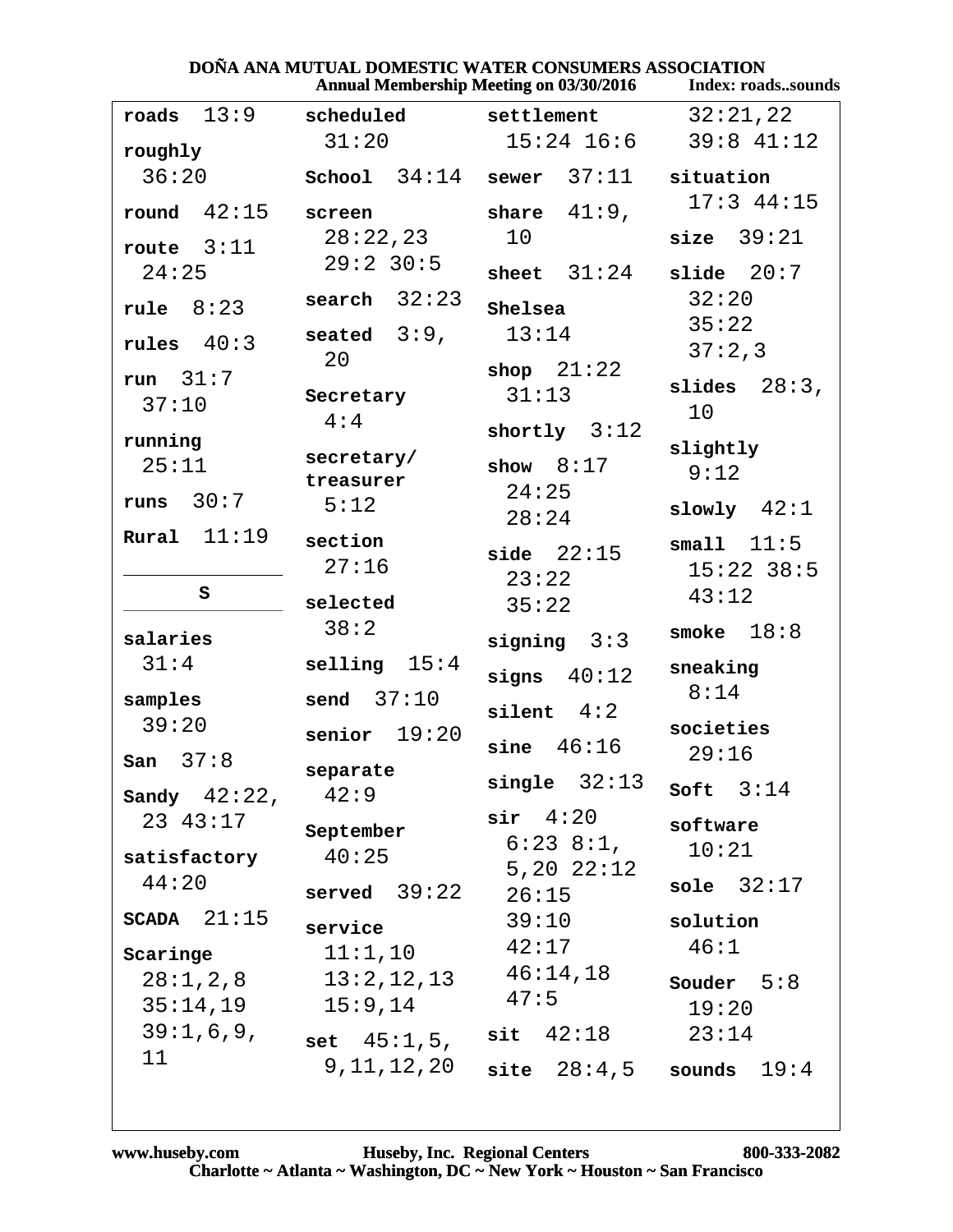#### **DOÑA ANA MUTUAL DOMESTIC WATER CONSUMERS ASSOCIATION**<br>Annual Membership Meeting on 03/30/2016 [Index: so Index: south tank

|                     |                        | Annual Membership Meeting on 03/30/2010 | Index; southtank              |
|---------------------|------------------------|-----------------------------------------|-------------------------------|
| south $16:1$        | stands $8:22$          | strides                                 | 17:2<br>surface               |
| 22:16,19            | stark $29:10$          | 10:20                                   | Susan $9:20$ ,                |
| 25:5                | start $14:4$           | stuck $29:10$                           | 21,24                         |
| southeast           | 27:24                  | 14:5,7<br>stuff                         | 46:22,24                      |
| $26:1$ 37:6         | 41:7,23                |                                         | system $11:8$                 |
| southeastern        |                        | stumble $41:1$                          | $12:2$ $13:10$                |
| 11:10               | started<br>25:9,13     | subdivision                             | 14:20                         |
| speak $5:19$        | 30:19                  | 15:21                                   | 18:10,25                      |
| 40:16,19            |                        | submitted                               | 21:12,15                      |
|                     | state $4:18$           | 39:3                                    | 22:10                         |
| specialist<br>13:20 | 5:20,21<br>$7:10$ 12:7 | submitting                              | 32:12                         |
|                     | 30:13                  | 14:12                                   | 34:4,17                       |
| specifically        | 32:21                  | substantially                           | 36:25                         |
| 42:5                | 33:24                  | 16:10                                   | 37:1,6,7,                     |
| spend $34:1$        | 35:10                  |                                         | 1738:5,6                      |
| spent $30:16$ ,     | 36:23                  | successful                              | 39:16,18,<br>19, 21, 23       |
| 17                  | 37:15                  | 12:5,6                                  |                               |
| Springs             | 38:2,10,19             | sued $14:10$                            | systems                       |
| 15:12               | 40:13                  | suggested                               | 15:18                         |
| $23:18$ $24:4$      | statement              | 9:1                                     | 23:17,22                      |
| $26:4$ 34:24        | $31:24$ 32:9           | suggestion                              | systemwide                    |
| 37:14               | 33:4                   | 29:15,23                                | 36:4                          |
| 38:1,3,17           | statements             | summer $39:5$                           |                               |
| 41:19               | 33:7,9                 |                                         | T                             |
| $42:24$ $47:7$      | states $18:13$         | supplement                              | takes $13:7$                  |
| $st$ 37:9           |                        | 35:13                                   | 17:16                         |
| staff $11:3$        | stating $27:4$         | supplies                                | talk $19:25$                  |
| 12:15,22            | station                | $21:23$ $31:6$                          | $20:8$ 29:15                  |
| $31:4$ 43:9,        | 20:22                  | supply 31:8                             | 40:22                         |
| 14                  | 24:21                  | support $12:6$                          | 43:21                         |
| stand $8:17$        | status $27:18$         | 13:20                                   | talked $20:17$                |
| 42:13,16            | 41:8                   | 38:15                                   | 26:4                          |
| standpoint          | stead $6:10$           | 47:7,8                                  |                               |
| 45:3,23             | storage                | supporter                               | tank $26:18$ ,<br>$22 \t27:2$ |
|                     | 24:8,14                | 20:19                                   |                               |
|                     |                        |                                         |                               |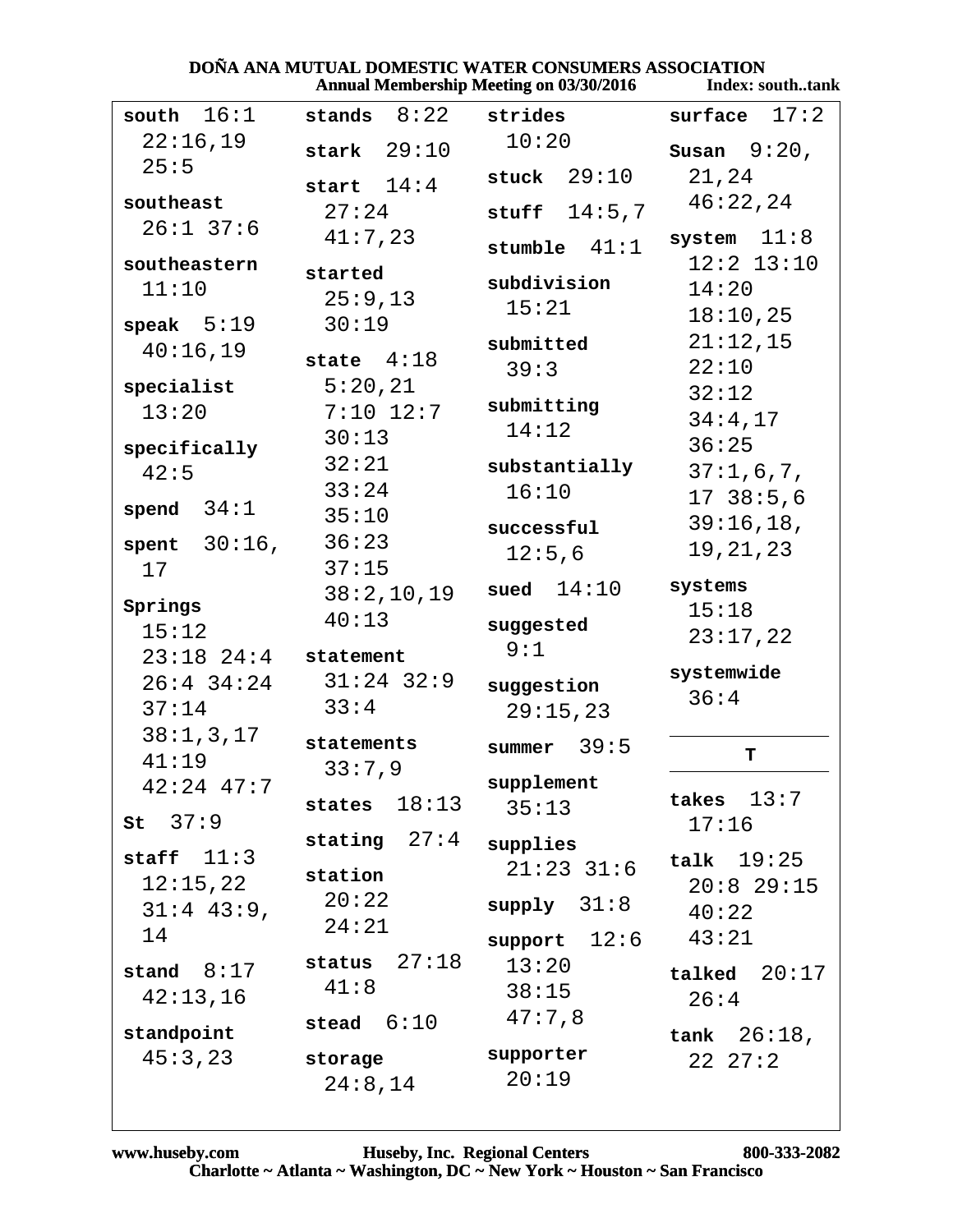#### **DOÑA ANA MUTUAL DOMESTIC WATER CONSUMERS ASSOCIATION<br>Annual Membership Meeting on 03/30/2016** Index: ta Index: tanks..vote

|                            |                           | Allingal Membership inteeling on 03/30/2010 | HIUCA. L'AIIRS VULT      |
|----------------------------|---------------------------|---------------------------------------------|--------------------------|
| tanks $24:8$ ,             |                           | $17:15,25$ transmission                     | update $41:8$            |
| $16\ 26:24$ ,              |                           | $18:20$ $19:2$ $24:17$ $26:8$               | upgrade $12:5$           |
| $25\;\;27:5$               | $20:17$ $21:1$ $34:10,16$ |                                             |                          |
| 29:20                      | $26:23$ 27:6              | treated                                     | upgrades                 |
| 36:12,15                   | 28:8,24                   | $28:18$ 29:1                                | $31:14$ 35:5             |
| Tatum $42:23$              | $31:19$ 36:8              | 37:11                                       | upgrading                |
|                            | 40:11                     | 43:14                                       | 38:6                     |
| taxes $31:5$               | 41:13,16                  |                                             | $USDA$ $23:25$           |
| Taylor                     | $42:10$ $43:8$            | treatment<br>$20:4$ $22:2$                  | 37:14                    |
| 34:12,13                   | $45:10,14$ ,              | 25:25                                       |                          |
| tender $19:13$             | $21\;46:7,8$              | $28:21$ $29:4$                              | utilities                |
|                            | timely $30:15$            |                                             | 23:9,10<br>31:5,7        |
| terribly<br>3:19           | tired $10:8$              | treaty $16:4$                               |                          |
|                            |                           | tremendous                                  | utility                  |
| tested $7:20$ told $27:15$ |                           | 43:2                                        | 23:11                    |
| thing $19:25$ tonight      |                           | trial $14:9$ ,                              | 31:10                    |
| 21:24                      | 31:18,23                  | $16, 17$ $15:5$                             |                          |
| 23:24                      | 38:24                     |                                             | V                        |
| 28:20                      | top $37:4$                | Trust $33:25$                               | 20:22                    |
| 31:17                      |                           | turn $4:2$                                  | vacuum<br>$24:21$ $37:7$ |
| 32:20                      | topics $45:25$            | turned $7:4$                                |                          |
| things $10:20$             | total $8:21$              | 22:18                                       | Valley $22:16$           |
| 12:1,17                    | $30:6$ 32:5               |                                             | 23:8                     |
| $13:11$ $31:5$             | touching                  | type $21:24$<br>28:20                       | 34:11,12                 |
| 36:17                      | 29:5                      |                                             | valves $38:8$            |
| $37:25$ 43:6               | 29:19<br>town             | typically                                   | vehicles                 |
| 45:17                      |                           | 37:23                                       | 13:9                     |
| thousand                   | tracking                  | 6:11<br>Typo                                |                          |
| 46:13                      | 30:23                     |                                             | 16:14<br>vest            |
|                            | 23:23<br>tracks           | U                                           | Village                  |
| thousand-<br>square-foot   | transcribed               |                                             | 17:12                    |
| 21:20                      | 5:23                      | unanimously                                 | 18:6, 10                 |
|                            | Transcriptions            | 10:14                                       | voice $8:7,17$           |
| three-page                 | 5:23                      | understand                                  | volunteer                |
| 31:18                      |                           | $45:19$ $46:3$                              | 6:21                     |
| time $6:15$                | transferred               | 15:22<br>unit                               |                          |
| 16:16                      | 17:14                     |                                             | 7:4<br>vote              |
|                            |                           |                                             |                          |